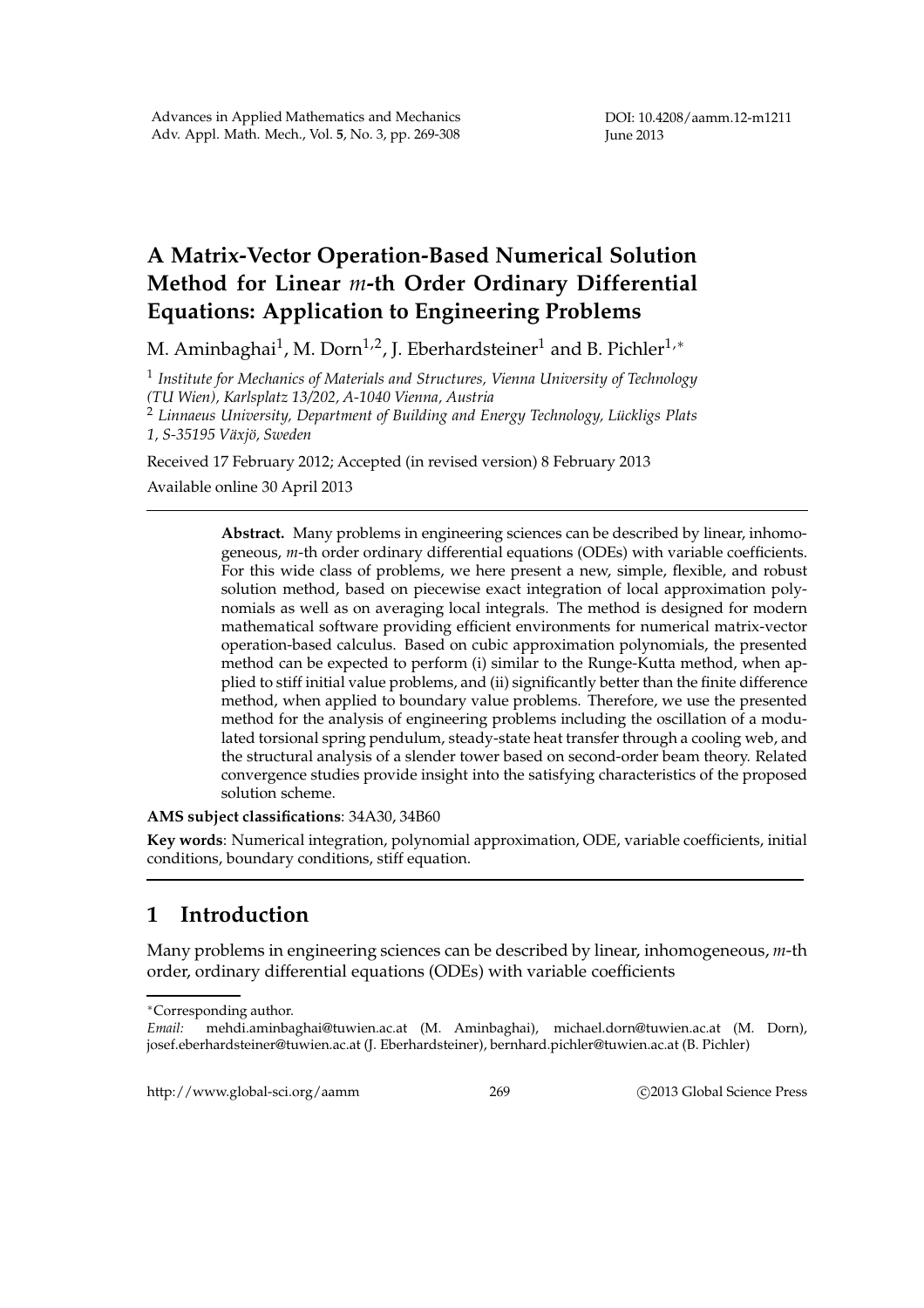$$
\sum_{i=0}^{m} a_i(x) y^{(i)}(x) = r(x), \qquad y^{(i)}(x) \stackrel{\text{def}}{=} \frac{d^i y(x)}{dx^i}.
$$
 (1.1)

This includes problems such as oscillations, one-dimensional heat transfer, or beam bending. Classical numerical solution methods for related initial value problems and boundary value problems, respectively, include the backward Euler method, the Runge-Kutta method, Adams-Bashforth-Moulton methods [1–3], backward differentiation formulas (BDFs) [4], Rosenbrock methods [5, 6], as well as the finite difference method.

During the last decades, quite a number of new methods have been presented for specific classes of problems. For stiff first-order initial value problems, numerical differentiation formulas (NDFs) and a modified Rosenbrock method were presented in [7]. Meshless local Petrov-Galerkin methods [8, 9] have become popular for solving thin beam problems in the framework of the first-order theory. Discontinuous Galerkin methods [10] were shown to be efficient for second-order ODEs with periodic coefficient functions and periodic perturbation functions. Piecewise linearized methods [11] have turned out to be useful for non-stiff initial value problems. The differential quadrature method [12, 13] has gained interest of researchers dealing with dynamic problems, including three-dimensional vibration of functionally graded circular plates analyzed based on the one-dimensional differential quadrature method [14]. Also integration schemes based on approximations provided by radial basis functions have become popular [15, 16].

When selecting a specific method out of the variety of available approaches capable to solve problems subsumable under (1.1), there is typically a trade-off between numerical efficiency and versatility. There exist highly efficient methods which are designed for specific classes of problems, i.e., for ODEs with a specific order of differentiation *m*, for specific types of coefficient functions  $a_i(x)$ , for specific perturbation functions  $r(x)$ , and for specific types of boundary conditions; but such specialized methods frequently exhibit a limited utilizability for other specific problems. Methods designed for initial value problems, for instance, may lack user friendliness when applying them to general boundary value problems which include boundary conditions referring to the end of the integration interval. Highly robust and flexible methods, in turn, which are generally applicable to virtually all problems subsumable under (1.1), commonly cannot compete with the aforementioned, highly efficient methods, when a specific problem at hand has to be solved.

This is the motivation to present a new, simple, flexible, and robust method for the solution of ordinary differential equations such as (1.1), based on piecewise exact integration of local approximation polynomials as well as on averaging local integrals. The method is designed to comply with the following requirement profile:

• The method should be applicable to any linear, inhomogeneous, *m*-th order ODE with variable coefficients – either associated with an initial value problem, or with a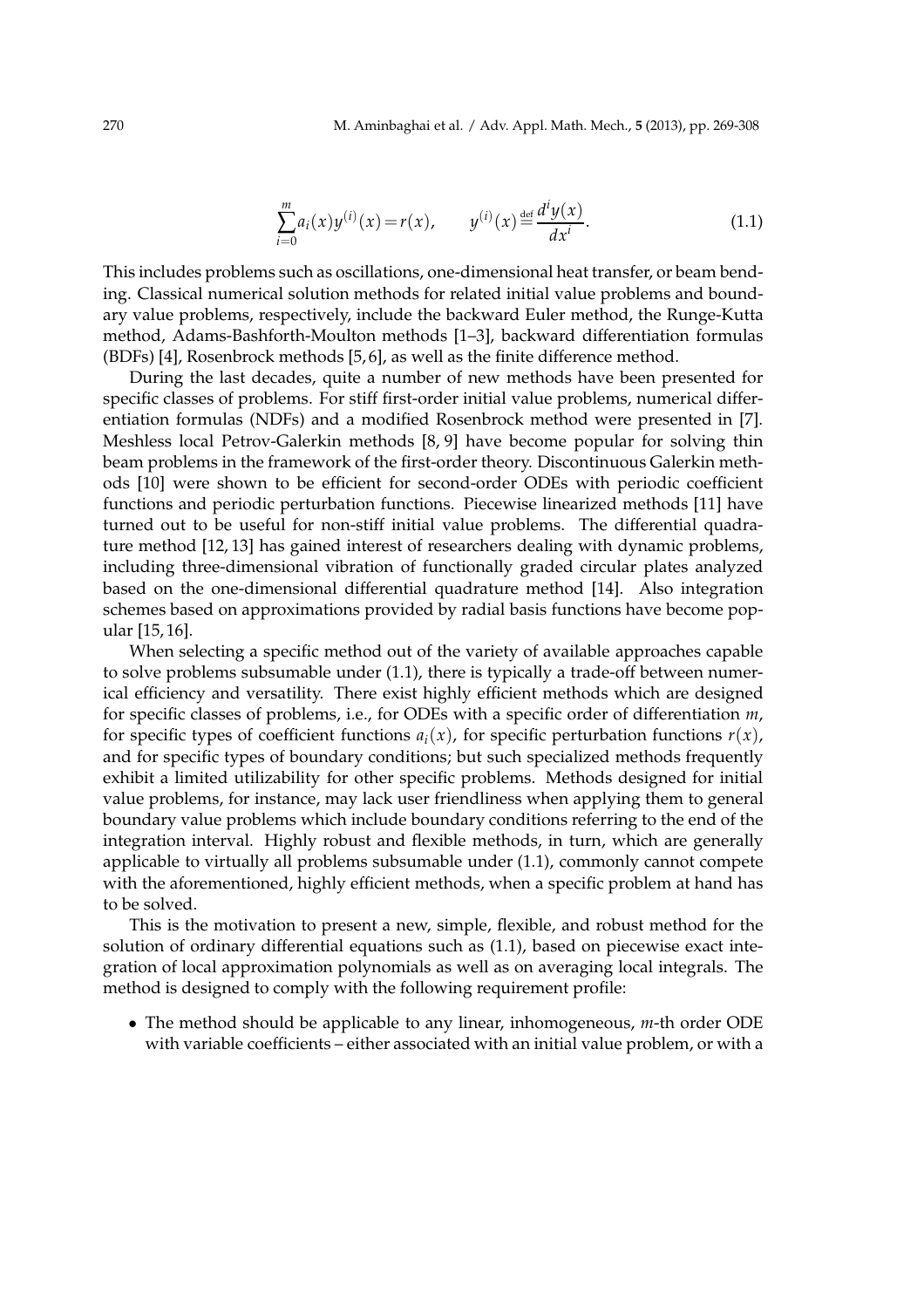boundary value problem – without raising the need to adapt the method for specific properties of the underlying differential equation.

- The method should be easy to implement into modern mathematical software providing efficient environments for numerical matrix-vector operation-based calculus.
- Extensions of the method towards higher-order integration schemes with increased order of accuracy should be straightforward.

The paper is structured as follows. Inspired by [17], Section 2 presents a numerical integration method for smooth functions, based on piecewise exact integration of cubic approximation polynomials. Section 3 builds on this method to derive a numerical solution method for linear *m*-th order ODEs with smooth perturbation function and smooth coefficient functions. After comparing the proposed method with classical methods, by applying them to a stiff initial value problem and to a benchmark boundary value problem (Section 4), we use the presented method to analyze engineering problems including the oscillation of a modulated torsional spring pendulum (Section 5), steady-state heat transfer through a cooling web (Section 6), and structural analysis of a slender tower based on second-order beam theory (Section 7). In Section 8 we discuss the results, leading to conclusions and to a future outlook.

# **2 Approximation polynomial-based numerical integration of smooth functions**

Herein, we first briefly recall and then extend the numerical integration method used in [17]. This method allows for integrating smooth functions  $f(x)$ , based on piecewise exact integration of local quadratic approximation polynomials as well as on averaging such local integrals. To this end, the domain of interest  $x_a \le x \le x_b$  is subdivided into (*n*−1) intervals of identical size

$$
\lambda = \frac{x_b - x_a}{n - 1}.\tag{2.1}
$$

At the *n* interval boundaries  $x_a = x_1, x_2, x_3, \dots, x_{n-1}$ , and  $x_n = x_b$ , the function  $f(x)$  is evaluated, delivering the function values  $f_1 = f(x_1)$ ,  $f_2 = f(x_2)$ ,  $\cdots$ ,  $f_{n-1} = f(x_{n-1})$ , and  $f_n = f(x_n)$ . In the next step, quadratic polynomials are used to approximate the function *f*(*x*) in all subdomains consisting of two neighboring intervals. This results in (*n*−2) local approximation polynomials. In more detail, in the first interval  $[x_1; x_2]$ , the function  $f(x)$  is approximated by the quadratic polynomial which is defined in the subdomain  $[x_1; x_3]$ , and which exactly reproduces the function values  $f_1$ ,  $f_2$ , and  $f_3$ . Similarly, in the last interval  $[x_{n-1},x_n]$ , the function  $f(x)$  is approximated by the quadratic polynomial which is defined in the subdomain [*xn*−2;*xn*], exactly reproduces the function values *fn*−2, *fn*−1, and *fn*. In all other intervals in between, two local approximation polynomials are available, e.g., in the second interval  $[x_2; x_3]$ , the function  $f(x)$  is approximated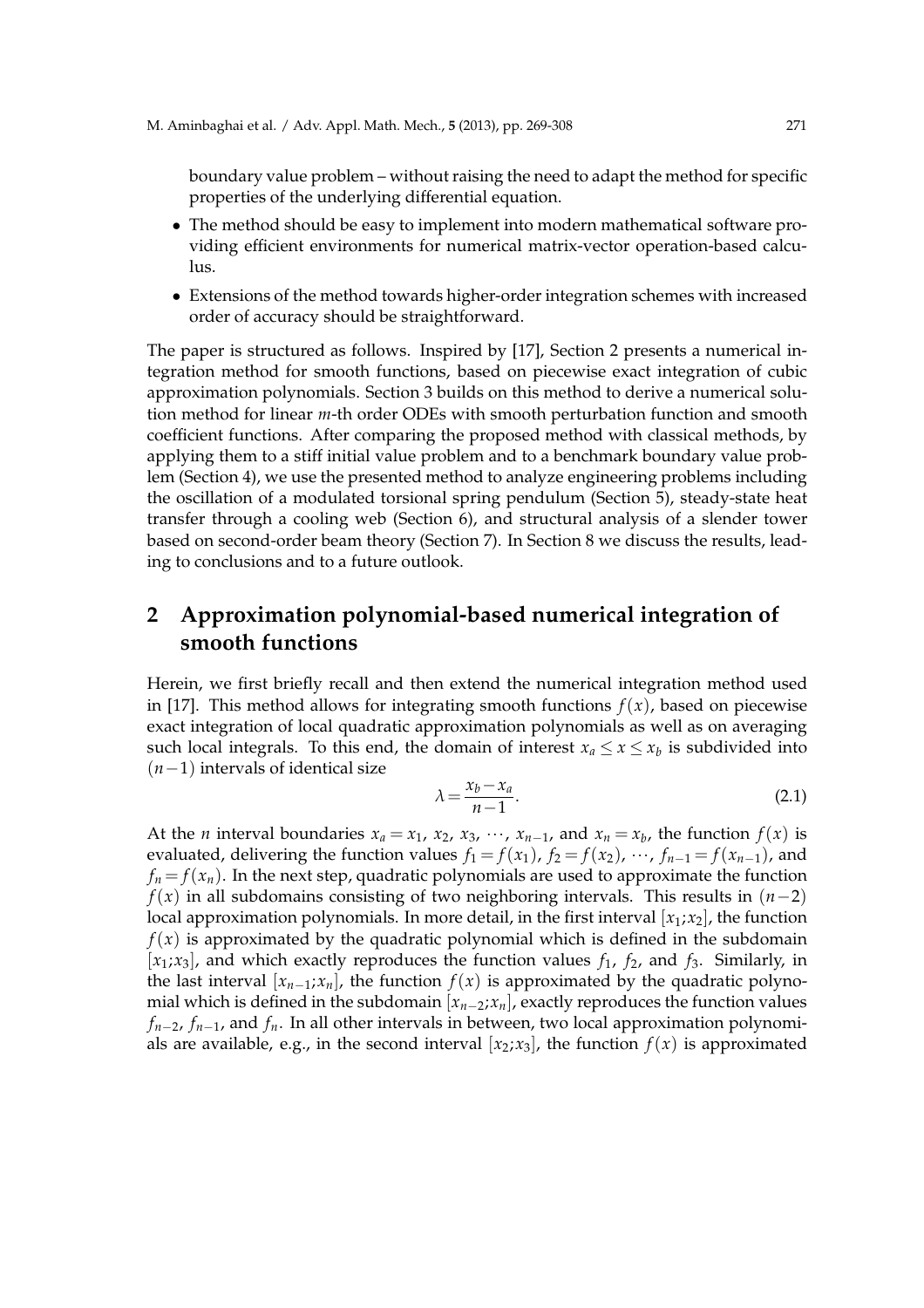by the aforementioned quadratic polynomial defined in subdomain  $[x_1; x_3]$  and exactly reproducing the function values  $f_1$ ,  $f_2$ , and  $f_3$ , as well as, independently, by the quadratic polynomial defined in subdomain  $[x_2; x_4]$  and exactly reproducing the function values *f*2, *f*3, and *f*4. Next, all approximation polynomials are integrated exactly over the two intervals in which they were designed to approximate  $f(x)$ . This implies that, in the first and in the last interval,  $f(x)$  is approximately integrated only once, while in all other intervals,  $f(x)$  is approximately integrated twice, and the values of these two integrals are averaged in each of these intervals. This strategy allows for expressing the approximate integration of  $f(x)$  in the interval from  $x_1$  to  $x_k$  as simple as [17]

$$
\int_{x_1}^{x_k} f(x) \, dx \approx \sum_{s=1}^k A_{ks}^1 f_s \quad \text{with} \ \ A_{ks}^1 \stackrel{\text{def}}{=} \frac{\lambda}{24} A_{ks}, \tag{2.2}
$$

where  $A_{ks}$  is a matrix of real numbers, which reads, e.g., for max $k = max s = 6$ , as [17]

$$
A_{ks} = \left[\begin{array}{cccccc} 0 & 0 & 0 & 0 & 0 & 0 \\ 10 & 16 & -2 & 0 & 0 & 0 \\ 8 & 32 & 8 & 0 & 0 & 0 \\ 9 & 27 & 27 & 9 & 0 & 0 \\ 9 & 28 & 22 & 28 & 9 & 0 \\ 9 & 28 & 23 & 23 & 28 & 9 \end{array}\right].
$$
 (2.3)

For larger values of max $k = \text{max}s$ , additional components of  $A_{ks}$  can be found easily, considering the following rules

$$
\forall k \le 7, \qquad \forall s \ge 7: \quad A_{ks} = 0, \tag{2.4a}
$$

$$
\forall k \ge 7: \qquad A_{k1} = A_{kk} = 9, \quad A_{k2} = A_{kk-1} = 28, \quad A_{k3} = A_{kk-2} = 23, A_{k4} = \dots = A_{kk-3} = 24, \quad A_{kk+1} = A_{kk+2} = \dots = A_{kn} = 0.
$$
 (2.4b)

It will turn out to be useful for the ODE solution method proposed in Section 3, to extend the definition of the integration matrix introduced in [17], see (2.2), towards

$$
A_{ks}^{i} \stackrel{\text{def}}{=} \begin{cases} \n\delta_{ks}, & i = 0, \\
\frac{\lambda}{24} A_{ks}, & i = 1, \\
\sum_{t=1}^{k} A_{kt}^{1} A_{ts}^{i-1}, & i \ge 2, \n\end{cases}
$$
\n(2.5)

where  $\delta_{ks}$  stands for the Kronecker delta, i.e.,  $\delta_{ks}=1$  for  $k=s$  and  $\delta_{ks}=0$  for  $k\neq s$ . Integration matrices  $A_{ks}^i$ , namely, allow for straightforward *i*-fold numerical integration of a smooth function  $f(x)$  as

$$
\underbrace{\int_{x_1}^{x_k} \int \cdots \int f(x) dx^i}_{s=0} \approx \sum_{s=0}^n A_{ks}^i f_s. \tag{2.6}
$$

*i* integrals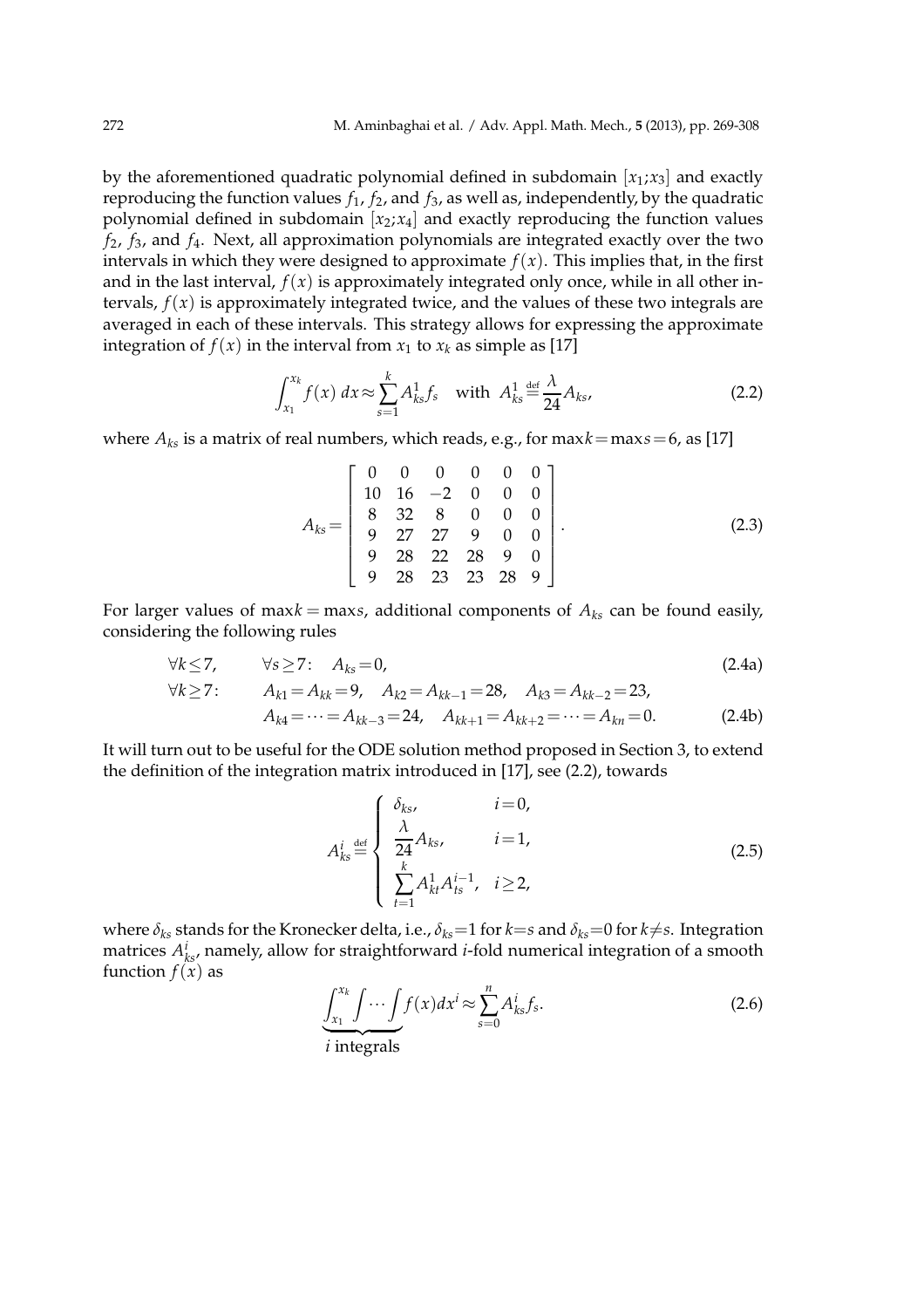

Figure 1: Cubic polynomial  $\tilde{f}_k(\xi)$  approximating the function  $f(x)$  in the interval  $[x_k, x_{k+3}]$ .

As for (2.6), we note that all the integration constants, which are to be introduced when performing the (*i*−1) indefinite integrations, were set equal to zero, for the sake of simplicity. Finally, we mention a formal similarity between the *integration* matrices introduced in (2.5) and *differentiation* matrices used in the framework of differential quadrature methods [18].

In order to provide more insight into the philosophy of the described integration method, and in order to further increase the accuracy of integration, we now extend the approach towards piecewise exact integration of cubic approximation polynomials. To this end, the domain of interest  $x_a \le x \le x_b$  is again subdivided into  $(n+1)$  intervals of identical size  $\lambda$ , see (2.1). Within each subdomain consisting of three neighboring intervals, the function  $f(x)$  is approximated by a cubic polynomial. Focusing on three neighboring intervals covering the domain  $[x_k; x_k+3\lambda]$ , we introduce a local coordinate *ξ* with origin at *x<sup>k</sup>* , reading as: *ξ* = *x*−*x<sup>k</sup>* (Fig. 1). The cubic approximation polynomial  $\tilde{f}_k(\xi)$  satisfying  $\tilde{f}_k(\xi=0) = f_k$ ,  $\tilde{f}_k(\xi=\lambda) = f_{k+1}$ ,  $\tilde{f}_k(\xi=2\lambda) = f_{k+2}$ , and  $\tilde{f}_k(\xi=3\lambda) = f_{k+3}$ reads as:

$$
\tilde{f}_k(\xi) = -\left(\frac{f_k - 3f_{k+1} + 3f_{k+2} - f_{k+3}}{6\lambda^3}\right)\xi^3 + \left(\frac{2f_k - 5f_{k+1} + 4f_{k+2} - f_{k+3}}{2\lambda^2}\right)\xi^2 \n- \left(\frac{11f_k - 18f_{k+1} + 9f_{k+2} - 2f_{k+3}}{6\lambda}\right)\xi + f_k.
$$
\n(2.7)

Integrating the cubic approximation polynomial  $\tilde{f}_k(\xi)$  exactly from  $x_k$  to  $x_{k+1}$ , from  $x_{k+1}$ to  $x_{k+2}$ , and from  $x_{k+2}$  to  $x_{k+3}$ , respectively, yields

$$
F_k|_{k}^{k+1} = \int_{x_k}^{x_{k+1}} \tilde{f}_k(x) dx = \int_0^{\lambda} \tilde{f}_k(\xi) d\xi = \frac{\lambda}{24} (9f_k + 19f_{k+1} - 5f_{k+2} + f_{k+3}),
$$
 (2.8a)

$$
F_k|_{k+1}^{k+2} = \int_{x_{k+1}}^{x_{k+2}} \tilde{f}_k(x) dx = \int_{\lambda}^{2\lambda} \tilde{f}_k(\xi) d\xi = \frac{\lambda}{24} (-f_k + 13f_{k+1} + 13f_{k+2} - f_{k+3}),\tag{2.8b}
$$

$$
F_k|_{k+2}^{k+3} = \int_{x_{k+3}}^{x_{k+3}} \tilde{f}_k(x) dx = \int_{2\lambda}^{3\lambda} \tilde{f}_k(\xi) d\xi = \frac{\lambda}{24} (f_k - 5f_{k+1} + 19f_{k+2} + 9f_{k+3}),
$$
(2.8c)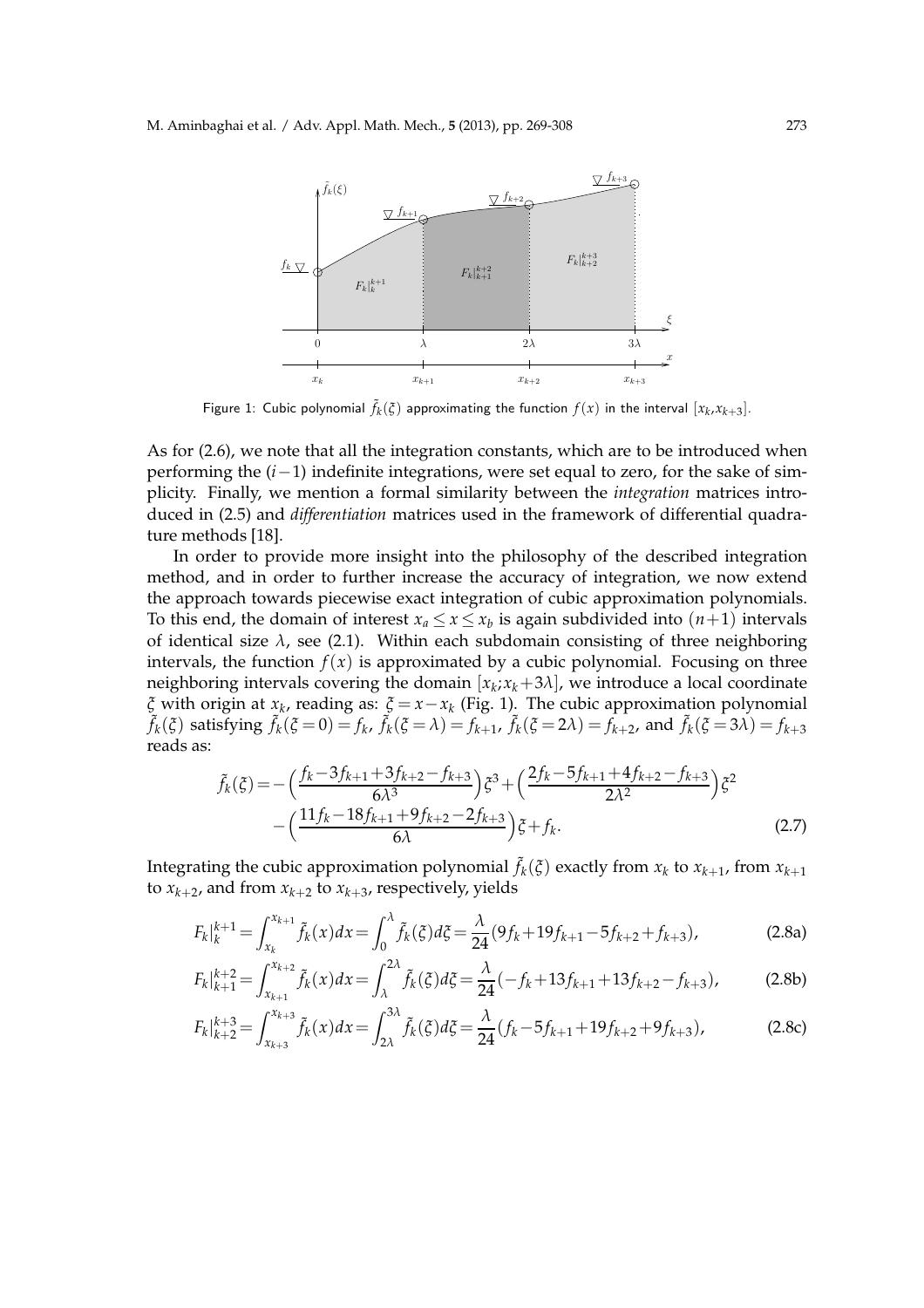see also Fig. 1. Based on (2.8), integration of  $f(x)$  from  $x = x_1$  to  $x_{k=2,3,4,\dots,n}$  is expressed as

$$
\int_{x_1}^{x_1} f_1 = \int_{x_1}^{x_2} f_2 = \int_{x_1}^{x_2} f_1 = \int_{x_1}^{x_2} f_2 = \int_{x_1}^{x_2} f_1 = \int_{x_1}^{x_2} f_2 = \int_{x_1}^{x_2} f_2 = \int_{x_1}^{x_2} f_1 = \int_{x_1}^{x_2} f_2 = \int_{x_1}^{x_2} f_2 = \int_{x_1}^{x_2} f_1 = \int_{x_1}^{x_2} f_2 = \int_{x_1}^{x_2} f_2 = \int_{x_1}^{x_2} f_2 = \int_{x_1}^{x_2} f_2 = \int_{x_1}^{x_2} f_2 = \int_{x_1}^{x_2} f_2 = \int_{x_1}^{x_2} f_2 = \int_{x_1}^{x_2} f_2 = \int_{x_1}^{x_2} f_2 = \int_{x_1}^{x_2} f_2 = \int_{x_1}^{x_2} f_2 = \int_{x_1}^{x_2} f_2 = \int_{x_1}^{x_2} f_2 = \int_{x_1}^{x_2} f_2 = \int_{x_1}^{x_2} f_2 = \int_{x_1}^{x_2} f_2 = \int_{x_1}^{x_2} f_2 = \int_{x_1}^{x_2} f_2 = \int_{x_1}^{x_2} f_2 = \int_{x_1}^{x_2} f_2 = \int_{x_1}^{x_2} f_2 = \int_{x_1}^{x_2} f_2 = \int_{x_1}^{x_2} f_2 = \int_{x_1}^{x_2} f_2 = \int_{x_1}^{x_2} f_2 = \int_{x_1}^{x_2} f_2 = \int_{x_1}^{x_2} f_2 = \int_{x_1}^{x_2} f_2 = \int_{x_1}^{x_2} f_2 = \int_{x_1}^{x_2} f_2 = \int_{x_1}^{x_2} f_2 = \int_{x_1}^{x_2} f_2 = \int_{x_1}^{x_2} f_2 = \int_{x_1}^{x_2} f_2 = \int_{x_1}^{x_2} f_2 = \int_{x_1}^{x_2} f_2 = \int_{x_1}^{
$$

Eq. (2.9) implies that if  $f(x)$  is to be integrated from  $x_1$  to  $x_2$ , from  $x_1$  to  $x_3$ , or from  $x_1$ to *x*4, respectively, then the method sums up exact integrals related to the approximation polynomial defined in subdomain  $[x_1; x_4]$ , see the definitions for  $k = 2$ ,  $k = 3$ , and  $k = 4$ in (2.9). Next we consider that  $f(x)$  is to be integrated from  $x_1$  to  $x_5$ . In this case, exact integrals of the two approximation polynomials defined in the subdomains  $[x_1; x_4]$  and  $[x_2; x_5]$  are considered. The second and third interval  $([x_2; x_3]$  and  $[x_3; x_4]$ ) are both within the domain of definition of the two approximation polynomials. The related integrals are averaged in these two intervals, see the terms  $(F_1|_2^3 + F_2|_2^3)/2$  and  $(F_1|_3^4 + F_2|_3^4)/3$  in definition for  $k = 5$  in (2.9). Integration in the first and the fourth interval ([ $x_1; x_2$ ] and [*x*4;*x*5]), in turn, is based on first and the second approximation polynomial, respectively, see the terms  $F_1|_1^2$  and  $F_2|_4^5$  in the definition for  $k=5$  in (2.9). In the general case, where  $f(x)$ is to be integrated over the first five (or more) intervals, three (or more) approximation polynomials are considered, whereby two intervals are lying within the domain of two approximation polynomials, and one (or more) intervals is (are) lying within the domain of definition of three approximation polynomials. In these intervals, the exact integrals of the individual approximation polynomials are again averaged, see definitions for  $k = 6$ , *k*=7, and *k*≥6 in (2.9).

In order to provide more detailed insight into the properties of the described integration method, we consider the following illustrative example which refers to integration of the function

$$
y(x) = \sin(x)\exp\left(-\frac{x}{10}\right)
$$
 (2.10)

in the interval  $[x_a,x_b]=[0,3\pi]$  based on seven grid points  $(n=7)$  with coordinates

$$
x_k = (k-1)\frac{\pi}{2}, \quad k = \{1, 2, 3, 4, 5, 6, 7\}.
$$
 (2.11)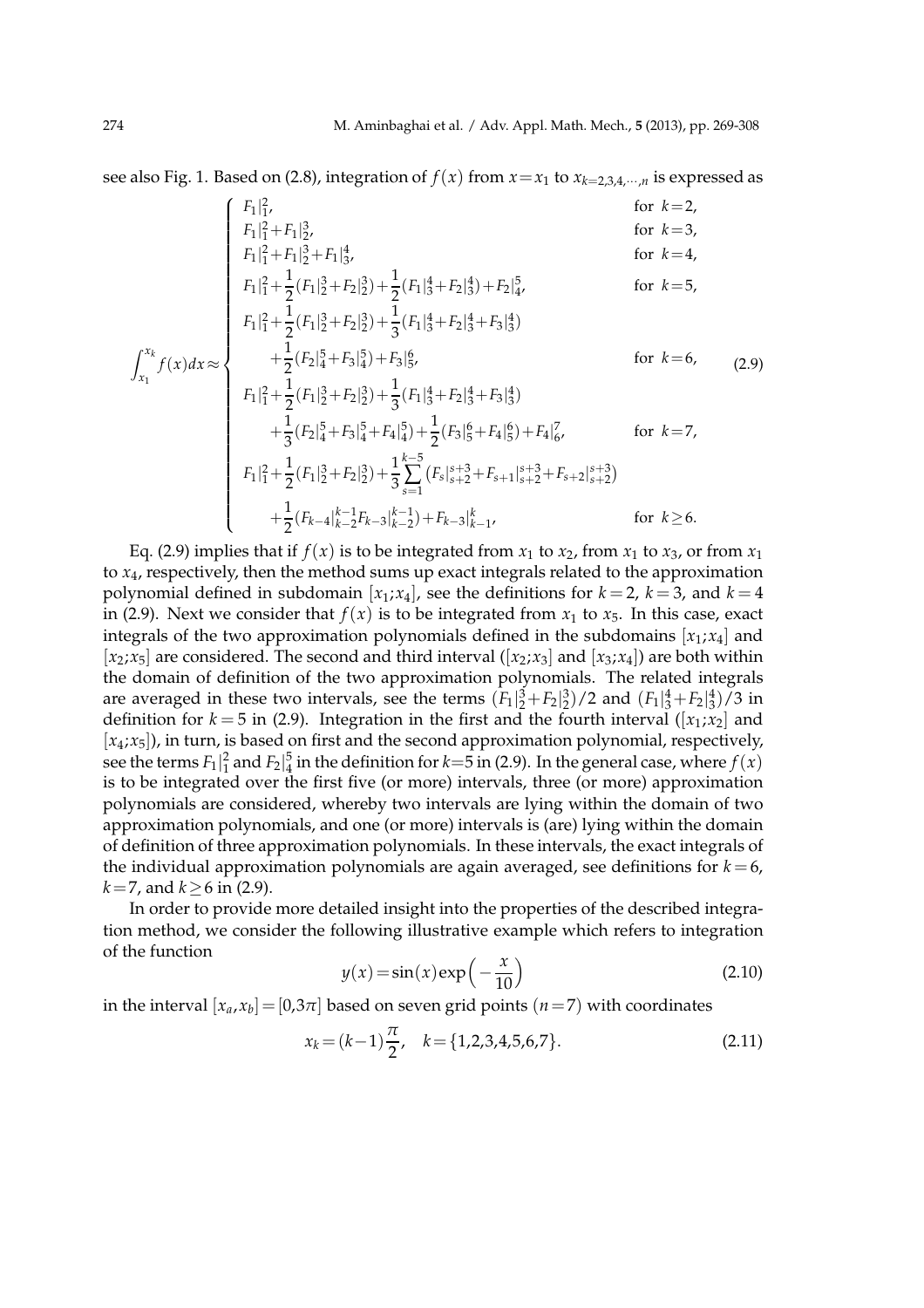Denoting the primitive of  $y(x)$  as  $Y(x)$ , and using the initial condition  $Y(x=0)$ , we estimate the function values of  $Y(x)$  at the grid point positions (2.11) using the described integration method, see (2.2),

$$
Y_k = \int_{x_1}^{x_k} y(x) dx \approx \sum_{s=1}^k \frac{\lambda}{24} A_{ks} y_s, \quad k = \{1, 2, 3, 4, 5, 6, 7\}.
$$
 (2.12)

The grid point distance follows from (2.1) as  $\lambda = \pi/2$ , the values of the integration matrix  $A_{ks}$  from (2.3) and (2.4), and the function values of (2.10) at all grid points positions (2.11) read as

$$
y_1 = 0
$$
,  $y_2 = 0.8546$ ,  $y_3 = 0$ ,  $y_4 = -0.6242$ ,  $y_5 = 0$ ,  $y_6 = 0.4559$ ,  $y_7 = 0$ . (2.13)

According to (2.12), estimates for the sought function values of  $Y(x)$  follow from the following simple matrix-vector multiplication:

$$
\begin{bmatrix} Y_1 \\ Y_2 \\ Y_3 \\ Y_4 \\ Y_5 \\ Y_6 \\ Y_7 \end{bmatrix} \approx \frac{\pi}{24} \begin{bmatrix} 0 & 0 & 0 & 0 & 0 & 0 & 0 \\ 10 & 16 & -2 & 0 & 0 & 0 & 0 \\ 8 & 32 & 8 & 0 & 0 & 0 & 0 \\ 9 & 27 & 27 & 9 & 0 & 0 & 0 \\ 9 & 28 & 22 & 28 & 9 & 0 & 0 \\ 9 & 28 & 23 & 23 & 28 & 9 & 0 \\ 9 & 28 & 23 & 24 & 23 & 28 & 9 \end{bmatrix} \cdot \begin{bmatrix} 0 \\ 0.8546 \\ 0 \\ -0.6242 \\ 0.4222 \\ 0.4559 \\ 0.4559 \\ 0.4222 \\ 0.8951 \\ 1.4212 \end{bmatrix} = \begin{bmatrix} 0 \\ 0.8950 \\ 1.7899 \\ 1.1426 \\ 0.4222 \\ 0.8951 \\ 1.4212 \end{bmatrix} .
$$
 (2.14)

The obtained results (2.14) turn out to be of satisfactory quality, when comparing with the available analytical solution, see Fig. 2, and considering the very coarse discretization of the integration interval.

The integration method turns out to be surprisingly simple, see (2.14), given the rather advanced underlying integration concept which is illustrated next. The given function



Figure 2: Comparison of function values  $Y_k$  with  $k = \{1,2,3,4,5,6,7\}$  obtained with the described integration method, see (2.10) to (2.14) and points marked with squares, with the analytical result  $Y(x) = \frac{100}{101} - \left[\frac{100}{101}\cos(x) + \right]$  $\frac{10}{101} \sin(x)$   $\exp(-\frac{x}{10})$  illustrated by a solid line.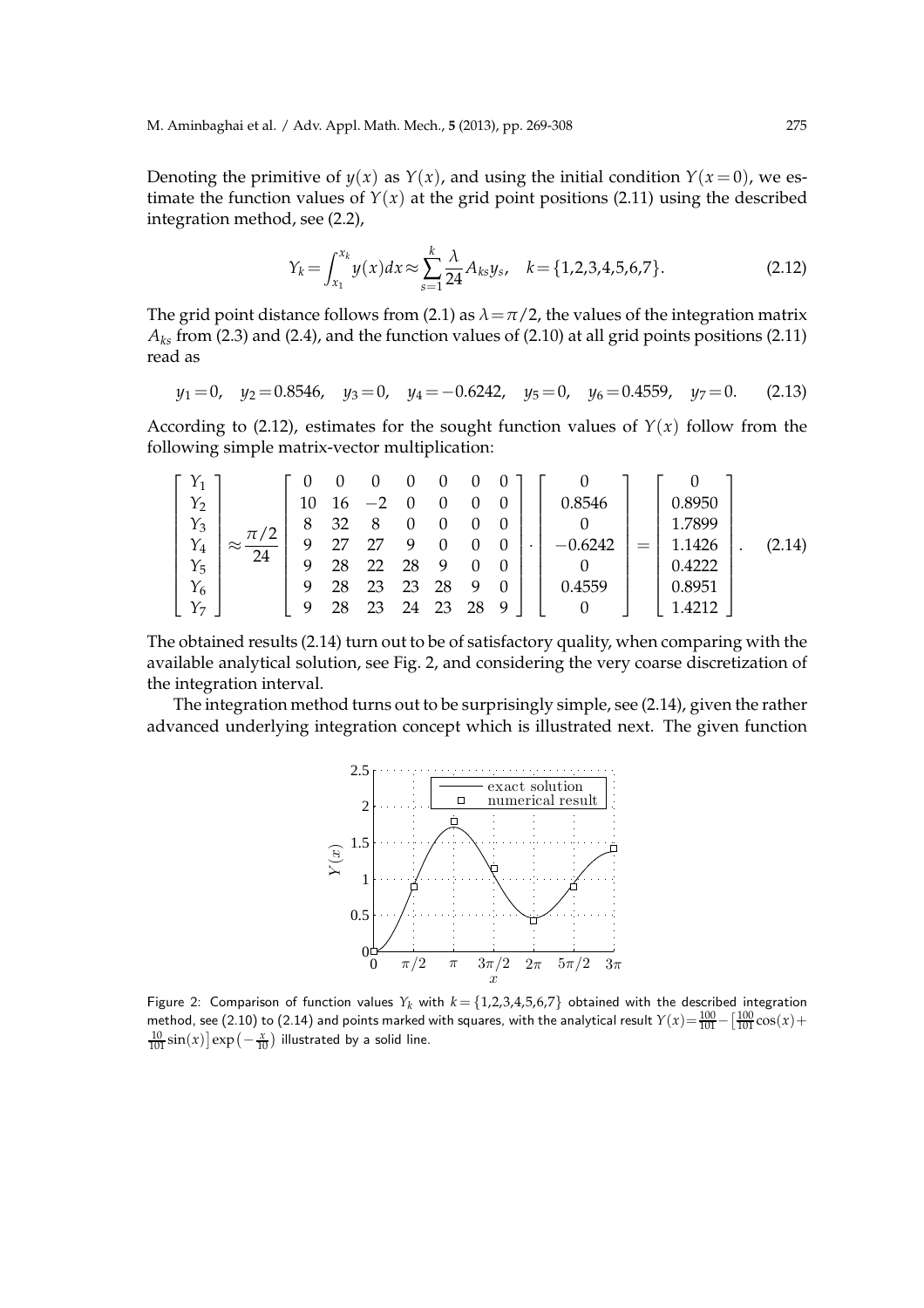

Figure 3: Concept of the described integration method: the function  $y(x)$  is approximated, in all subintervals containing four neighboring grid points, by means of cubic polynomials, see (a) for approximation polynomial  $\tilde{f}_1(x)$ , (b) for  $\tilde{f}_2(x)$ , (c) for  $\tilde{f}_3(x)$ , and (d) for  $\tilde{f}_4(x)$ .

 $y(x)$  is approximated, in all subintervals containing four neighboring grid points, by means of cubic polynomials, see Fig. 3. The approximation polynomials are analytically integrated between the grid points, see shaded areas in Fig. 3. Since the subintervals are overlapping each other, also the computed integrals refer to overlapping domains and, therefore, they are averaged arithmetically, according to (2.9).

Based on exactly integrating local approximation polynomials and on averaging such local integrals, see (2.7) to (2.9), an integration method for *i*-fold numerical integration of a smooth function  $f(x)$  can be expressed by analogy to (2.5) and (2.6) as

$$
\underbrace{\int_{x_1}^{x_k} \int \cdots \int f(x) dx^i}_{i \text{ integrals}} \approx \sum_{s=0}^k A^i_{ks} f_s, \qquad A^i_{ks} = \begin{cases} \delta_{ks}, & i=0, \\ \frac{\lambda}{144} A_{ks}, & i=1, \\ \frac{m}{144} A^{i-1}_{ks}, & i \ge 2. \end{cases} \tag{2.15}
$$

As for (2.15), we note that all the integration constants, which are to be introduced when performing the (*i*−1) indefinite integrations, were set equal to zero, for the sake of sim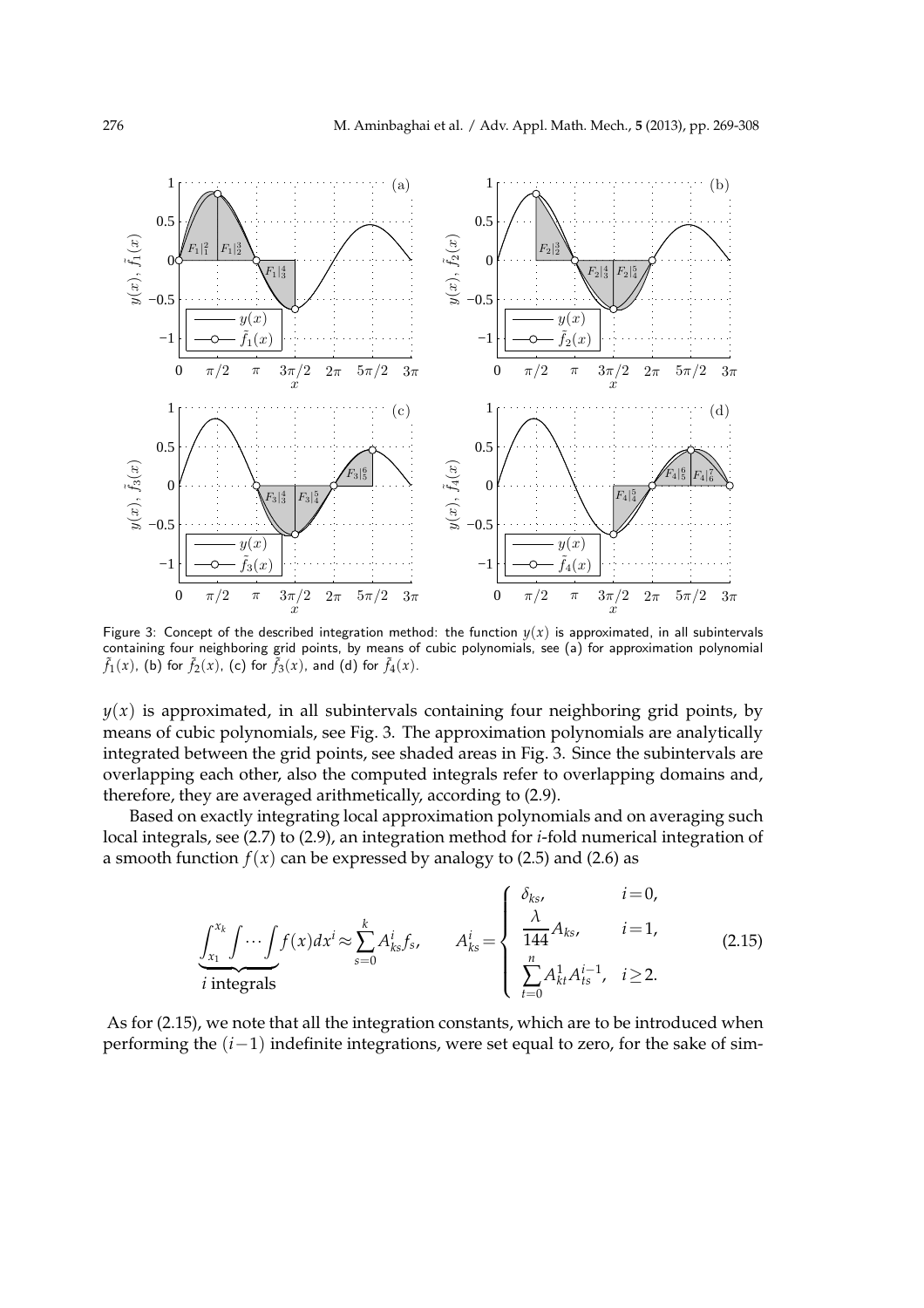plicity. *Aks* in (2.15) is a matrix of real numbers, which follows from specifying (2.9) for (2.8) and from setting the result equal to (2.15) specified for *i*=1; e.g., for max*k*=max*s*=10, *Aks* reads as

|  |    |        |       | $\theta$ | $\theta$       |                | $\cup$   | $\cup$   |          |          |  |        |
|--|----|--------|-------|----------|----------------|----------------|----------|----------|----------|----------|--|--------|
|  | 54 | 114    | $-30$ | 6        | $\theta$       | 0              | $\Omega$ | $\Omega$ | $\theta$ | $\theta$ |  |        |
|  | 48 | 192    | 48    | $\theta$ | 0              | $\overline{0}$ | 0        | 0        | $\theta$ |          |  |        |
|  | 54 | 162    | 162   | 54       | $\overline{0}$ | 0              | 0        | 0        | $\Omega$ | $\theta$ |  |        |
|  |    | 54 168 | 132   | 168      | 54             | $\theta$       | $\Omega$ | $\Omega$ | $\theta$ | $\Omega$ |  |        |
|  |    | 53 171 | 136   |          | 136 171 53     |                | $\Omega$ | $\Omega$ | $\Omega$ | $\theta$ |  | (2.16) |
|  | 53 | 170    | 139   | 140      | 139            | 170            | 53       | $\Omega$ |          | $\theta$ |  |        |
|  | 53 | 170    | 138   |          | 143 143 138    |                | 170      | 53       | $\Omega$ | $\Omega$ |  |        |
|  | 53 | 170    | 138   |          | 142 146 142    |                | 138      | 170      | 53       | $\Omega$ |  |        |
|  | 53 |        | 138   | 142      |                | 145 145        | 142      | 138      | 170      | 53       |  |        |

For larger values of max $k =$ maxs, additional entries of  $A_{ks}$  can be found easily, considering the rules

$$
\forall k \le 11, \qquad \forall s \ge 11: \quad A_{k,s} = 0,
$$
\n
$$
\forall k \ge 11: \quad A_{k,1} = A_{k,k} = 53, \quad A_{k,2} = A_{k,k-1} = 170, \quad A_{k,3} = A_{k,k-2} = 138,
$$
\n
$$
A_{k,4} = A_{k,k-3} = 142, \quad A_{k,5} = A_{k,k-4} = 145,
$$
\n
$$
A_{k,6} = \dots = A_{k,k-5} = 144, \quad A_{k,k+1} = \dots = A_{k,n} = 0.
$$
\n(2.17b)

Finally, we compare the method based on quadratic approximation polynomials with the method based on cubic approximation polynomials, and we note that single and multiple integration of a pointwisely defined function is *formally* based on (2.5), independent of the used order of local approximation, compare (2.5) with (2.15). The integration matrices *A i ks* depend on the degree of the used approximation polynomials; for quadratic polynomials, see (2.3)-(2.5), and for cubic polynomials, see (2.15)-(2.17). Further extensions of the integration matrices  $A_{ks}^i$  towards locally quartic or even higher-order approximation polynomials is straightforward and follows the line described above.

# **3 Numerical solution of linear** *m***-th order ODEs with smooth perturbation function and smooth coefficient functions**

For the sake of clarity of presentation, we start with index notation, followed by the transition to matrix-vector operation-based calculus, which allows for straightforward implementation of the solution method into contemporary software for numerical mathematical computations. The proposed solution method consists (i) of discretizing the ODE in the domain of interest, (ii) of integrating it numerically, which involves introduction of *m* integration constants, and (iii) of identifying these *m* integration constants.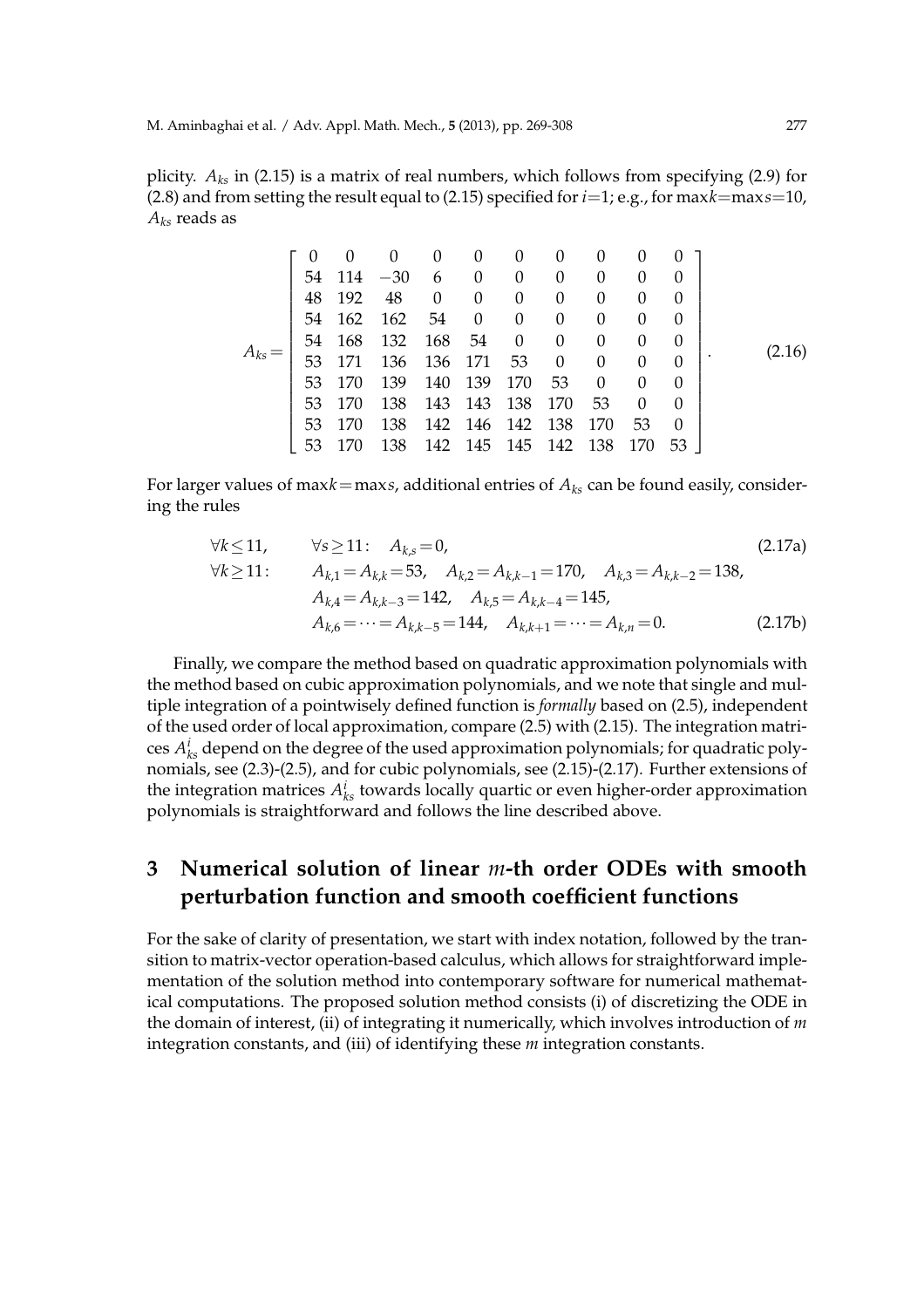### **3.1 Derivation of the proposed method in index notation**

As for presentation in index notation, it is useful to rewrite the ordinary differential equation (1.1) as

$$
\sum_{i=0}^{m} a^{[i]}(x) y^{(i)}(x) = r(x), \quad y^{(i)}(x) \stackrel{\text{def}}{=} \frac{d^i y(x)}{dx^i}, \tag{3.1}
$$

such that superscripts without brackets represent exponents, superscripts in round brackets indicate derivatives, and superscripts in squared brackets stand simply for indices.

Assuming that both the perturbation function  $r(x)$  and the coefficient functions  $a^{[i]}(x)$ ,  $i$  = 0,1,2, $\cdots$  ,*m*, are smooth functions in the integration interval  $x_a$   $\le$   $x$   $\le$   $x_b$ , we subdivide the latter into (*n*−1) intervals of identical size *λ*, see (2.1). The governing differential equation (3.1) is evaluated at all *n* interval boundaries  $x_a = x_1, x_2, x_3, \cdots, x_{n-1}$ , and  $x_n = x_b$ , delivering *n* equations of the form

$$
\sum_{i=0}^{m} a_k^{[i]} y_k^{(i)} = r_k, \quad k = 1, 2, \cdots, n,
$$
\n(3.2)

where

$$
a_k^{[i]} \stackrel{\text{def}}{=} a^{[i]}(x_k), \quad y_k^{(i)} \stackrel{\text{def}}{=} \frac{d^i y(x)}{dx^i}\Big|_{x=x_k}, \quad r_k \stackrel{\text{def}}{=} r(x_k). \tag{3.3}
$$

Eqs. (3.2) contain  $(m+1) \times n$  unknowns  $y_k^{(i)}$  with  $i = 0, 1, 2, \dots, m$  and  $k = 1, 2, \dots, n$ .

In order to reduce the number of unknowns in the discretized version of the ODE (3.2), we start with formal integration of the unknown function  $y^{(m)}(x)$  representing the highest-order derivative of the sought function  $y(x)$ . Integrating  $y^{(m)}(x)$  first symbolically from  $x = x_1 (= x_a)$  to  $x = x_k$ , applying then also the integration method (2.6) to this problem, and setting the two resulting expressions equal to each other yields

$$
\int_{x_a}^{x_k} y^{(m)}(x) dx = y^{(m-1)}(x) \Big|_{x_a}^{x_k} = y_k^{(m-1)} - y_a^{(m-1)} = \sum_{s=1}^k A_{ks}^1 y_s^{(m)}.
$$
 (3.4)

Rearranging terms allows for expressing *y* (*m*−1)  $\binom{m-1}{k}$  as

$$
y_k^{(m-1)} = y_a^{(m-1)} + \sum_{s=1}^k A_{ks}^1 y_s^{(m)},
$$
\n(3.5)

where  $y_{a}^{(m-1)}$  may be interpreted as an integration constant which is equal to the function value of  $y^{(m-1)}(x)$  at the left boundary of the integration interval, i.e., at  $x = x_a$ . Double and triple integration of  $y^{(m)}(x)$  from  $x = x_a$  to  $x = x_k$  yield by analogy to (3.4) and (3.5):

$$
y_k^{(m-2)} = y_a^{(m-2)} + y_a^{(m-1)}(x_k - x_a) + \sum_{s=1}^k A_{ks}^2 y_s^{(m)},
$$
\n(3.6a)

$$
y_k^{(m-3)} = y_a^{(m-3)} + y_a^{(m-2)}(x_k - x_a) + y_a^{(m-1)} \frac{(x_k - x_a)^2}{2!} + \sum_{s=1}^k A_{ks}^3 y_s^{(m)}.
$$
 (3.6b)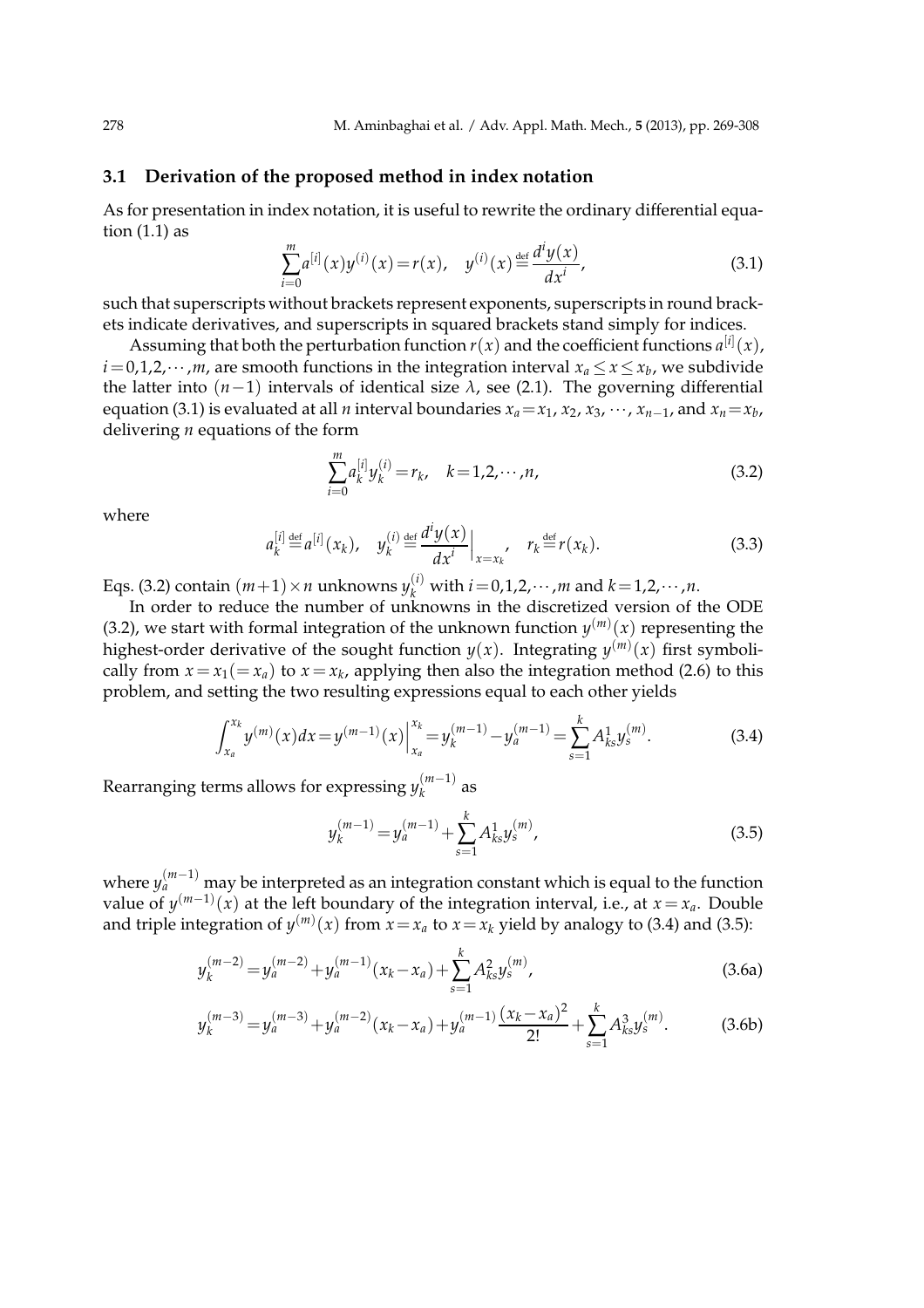Eqs. (3.5) and (3.6) imply that function values of all lower-order derivatives can be expressed as

$$
y_k^{(m-i)} = \sum_{j=0}^{i-1} x_k^{[j]} y_a^{(m-i+j)} + \sum_{s=1}^k A_{ks}^i y_s^{(m)}, \quad i = 1, 2, \cdots, m, \quad k = 1, 2, \cdots, n,
$$
 (3.7)

where

$$
x_k^{[j]} \stackrel{\text{def}}{=} \frac{(x_k - x_a)^j}{j!}.
$$
\n(3.8)

Insertion of (3.7) into the discretized version of the ODE (3.2) results in the sought reduction of unknowns. Rearranging terms in the obtained expression can be shown to deliver the following system of *n* linear, algebraic equations with *n* unknown function values *y*<sub>s</sub><sup>(*m*)</sup> (*s*=1,2,···,*n*) and *m* integration constants *y*<sub>a</sub><sup>(*m*−*i*)</sup> (*i*=1,2···,*m*):

$$
\sum_{s=0}^{k} D_{ks} y_s^{(m)} + \sum_{i=0}^{m-1} d_k^{[i]} y_a^{(i)} = r_k, \quad k = 1, 2, \cdots, n.
$$
 (3.9)

In (3.9), *Dks* and *d* [*i*]  $\mathbb{R}^{[t]}$ , respectively, denote the a-priori computable coefficients of one  $n \times n$ matrix *D* and *m* different vectors  $\vec{d}^{[i]}$ , with  $i = 0, 1, \dots, m-1$ , reading as:

$$
D_{ks} = \sum_{i=0}^{m} a_k^{[m-i]} A_{ks}^i \quad \text{and} \quad d_k^{[i]} = \sum_{j=0}^{i} a_k^{[j]} x_k^{[i-j]}.
$$
 (3.10)

Definitions (3.10) and the quadratic approximation polynomial-related Eqs. (2.5) and (2.3) imply  $D_{ks}$  to be a lower triangular matrix, except for coefficient  $D_{23}$  which is also not equal to zero, unless  $a_2^{[i]} = 0$  for all  $i = 0, 1, \cdots, m$ . If integration is based on piecewise exact integration of cubic approximation polynomials, see (2.15), then *Dks* is a lower triangular matrix, except for coefficients  $D_{23}$  and  $D_{24}$ , which are both not equal to zero.

Solving the discretized version of the ODE (3.9) for the unknown function values *y* (*m*)  $k_{k}^{(m)}$ , with  $k = 1, 2, \cdots, n$  involves inversion of the *D* matrix, i.e., *D* has to have full rank. This requires, in particular, that the first coefficient of the *D* matrix,  $D_{11}$ , is not equal to zero. Definitions (3.10) and (2.5) together with (2.3) imply that  $D_{11} \neq 0$  corresponds to the condition  $a_1^{[m]}$  $\binom{[m]}{1} \neq 0$ , i.e.,  $a^{[m]}(x_a) \neq 0$ . Restricting our considerations to cases where this condition is satisfied*,* the solution of (3.9) for the unknown function values  $y_k^{(m)}$  $k^{(m)}$  reads as

$$
y_k^{(m)} = w_k + \sum_{i=1}^m v_k^{[m-i]} y_a^{(m-i)}, \quad k = 1, 2, \cdots, n,
$$
 (3.11)

where the vector  $\vec{w}$  and the *m* different vectors  $\vec{v}^{[m-i]}$  with  $i = 1, 2, \cdots, m$  contain again a-priori computable coefficients defined as

$$
w_k = \sum_{s=1}^{k} D_{ks}^{-1} r_s \quad \text{and} \quad v_k^{[m-i]} = -\sum_{s=1}^{k} D_{ks}^{-1} d_s^{[m-i]}.
$$
 (3.12)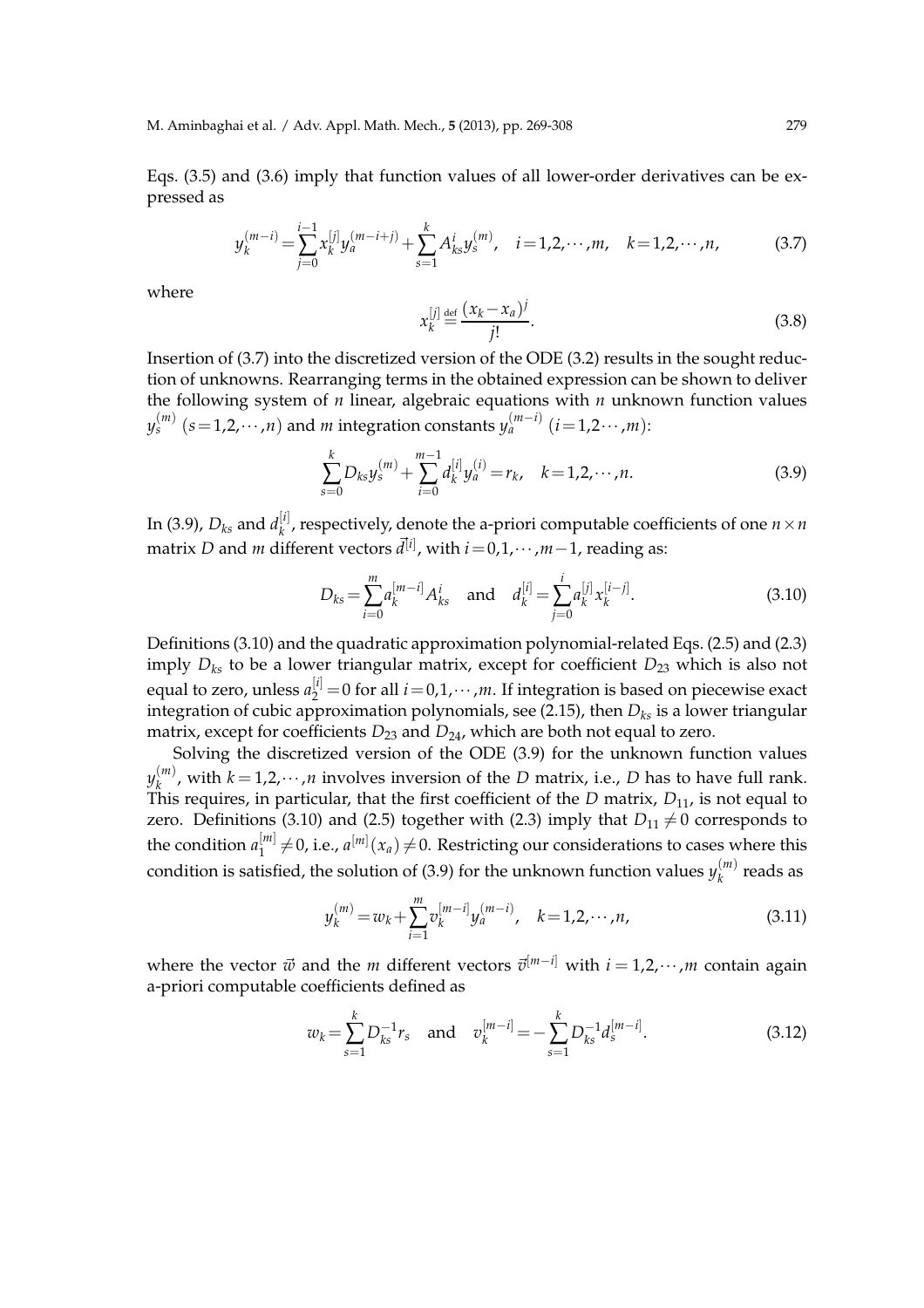(3.11) provides access to function values of the sought function  $y^{(m)}(x)$ . Back-substitution of (3.11) into (3.7) results in expressions for the function values of the lower-order derivatives  $y^{(m-i)}(x)$ , i.e., expressions for  $y_k^{(m-i)}$  with  $i=1,2,\cdots,m$ . We are left with determination of the *m* integration constants  $y_a^{(m-i)}$  with  $i$  = 1,2, $\cdots$  ,*m*. This is described next.

The *m* integration constants  $y_a^{(m-i)}$  with  $i$  = 1,2, $\cdots$  ,*m* are identified from *m* boundary conditions. Considering *initial value problems*, all *m* boundary conditions are formulated in the sought integration constants, providing direct access to them. Considering general *boundary value problems*, however, the boundary conditions refer to both boundaries of the interval of interest. The conditions referring to  $x_a$  provide direct access to sought integration constants, and the remaining constants have to be identified from the boundary conditions referring to *x<sup>b</sup>* . To come up with a related system of algebraic equations, we specify (3.7) first for (3.11) and then for  $k = n$ , which delivers, when considering  $x_n = x_b$ as well as  $y_n^{(m-i)} = y_b^{(m-i)}$  $\begin{matrix} (m-i) \\ b \end{matrix}$ 

$$
y_b^{(m-i)} = \sum_{j=0}^{i-1} x_b^{[j]} y_a^{(m-i+j)} + \sum_{s=1}^n A_{ns}^i \left[ w_s + \sum_{j=1}^m v_s^{[m-j]} y_a^{(m-j)} \right], \quad i = 1, 2, \cdots, m. \tag{3.13}
$$

Eq. (3.13) together with the *m* boundary conditions represents *m* equations for the *m*  $\text{integration constants } y_a^{(m-i)} \text{ with } i = 1, 2, \cdots, m.$ 

## **3.2 Matrix-vector operation-based implementation**

Herein, we describe the transition from the index notation to the matrix-vector operationbased outline of the proposed solution method. The structogram of the proposed solution method reads as:

- 1. Specify  $x_a$  and  $x_b$ , the two boundaries of the integration interval.
- 2. Specify *n*, the number of grid points within the integration interval.
- 3. Compute  $\lambda$ , the grid point distance, as  $\lambda = (x_b x_a)/(n-1)$ .
- 4. Compute coordinates of grid points:  $x_k$   $(k=1,2,\cdots,n)$

$$
x_k = x_a + (k-1)\lambda.
$$
\n<sup>(3.14)</sup>

5. Compute vectors  $\vec{x}^{[i]}~(i\!=\!0,1,\cdots\!,m\!-\!1)$ , with coordinates defined as

$$
x_k^{[i]} = \frac{(x_k - x_a)^i}{i!}.
$$
\n(3.15)

6. Since Eqs. (3.10) cannot be directly related to standard matrix-vector operations, the coefficient functions  $a^{[i]}(x)$   $(i{=}0{,}1{,}{\cdots{,}}m)$  are evaluated at the  $n$  grid point positions, and the obtained values are put into the main diagonals of corresponding  $n\!\times\! n$  diagonal matrices  $M^{[i]}~(i\!=\!0,1,\!\cdots\!,m)$ such that the components of the latter matrices read as

$$
M_{kk}^{[i]} = a_k^{[i]}, \quad k = 1, 2, \cdots, n; \quad \text{all other} \quad M_{ks}^{[i]} = 0. \tag{3.16}
$$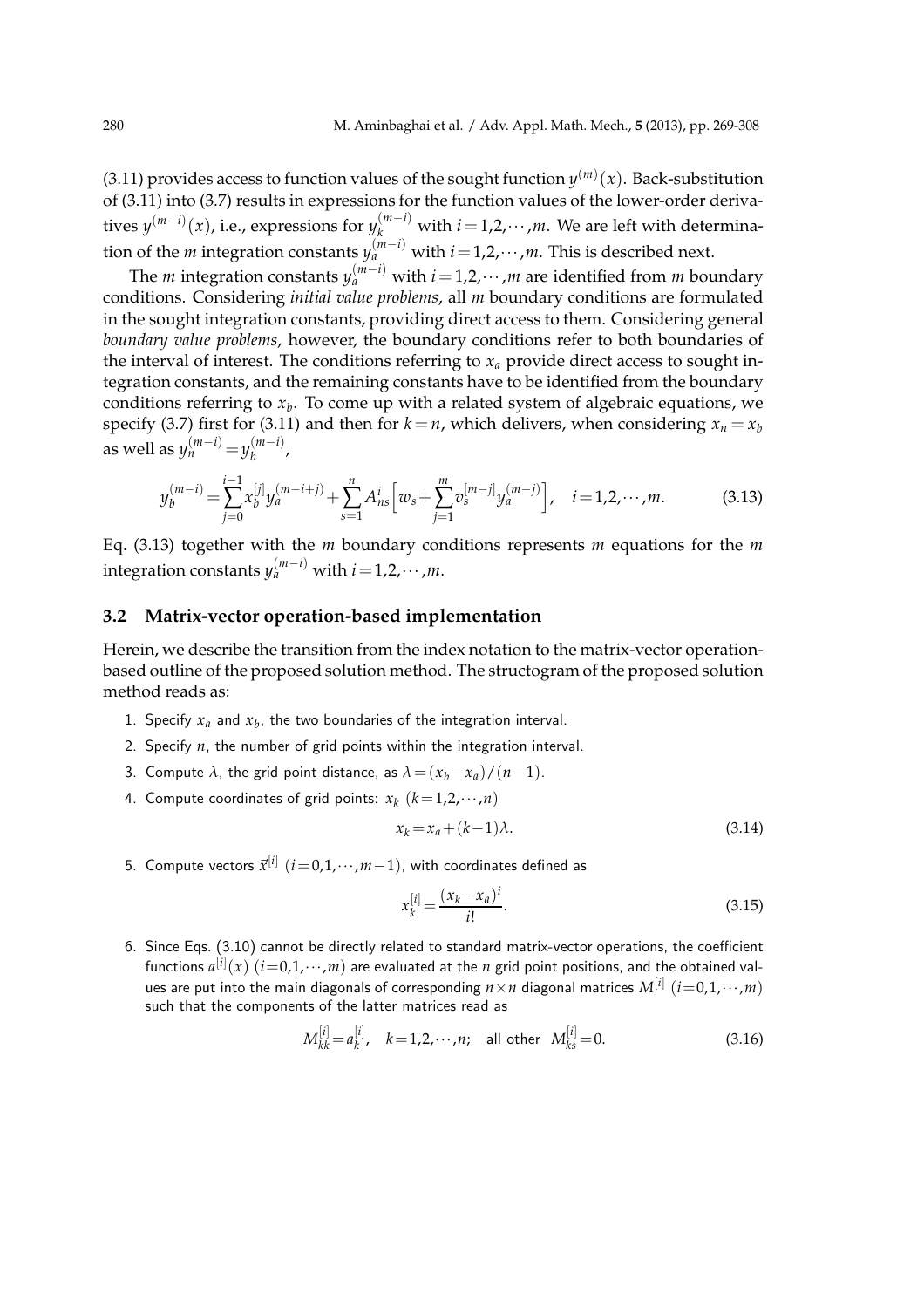- 7. Evaluate perturbation function  $r(x)$  at all  $n$  grid points, in order to assemble vector  $\vec{r}$  with coordinates  $r_k = r(x_k)$ .
- 8. Assemble matrices  $A$ ,  $A^0$ , and  $A^1$  according to Eqs. (2.3), (2.4) and (2.5), or according to Eqs. (2.16), (2.17) and (2.15), respectively. Compute matrices  $A^i$   $(i=2,3,\cdots,m)$  based on the following matrix multiplications:

$$
A^{i} = A^{1} A^{i-1}.
$$
 (3.17)

9. Compute matrix  $D$  and vectors  $\vec{d}^{[i]}$   $(i\!=\!0,1,\!\cdots\!,m\!-\!1),$  using matrix multiplications and matrixvector multiplications, respectively, based on the following matrix-vector representations of Eqs. (3.10)

$$
D = \sum_{i=0}^{m} M^{[m-i]} A^i \quad \text{and} \quad \vec{d}^{[i]} = \sum_{j=0}^{i} M^{[j]} \vec{x}^{[i-j]}.
$$
 (3.18)

10. Invert matrix *D* and compute vectors  $\vec{w}$  and  $\vec{v}^{[i]}$   $(i=0,1,\cdots,m-1)$ :

$$
\vec{w} = D^{-1}\vec{r}, \quad \vec{v}^{[i]} = -D^{-1}\vec{d}^{[i]}.
$$
\n(3.19)

11. Only for boundary value problems: Determine unknown integration constants ( $=$  state variables at *xa*) from boundary conditions formulated at the end of the integration interval, using the following system of algebraic equations:

$$
y_b^{(m-i)} = \sum_{j=0}^{i-1} x_b^{[j]} y_a^{(m-i+j)} + (\vec{u}^{[i]})^T \left[ \vec{w} + \sum_{j=1}^m \vec{v}^{[m-j]} y_a^{(m-j)} \right], \quad i = 1, 2, \cdots, m,
$$
 (3.20)

where the row vector  $(\vec{u}^{[i]})^T$  stands for the transpose of the column vector  $\vec{u}^{[i]}$  with coordinates

$$
u_k^{[i]} = A_{nk}^i.
$$
\n
$$
(3.21)
$$

12. Compute solution vectors

$$
\vec{y}^{(m)} = \vec{w} + \sum_{i=1}^{m} \vec{v}^{[m-i]} y_a^{(m-i)}, \quad \vec{y}^{(m-i)} = \sum_{j=0}^{i-1} \vec{x}^{[j]} y_a^{(m-i+j)} + A^i \vec{y}^{(m)}.
$$
\n(3.22)

## **4 Comparison of the presented method with other methods**

## **4.1 First-order initial value problem: comparison with backward Euler scheme and Runge-Kutta method**

Herein, we solve the initial value problem

$$
\frac{dy(x)}{dx} + 15y(x) = 0, \quad y(x=0) = 1
$$
\n(4.1)

by means of (i) the backward Euler method ("bEM") see Appendix B.1, of (ii) the Runge-Kutta method ("RK4"), see Appendix B.2, and of (iii) the presented solution method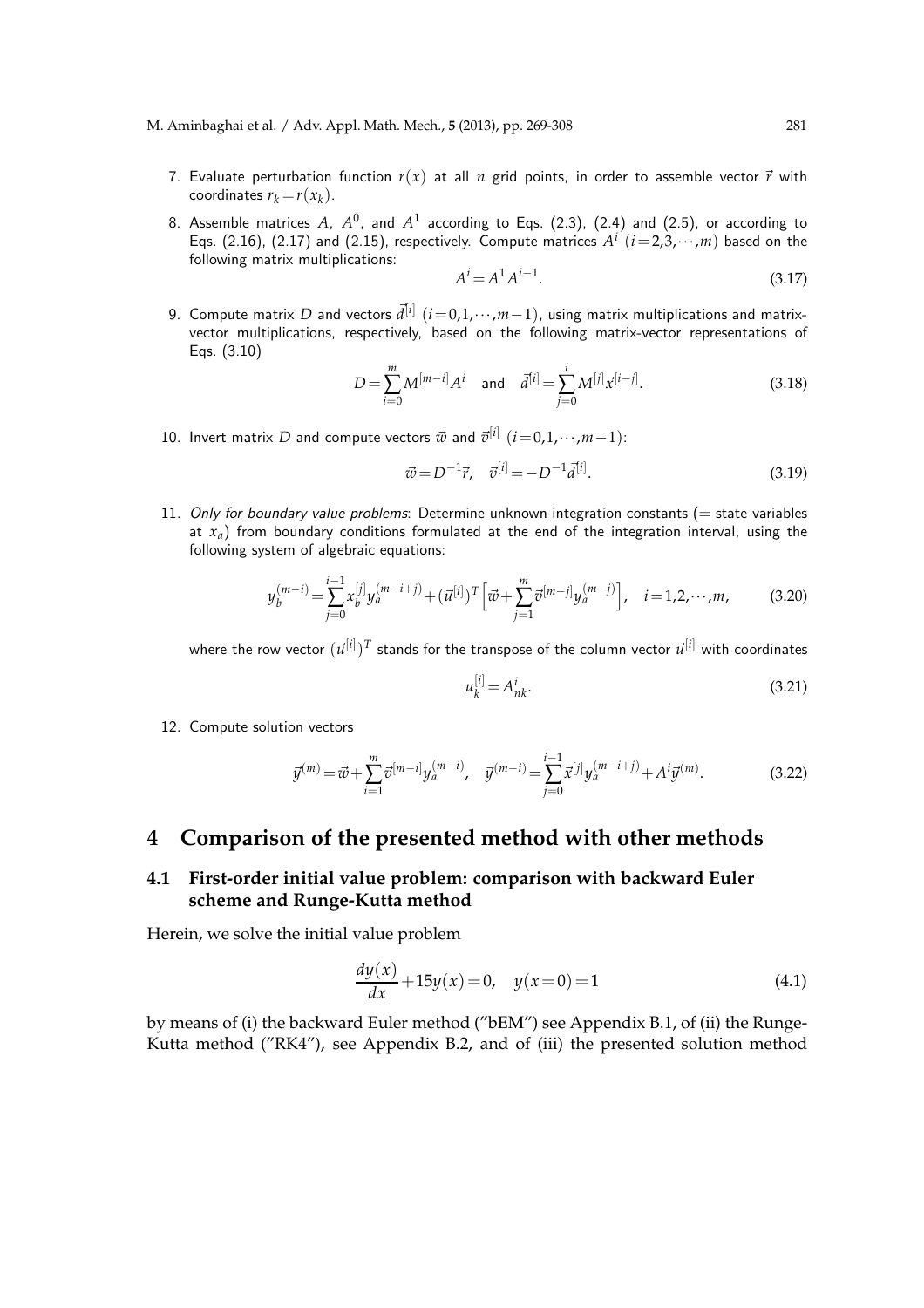based on piecewise exact integration of quadratic approximation polynomials and on piecewise exact integration of cubic approximation polynomials, respectively, see Section 2. Solutions, computed in the interval  $x \in [0,1]$ , are compared with the analytical solution of (4.1), reading as

$$
y(x) = \exp(-15x). \tag{4.2}
$$

Since (4.2) is a strongly decaying exponential function, (4.1) is mathematically classified as a "stiff" initial value problem.

We investigate the accuracy of numerical results as a function of the chosen method and of the number of chosen grid points *n*, i.e., we repeatedly solve problem (4.1), based on many different choices for grid point number *n*. In this context, the following prediction error is evaluated at every grid point position and for every numerical solution scheme mentioned above:

$$
E_k = |y_k - y(x_k)|, \quad k = 1, 2, \cdots, n,
$$
\n(4.3)

where  $y_k$  stands for numerical results referring to position  $x_k$  and where  $y(x_k)$  stands for the analytical solution (4.2) evaluated at  $x = x_k$ . To compare the four solution methods, we focus on the maximum prediction error *E*max, on the mean prediction error *Emean*, and on the prediction error at the end of the integration interval *E<sup>b</sup>* , defined as

$$
E_{\max} = \max_{k} E_k, \quad E_{\text{mean}} = \frac{1}{n} \sum_{k=1}^{n} E_k, \quad E_b = E_n,
$$
 (4.4)

respectively.

Properties of the proposed method observed with small discretization densities (*n*≤ 30) are discussed next. Numerical results at the end of the integration interval, obtained with increasing grid point number *n*, "oscillate" with decreasing amplitude around the analytical solution, see Fig. 4.



Figure 4: Convergence study for stiff initial value problem (4.1): function value at the end of the integration interval  $(x_b = 1)$  obtained with the presented solution method based on piecewise exact integration of cubic approximation polynomials (crosses) and exact solution (solid line), see (4.2); notably, the ordinates of (a), (b), and (c) refer to different intervals.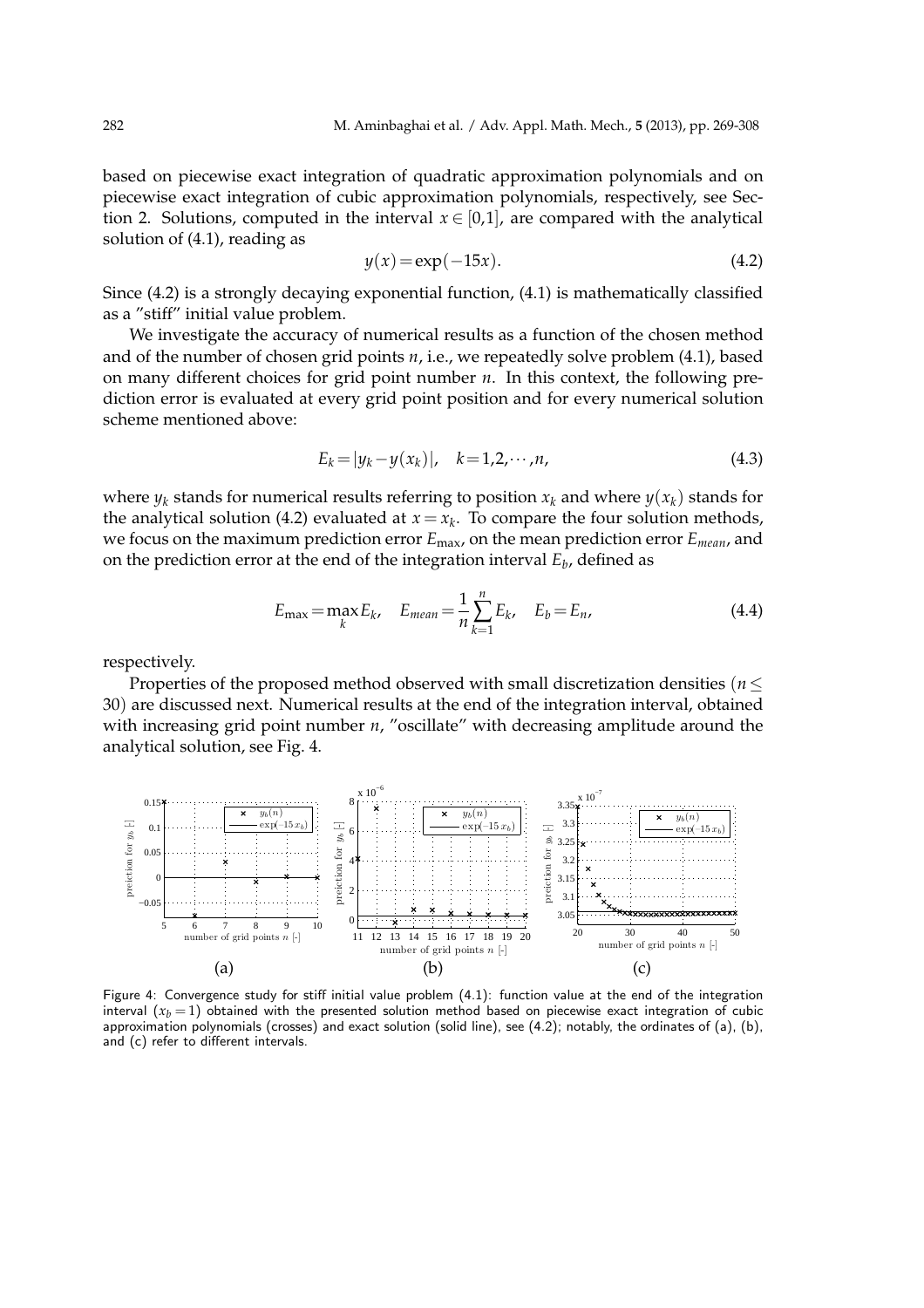

Figure 5: Convergence study for stiff initial value problem (4.1): errors (4.4) as a function of the grid point number n: (a) backward Euler method ("bEM") see B.1, (b) classical Runge-Kutta method ("RK4"), see B.2, (c) presented solution method based on piecewise exact integration of quadratic approximation polynomials, and (d) presented solution method based on piecewise exact integration of cubic approximation polynomials.

This results in non-smooth shapes of  $E_b(n)$ , see, e.g., the kink at  $n = 28$  in Fig. 5(d), resulting from the fact that numerical results at the end of the integration interval are (i) larger than the analytical solution for 14≤ *n* ≤ 28, but (ii) smaller than the analytical solution for  $n \leq 29$ , see Fig. 4.

The proposed method performs significantly better than the backward Euler method ("bEM"), independent of the chosen grid point number, see Fig. 5. For grid point numbers around 10, the proposed scheme using quadratic approximation polynomials performs similar to the Runge-Kutta method ("RK4"), while the proposed scheme using cubic approximation polynomials performs even better than the classical RK4 method. For grid point numbers around 100, the proposed scheme using cubic approximation polynomials performs similar to the Runge-Kutta method, while the proposed scheme using quadratic approximation polynomial results in smaller accuracies.

## **4.2 Second-order boundary value problem: comparison with finite difference method**

Herein, we solve the benchmark boundary value problem of [19]

$$
\frac{d^2y(x)}{dx^2} - \frac{dy(x)}{dx} = -\exp(x-1) - 1, \quad \begin{cases} y(x=0) = 0, \\ y(x=1) = 0, \end{cases}
$$
(4.5)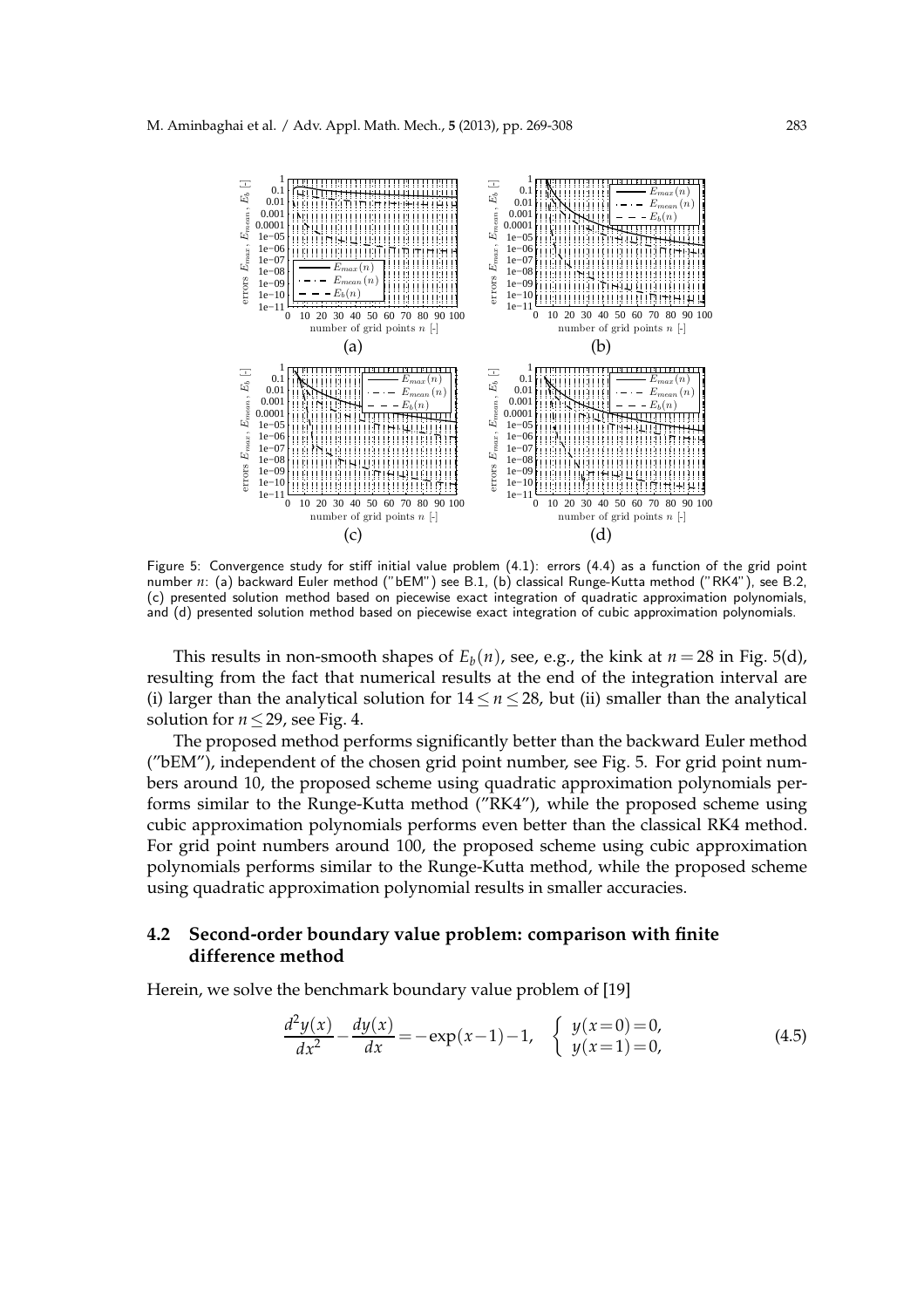by means of (i) the finite difference method, see Appendix B.3 and of (ii) the presented solution method based on piecewise exact integration of quadratic approximation polynomials and on piecewise exact integration of cubic approximation polynomials, respectively, see Section 2. Solutions, computed in the interval *x*∈[0,1], are compared with the analytical solution of (4.5), reading as

$$
y(x) = x[1 - \exp(x - 1)].
$$
\n(4.6)

When solving the problem at hand according to the outline of the presented solution method described in Subsection 3.2, two integration constants are introduced:  $y_a^{(0)}$  and  $y_{a}^{\left( 1\right) }$ . This provides the motivation to reformulate the boundary conditions given in (4.5) using the notation of Subsection 3.2; this yields

$$
y_a^{(0)} = 0, \quad y_b^{(0)} = 0.
$$
\n(4.7)

While the first boundary condition (4.7) provides direct access to the first integration constant*,* the second integration constant  $y_{a}^{(1)}$  is to be identified from the boundary condition at the end of the integration interval, see the second condition (4.7). We are left with establishing a relation between the boundary value  $y_h^{(0)}$  $b<sup>(0)</sup>$  appearing in (4.7), and the integration constant  $y_a^{(1)}$ . To this end, we focus on point 11 of the listing in Subsection 3.2, where relations between boundary values of  $y(x)$  and its derivatives with respect to *x* are established. Evaluating  $y_h^{(0)}$  $b<sub>b</sub><sup>(0)</sup>$  according to (3.20) yields in the present context:

$$
y_b^{(0)} = (\vec{u}^{[2]})^T \vec{w} + \left[ x_b^{[0]} + (\vec{u}^{[2]})^T \vec{v}^{[0]} \right] y_a^{(0)} + \left[ x_b^{[1]} + (\vec{u}^{[2]})^T \vec{v}^{[1]} \right] y_a^{(1)}.
$$
 (4.8)

 $y_{a}^{\left( 1\right) }$  is the only unknown on the right-hand side of Eq. (4.8), i.e., all other quantities can be computed after having completed the first 10 points of the listing of Subsection 3.2. We now specify Eq. (4.8) for the first equation (4.7), and we insert the resulting expression for  $y_h^{(0)}$  $b<sub>b</sub>$  into the second boundary condition (4.7) which results in an algebraic equation for the sought integration constant  $y_a^{(1)}$  , with the solution:

$$
y_a^{(1)} = -\frac{(\vec{u}^{[2]})^T \vec{w}}{x_b^{[1]} + (\vec{u}^{[2]})^T \vec{v}^{[1]}}.
$$
\n(4.9)

Now, all integration constants are identified (see the first equation (4.7) and (4.9)), such that the further evaluation of the solution is the same as the one described for initial value problems, see point 12 of the listing of Subsection 3.2, providing access to  $y(x)$  and its derivatives with respect to *x*.

We investigate the accuracy of numerical results as a function of the chosen method and the number of chosen grid points *n*, i.e., we repeatedly solve problem (4.1), based on many different choices for grid point number *n*. In this context, prediction error (4.3)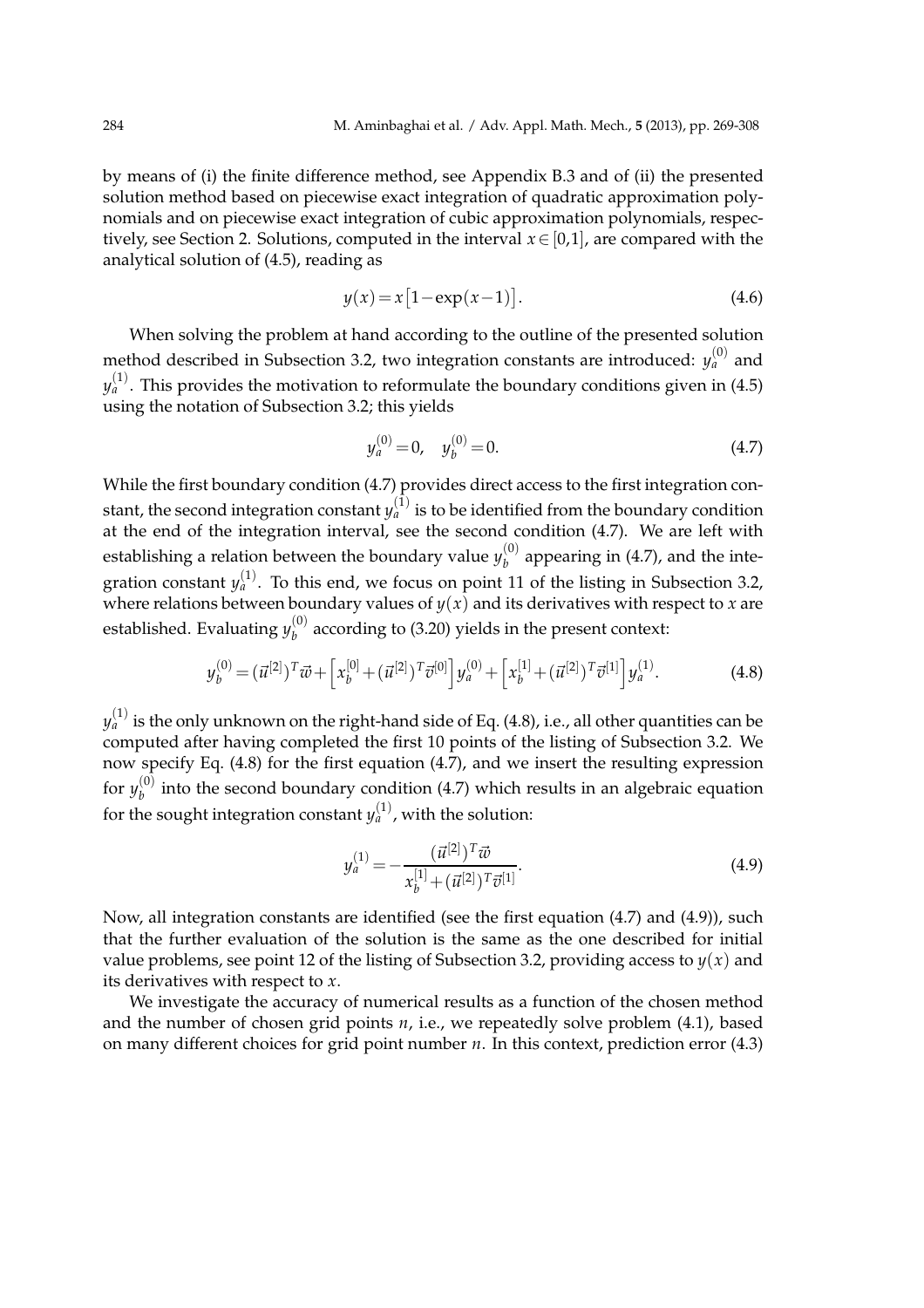

Figure 6: Convergence study for boundary value problem (4.5): errors (4.4) as a function of the grid point number *n*: (a) finite difference method, see Appendix B.3, (b) presented solution method based on piecewise exact integration of quadratic approximation polynomials, and (c) presented solution method based on piecewise exact integration of cubic approximation polynomials.

is evaluated at every grid point position and for every numerical solution scheme. To compare the three solution methods, we focus on the maximum prediction error *E*max and on the mean prediction error *Emean* defined in (4.4). The proposed methods performs better than the finite difference method, see Fig. 6. For a fixed grid point number, cubic approximation polynomials provide more accurate results than quadratic approximation polynomials.

## **5 Oscillation of a modulated torsional spring pendulum**

## **5.1 Statement of the problem**

In order to check the performance of the proposed method in the framework of a challenging initial value problem, we consider a linear mechanical system comprising a massless, straight, and rigid rod which is supported in its middle such that the rod can rotate around an axis which is normal to the rod axis, see Fig. 7.

The rod is fixed to one end of a linear torsional spring (with spring stiffness =  $\bar{c}$ ), and the other end of the spring is fixed in space. Two identical point masses  $M_p$  are mounted to the rod in an axisymmetric fashion with respect to the axis of rotation. They are forced to move simultaneously along the rod in opposite directions such that at any time *t* the distance of both masses from the center of rotation is the same and given through the following mathematical expression

$$
\ell(t) = \ell_0 \left( 1 + m_d \sin(\omega t) \right). \tag{5.1}
$$

In Eq. (5.1),  $\ell_0$ ,  $m_d$ , and  $\omega$ , respectively, denote the mean distance of the point masses from the center of rotation, the modulation depth [20], and the angular frequency of the modulation. As the masses move closer to the center of rotation, the moment of inertia of the system, *J*, decreases, while its eigenfrequency increases, and vice versa. In mathematical terms, the moment of inertia reads at time *t* as [20]

$$
J(t) = 2M_p \ell^2(t).
$$
 (5.2)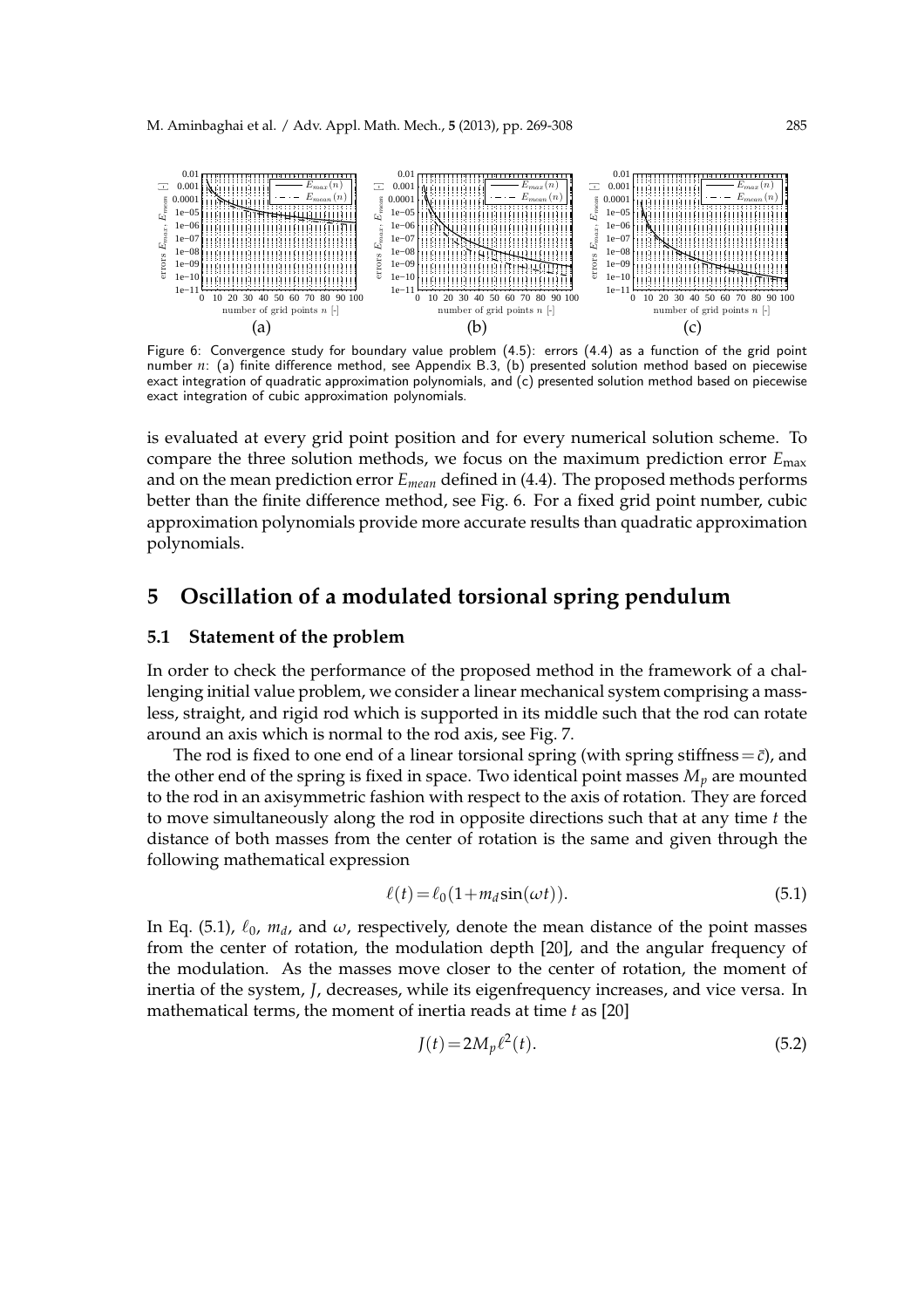

Figure 7: Modulated torsional spring pendulum analyzed by Butikov [20].

Considering a friction-free system, and formulating the dynamic torque equilibrium for the oscillating pendulum, delivers the following governing differential equation:

$$
\frac{d}{dt}\left[J(t)\dot{\varphi}(t)\right] = -\bar{c}\varphi(t). \tag{5.3}
$$

In Eq. (5.3),  $J(t)\dot{\varphi}(t)$  denotes the angular momentum of the rotating structure, and the right-hand side of (5.3) implies that the restoring torque acting from the spring on the rod is proportional to the angular displacement  $\varphi$  of the rod, where  $\varphi$  is measured relative to the natural (stress-free) position of the spring. Following Butikov [20] who considered that the oscillation is damped proportionally to the angular velocity of the rod, i.e., adding  $-4 M_p \ell_0^2 \gamma \dot{\phi}$  to the right-hand side of Eq. (5.3), defining  $\omega_0 \hbox{\small{$\;\stackrel{\text{def}}{=}\;$}} \sqrt{\bar{c}/(2 M_p \ell_0^2)}$ , combining Eqs. (5.1) to (5.3), and simplifying yields the following second-order ODE for  $\varphi(t)$ 

$$
(1 + m_d \sin(\omega t))\ddot{\varphi}(t) + \left[2m_d \omega \cos(\omega t)(1 + m_d \sin(\omega t)) + 2\gamma\right]\dot{\varphi}(t) + \omega_0^2 \varphi(t) = 0,\tag{5.4}
$$

see Fig. 8 for an illustration of the involved non-linear coefficient functions.



Figure 8: Coefficient functions  $a_2(t)=1+m_d\sin(\omega t)$  and  $a_1(t)=2m_d\omega\cos(\omega t)(1+m_d\sin(\omega t))+2\gamma$ , evaluated for the input values listed in (5.5).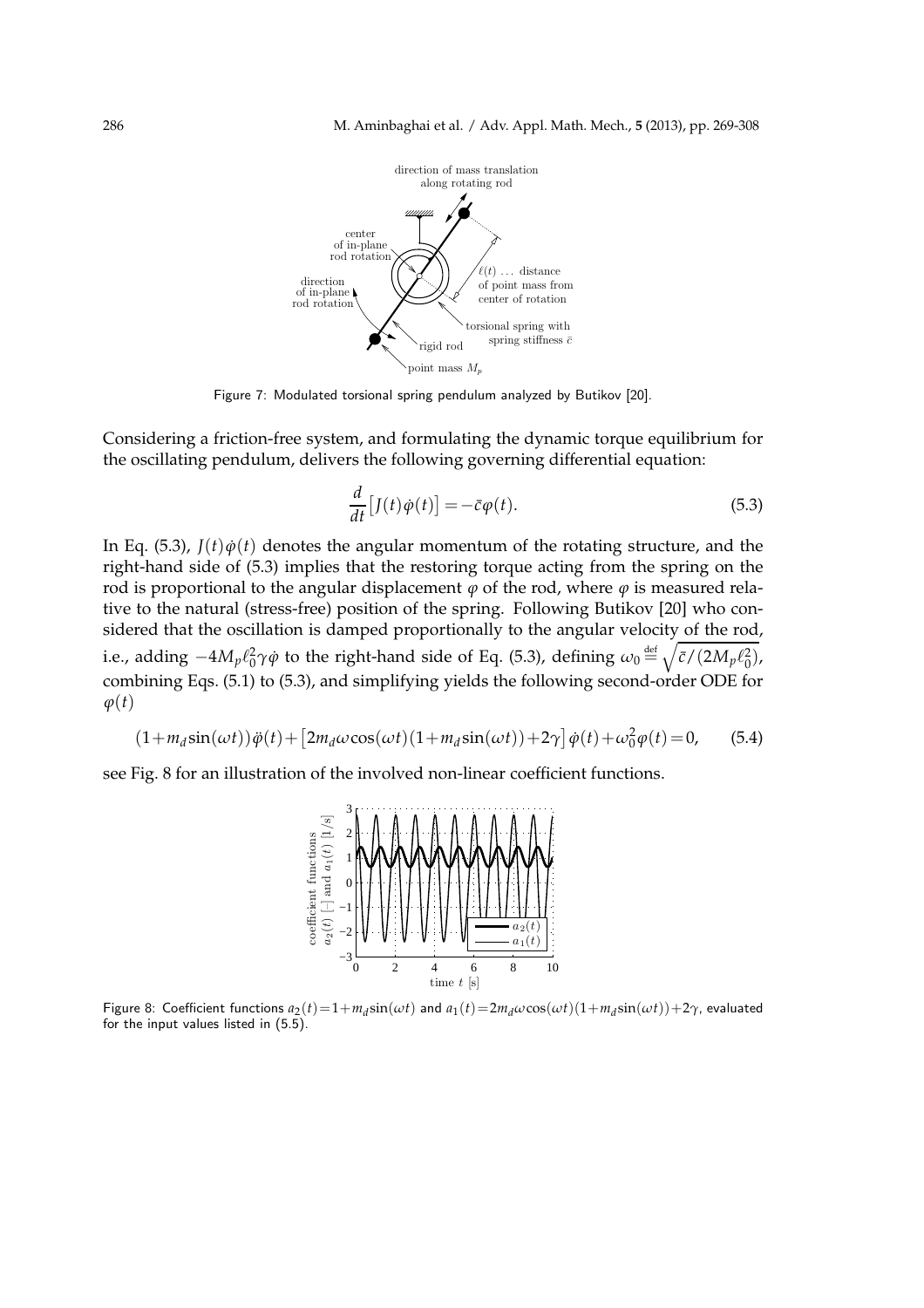#### **5.2 Solution by means of the presented method**

Because no analytical solution exists for the linear and homogeneous ODE with variable coefficients,  $(5.4)$ , we solve it numerically within the time interval ranging from  $t=0$ s to *t*=10s, considering the following numerical inputs

$$
m_d = 0.2
$$
,  $\omega = 2\pi[s^{-1}]$ ,  $\gamma = \frac{\pi}{36}[s^{-1}]$ ,  $\omega_0 = \pi[s^{-2}]$ , (5.5)

and the initial conditions

$$
\varphi(0) = 10^{\circ}, \quad \dot{\varphi}(0) = 0. \tag{5.6}
$$

This problem was analyzed by Butikov [20, pp. 538]. We note for later reference that the size of the integration interval  $t_b - t_a = 10$  s together with the angular frequency of the modulation  $\omega = 2\pi$  (corresponding to an modulation period  $T = 1$ s) imply that the time interval of interest comprises ten sinusoidal modulation cycles. The numerical solution, obtained with a grid point number  $n = 2001$  (2000 intervals) and with the integration method based on piecewise exact integration of quadratic approximation polynomials, satisfactorily reproduces the benchmark solution described in [20], i.e., the obtained functions  $\varphi(t)$ ,  $\dot{\varphi}(t)$ , and  $\ddot{\varphi}(t)$  exhibit pronounced nonlinearities, see Fig. 9.



Figure 9: Solution for ODE (5.4) specified for input values (5.5), with initial conditions (5.6), computed based on the proposed solution method with grid point number  $n=2001$  and piecewise exact integration of quadratic approximation polynomials, see Section 2; for details on numerical results see also Table 1.

In order to gain more insight into the characteristics of the proposed solution scheme, we investigate the accuracy of our results as a function of the number of chosen grid points *n*, i.e., we repeatedly solve the ODE (5.4), based on many different choices for grid point number *n*. In the context of defining meaningful prediction errors for the computed state variables  $\varphi(t)$ ,  $\dot{\varphi}(t)$ , and  $\ddot{\varphi}(t)$ , we recall that no analytical solution exists for the problem at hand. Hence, we treat the results obtained with  $n = 2001$  (see Fig. 9) as the reference solution, and we compare the computed state variables  $\varphi(t)$ ,  $\dot{\varphi}(t)$ , and  $\ddot{\varphi}(t)$  at the *end* of the integration interval ( $t = 10$ s) with the corresponding values of the reference solution, based on the following definitions for the prediction errors:

$$
E_{\alpha} = \left| \frac{\alpha(t = 10s; n) - \alpha(t = 10s; n = 2001)}{\alpha(t = 10s; n = 2001)} \right|, \quad \alpha = \varphi, \dot{\varphi}, \ddot{\varphi}.
$$
 (5.7)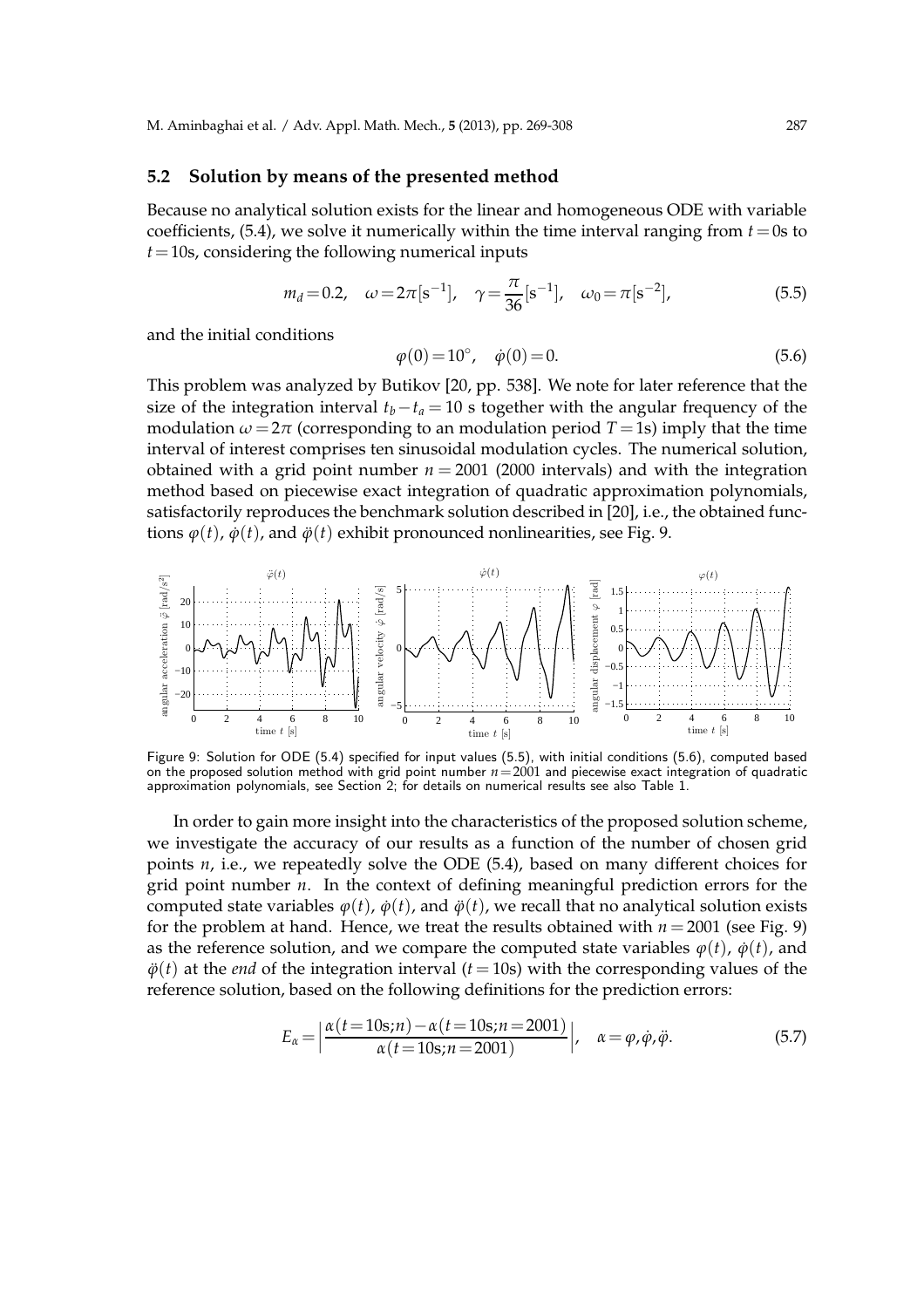| t s | $\varphi(t)$ [rad] | $\dot{\varphi}(t)$ [rad/s] | $\ddot{\varphi}(t)$ [rad/s <sup>2</sup> ] |
|-----|--------------------|----------------------------|-------------------------------------------|
| 0   | $+0.17453293$      | $\pm 0.0000000$            | $-1.7225709$                              |
| 1   | $-0.21779263$      | $+0.07666806$              | $+1.9434582$                              |
| 2   | $+0.27161429$      | $-0.14664899$              | $-2.2865614$                              |
| 3   | $-0.33862976$      | $+0.21682313$              | $+2.7593630$                              |
| 4   | $+0.42210886$      | $-0.29292147$              | $-3.3787311$                              |
| 5   | $-0.52611988$      | $+0.38019098$              | $+4.1707151$                              |
| 6   | $+0.65572848$      | $-0.48390759$              | $-5.1711305$                              |
| 7   | $-0.81724486$      | $+0.60980455$              | $+6.4268465$                              |
| 8   | $+1.01853127$      | $-0.76446596$              | $-7.9977637$                              |
| 9   | $-1.26938494$      | $+0.95572338$              | $+9.9595272$                              |
| 10  | $+1.58201503$      | $-1.19308784$              | $-12.4070726$                             |

Table 1: Numerical results for pendulum problem obtained with grid point number *n*=2001 and piecewise exact integration of quadratic approximation polynomials, see also Fig. 9.

Errors (5.7) are evaluated for both integration methods: quadratic and cubic approximation polynomials. Numerical results at the end of the integration interval, obtained with increasing grid point number *n*, "oscillate" with decreasing amplitude around the reference solution, see the kinks in Figs. 10 (a) and (b). In addition, the convergence study implies that both approaches have a similar quantitative performance in the range of engineering relevance, compare Figs. 10 (a) and (b).



Figure 10: Convergence study for pendulum problem: errors (5.7) as a function of the number of used grid points  $n$ : (a) for piecewise exact integration of quadratic approximation polynomials, and (b) for piecewise exact integration of cubic approximation polynomials.

For errors smaller than 1%, both approaches require practically 120 grid points. While 141 grid points allow for reducing prediction errors down to 0.1%, if integration is based on piecewise cubic approximation polynomials, the same accuracy requires 182 grid points, if quadratic approximation polynomials are used (Fig. 10). For even more accurate results in terms of prediction errors amounting to less than 0.01%, however, quadratic approximation polynomials turn out to perform a little more efficient that their cubic counterparts.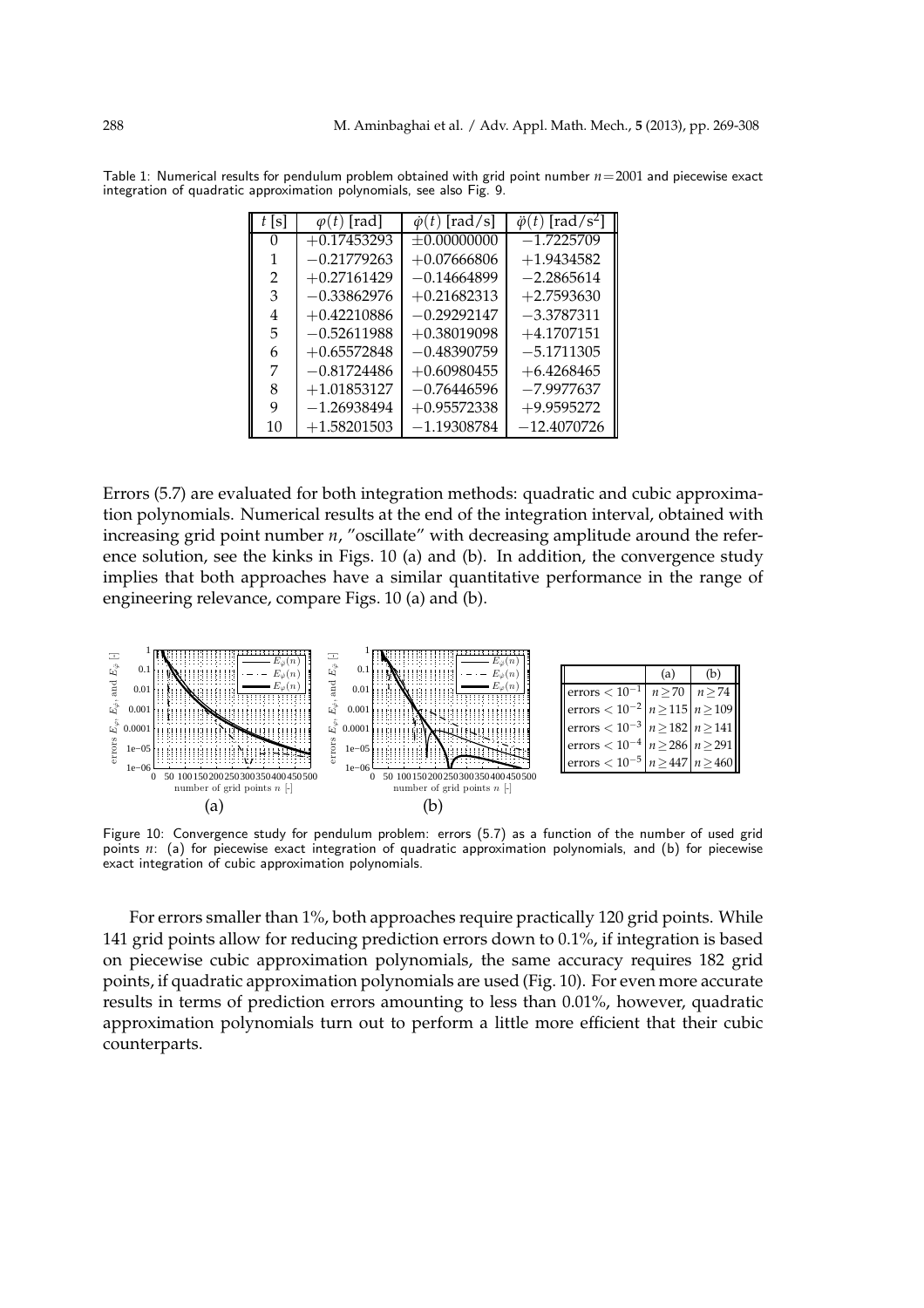#### **5.3 Multi-subinterval solution by means of the presented method**

Inversion of the *D*-matrix defined in  $(3.18)$  is – for large values of  $n$  – the most timeconsuming part of the solution scheme, since the time required for numerical inversion of *D* increases overlinearly with increasing grid point number *n*. Reduction of computation time requires reduction of the grid point number. In order to maintain a high accuracy level, it is beneficial to subdivide the integration domain into several subintervals, and to apply the proposed solution method each of these subintervals separately. To obtain results with errors as small as the ones given for *n*=401 in Fig. 10, for instance, one could use 10 integration subintervals covering time periods of one second each (one subinterval per modulation cycle), and discretize each subinterval by 41 grid points only. After having applied the presented solution method to the first subinterval  $t \in [0s,1s]$ , the state variables obtained at the end of this first subinterval, i.e.,  $y_b^{(0)} = \varphi(t=1s)$  and  $y_b^{(1)} = \dot{\varphi}(t=1\text{s})$  would be available and serve as initial values for solving the problem in the second subinterval *t*∈[1s,2s], and so on. This way, Fig. 10 implies that only 30 grid points per modulation cycle are sufficient to reduce prediction errors to values smaller than 0.01%.

## **6 Steady-state heat transfer through a cooling web**

#### **6.1 Statement of the problem**

In order to describe the performance of the proposed method in the framework of an engineering second-order boundary value problem involving boundary conditions which are more complex that the ones given in Subsection 4.2, we study stationary heat transfer through a cooling web with width *t*, length ℓ, and a rectangular cross-section, see Fig. 11.

Since the surfaces at the top and the bottom are only slightly inclined with respect to the mid-plane of the cooling web (tan*β* ≪ 1, see Fig. 11), we follow [21] and assume a one-dimensional heat conduction problem in *x*-direction, governed by

$$
q(x) = -\eta \frac{dT(x)}{dx},
$$
\n(6.1)

where  $q(x)$  is the heat flux in *x*-direction per unit cross-sectional area of the cooling web, *η* is the thermal conductivity of the cooling web material, and  $T(x)$  is the temperature distribution.

In order to derive the governing differential equation for  $T(x)$ , we deal with the energy balance of an elementary cooling web volume (see Fig. 11(b)). Since there are no heat sources or heat sinks within a cooling web, and because we envision a stationary (time-independent) problem, conservation of energy implies simply that the heat conducted into the elementary volume is equal to the heat conducted out of the element. The heat entering the element through the cross-section at *x* (see Fig. 11(a)) follows from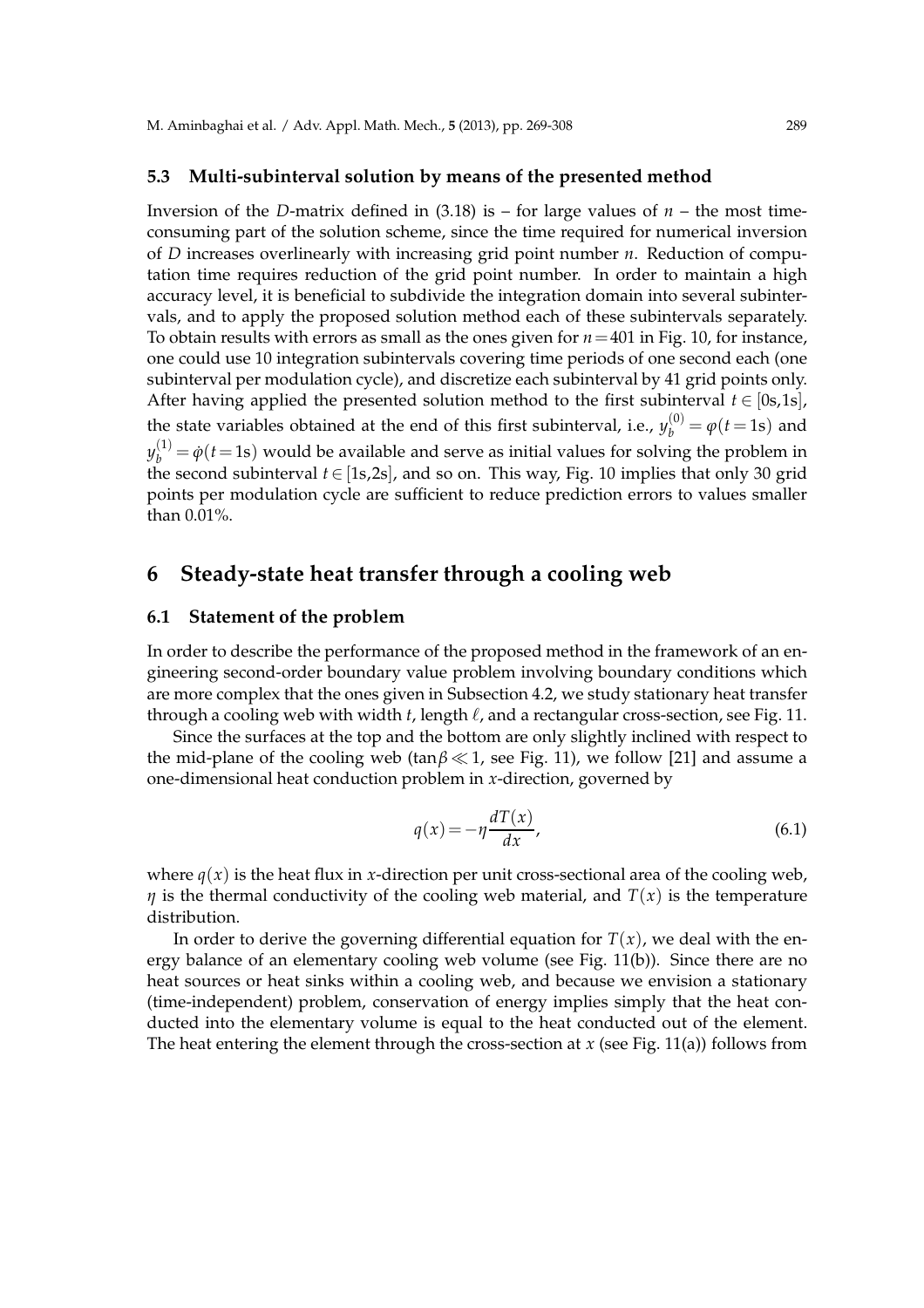

Figure 11: Cooling web typically used in electronic devices [21] (a) geometric dimensions, (b) elementary volume.

multiplying (6.1) with the cross-sectional area  $A(x) = th(x)$  as

$$
Q(x) = -\eta \frac{dT(x)}{dx} \Big|_{x} th(x). \tag{6.2}
$$

By analogy, the heat leaving the element through the cross-section at *x*+∆*x* (see Fig. 11(b)) follows as *dT*(*x*)

$$
Q(x + \Delta x) = -\eta \frac{dT(x)}{dx}\Big|_{x + \Delta x} th(x + \Delta x).
$$
 (6.3)

The heat loss through the four lateral (ℓ*at*) surfaces of the element, *Q*ℓ*at*, is governed by the heat transfer coefficient *α<sup>h</sup>* , the temperature difference between these surfaces and the surrounding air, and the area of the solid-air interface. Integrating over the latter (see Fig. 11(b)), we find

$$
Q_{\ell at} = \int_{x}^{x + \Delta x} \alpha_{h} \left[ T(\xi) - T_{air} \right] 2 \left[ \frac{t}{\cos \beta} + h(\xi) \right] d\xi.
$$
 (6.4)

Formulating, based on (6.2), (6.3), and (6.4), the elementary energy balance condition as  $Q(x) = Q(x + \Delta x) + Q_{\ell at}$ , rearranging terms, dividing the resulting expression by  $\Delta x =$ *xj*−*x<sup>i</sup>* , and taking the limit ∆*x*→0, delivers†

$$
\eta t \frac{d}{dx} \left[ \frac{d}{dx} \left[ \frac{d}{dx} h(x) \right] - \alpha_h \left[ T(x) - T_{air} \right] 2 \left[ \frac{t}{\cos \beta} + h(x) \right] = 0. \tag{6.5}
$$

Rearranging terms in (6.5) finally yields the following second-order ODE for the temperature distribution  $T(x)$ :

$$
\eta th(x)\frac{d^2T(x)}{dx^2} + \eta t \frac{dh(x)}{dx}\frac{dT(x)}{dx} - 2\alpha_h \left[\frac{t}{\cos\beta} + h(x)\right]T(x) = -2\alpha_h \left[\frac{t}{\cos\beta} + h(x)\right]T_{air}.\tag{6.6}
$$

<sup>†</sup>Use is made of  $\lim_{\Delta x \to 0} \frac{1}{\Delta x} \int_{x}^{x + \Delta x} f(\xi) d\xi = f(x)$ .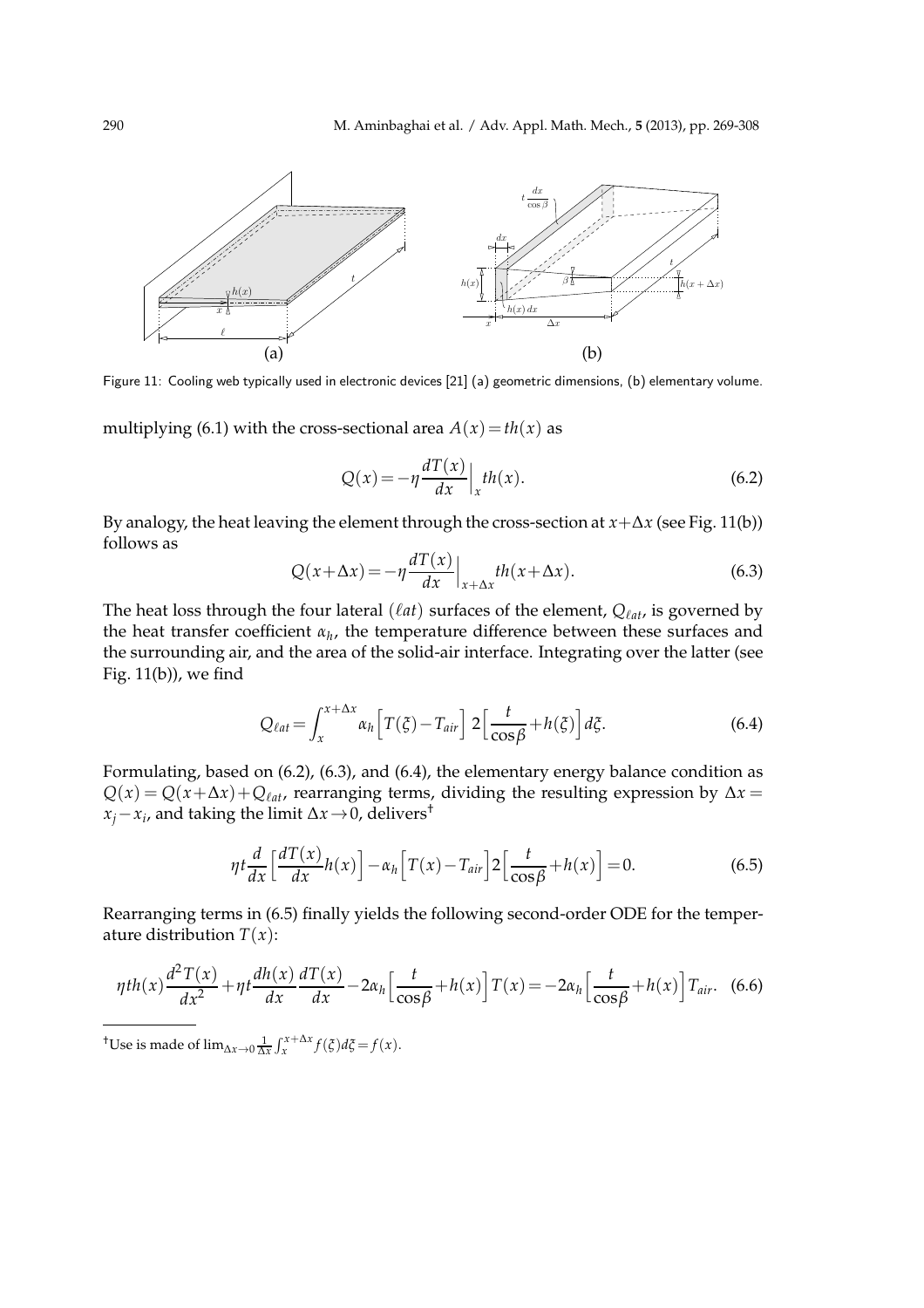As boundary conditions, a constant temperature is prescribed at the position  $x=0$ , where the cooling web is fixed to the medium which is to be cooled [21]

$$
T(x=0) = T_a = \text{const}
$$
\n
$$
(6.7)
$$

and at the other end  $(x = \ell)$ , a free-surface condition applies

$$
-\eta \frac{dT(x)}{dx}\Big|_{x=\ell}th(x=\ell) = \alpha_h \Big[T(x=\ell) - T_{air}\Big]th(x=\ell). \tag{6.8}
$$

Eq. (6.8) is an energy balance condition formulated for the rectangular surface at  $x = \ell$ , expressing that the heat which is transported inside the cooling web to this surface is equal to the energy lost from that surface towards the ambient air.

## **6.2 Solution by means of the presented method**

The governing differential equation (6.6), together with the boundary conditions (6.7) and (6.8), is ready to be solved by the presented solution method, provided that function  $h(x)$ and constants *t*, ℓ, *α<sup>h</sup>* , *η*, *Ta*, and *Tair* are specified numerically. The height of the cooling web  $h(x)$  is considered to decrease linearly with increasing distance from the medium which is to be cooled (see Fig. 11(a)), and geometric dimensions typical for cooling webs in electronic equipment are adopted [21]:

$$
h(x) = h_a + (h_b - h_a) \frac{x}{\ell} \quad \text{with} \quad \begin{cases} h_a = 2 \text{mm}, \\ h_b = 1 \text{mm}, \end{cases} \quad \text{and} \quad \begin{cases} \ell = 40 \text{mm}, \\ t = 200 \text{mm}. \end{cases} \tag{6.9}
$$

Furthermore, we consider the cooling web to consist of aluminum, the surrounding air to exhibit room temperature, and the body to be cooled to exhibit 50◦C, i.e.,

$$
\begin{cases}\n\eta = 200 \text{W m}^{-1} \text{C}^{-1}, \\
\alpha_h = 15 \text{W m}^{-2} \text{C}^{-1}, \\
\tau_{air} = 25 \text{C}.\n\end{cases}
$$
\n(6.10)

When solving the problem at hand according to the outline of the presented solution method described in Subsection 3.2, the temperature distribution  $T(x)$  is denoted as  $y(x)$ , and two integration constants are introduced:  $y_a^{(0)}$  and  $y_a^{(1)}$ . This provides the motivation to reformulate the boundary conditions (6.7) and (6.8) using the notation of Subsection 3.2; this yields

$$
y_a^{(0)} = T_a, \quad -\eta y_b^{(1)} = \alpha_h \left[ y_b^{(0)} - T_{air} \right]. \tag{6.11}
$$

While the first boundary condition (6.11) together with numerical input (6.10) provides direct access to the first integration constant as  $y_a^{(0)}{=}50^{\circ}$ C, the second integration constant  $y_{a}^{\left( 1\right) }$  is to be identified from the boundary condition at the end of the cooling web, see the second condition (6.11). We are left with establishing a relation between the boundary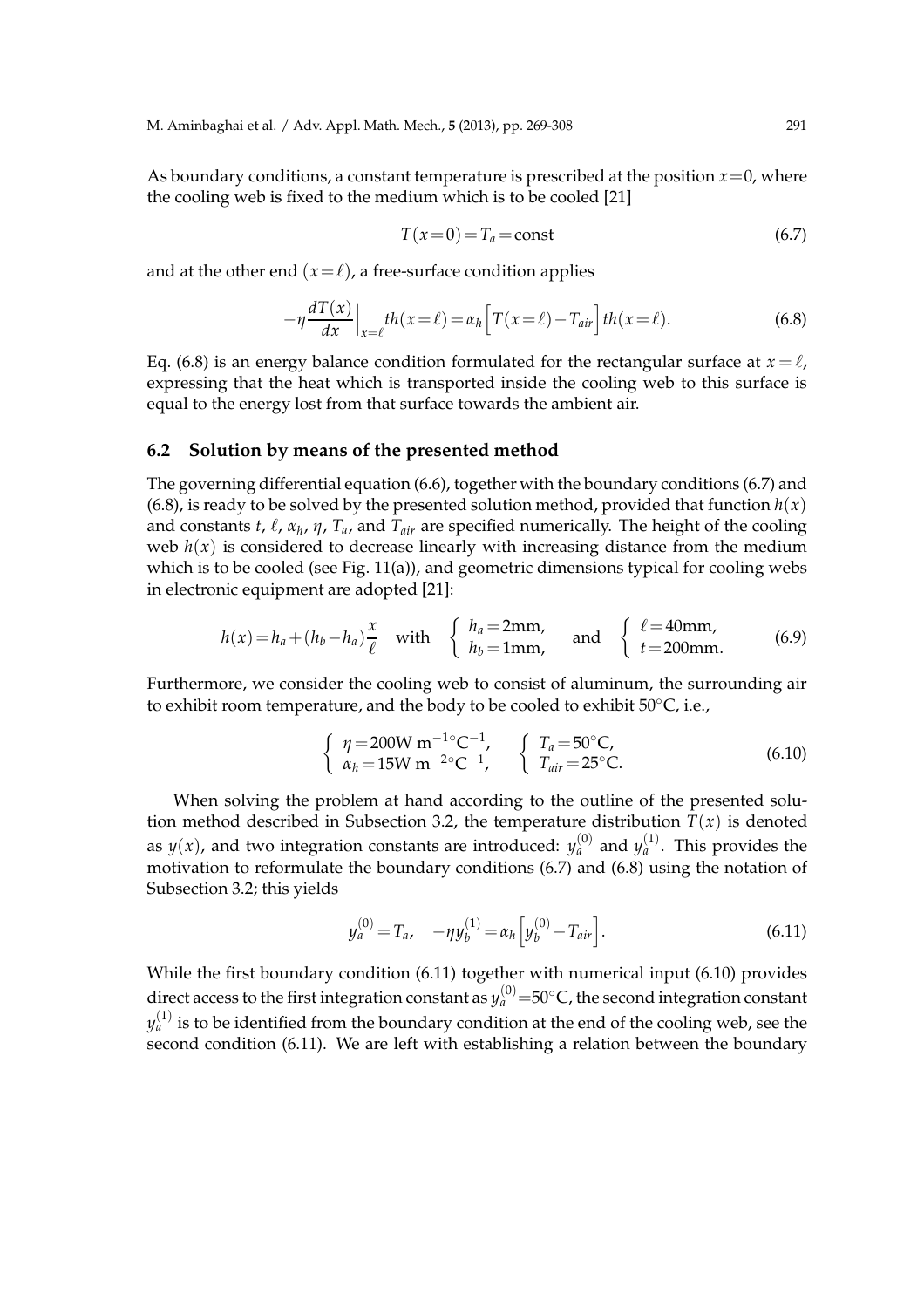values  $y_h^{(1)}$  $y_b^{(1)}$  and  $y_b^{(0)}$  $\sigma_b^{(0)}$  appearing in (6.11), and the integration constant  $y_a^{(1)}$ . To this end, we focus on point 11 of the listing in Subsection 3.2, where relations between boundary values of  $y(x)$  and its derivatives with respect to *x* are established. Evaluating  $y_h^{(0)}$  $b^{(0)}$  and *y* (1)  $b<sub>b</sub><sup>(1)</sup>$  according to (3.20) yields in the present context:

$$
y_b^{(0)} = (\vec{u}^{[2]})^T \vec{w} + \left[ x_b^{[0]} + (\vec{u}^{[2]})^T \vec{v}^{[0]} \right] y_a^{(0)} + \left[ x_b^{[1]} + (\vec{u}^{[2]})^T \vec{v}^{[1]} \right] y_a^{(1)}, \tag{6.12a}
$$

$$
y_b^{(1)} = (\vec{u}^{[1]})^T \vec{w} + (\vec{u}^{[1]})^T \vec{v}^{[0]} y_a^{(0)} + \left[ x_b^{[0]} + (\vec{u}^{[1]})^T \vec{v}^{[1]} \right] y_a^{(1)}.
$$
 (6.12b)

 $y_{a}^{\left( 1\right) }$  is the only unknown on the right-hand sides of Eqs. (6.12), i.e., all other quantities are either specified by means of boundary conditions (see  $(6.11)<sub>1</sub>$ ) or they can be computed after having completed the first 10 points of the listing of Subsection 3.2. We now insert Eqs. (6.12) into the second boundary condition (6.11) which results in an algebraic equation for the sought integration constant  $y_a^{(1)}$ , with the solution:

$$
y_a^{(1)} = \frac{\alpha_h \left\{ T_{air} - (\vec{\mathbf{u}}^{[2]})^T \vec{\mathbf{w}} - \left[ x_b^{[0]} + (\vec{\mathbf{u}}^{[2]})^T \vec{\mathbf{v}}^{[0]} \right] T_a \right\} - \eta \left[ (\vec{\mathbf{u}}^{[1]})^T \vec{\mathbf{w}} + (\vec{\mathbf{u}}^{[1]})^T \vec{\mathbf{v}}^{[0]} T_a \right]}{\alpha_h \left[ x_b^{[1]} + (\vec{\mathbf{u}}^{[2]})^T \vec{\mathbf{v}}^{[1]} \right] + \eta \left[ x_b^{[0]} + (\vec{\mathbf{u}}^{[1]})^T \vec{\mathbf{v}}^{[1]} \right]}.
$$
(6.13)

Now, all integration constants are identified (see the first equation (6.11) and (6.13)), such that the further evaluation of the solution is the same as the one described for initial value problems, see point 12 of the listing of Subsection 3.2, providing access to  $y(x)$  and its derivatives with respect to *x*, i.e., to the temperature field  $T(x)$  and its derivatives with respect to *x*.

In order to investigate the accuracy of our results as a function of the number of chosen grid points *n*, we repeatedly solve the ODE (6.6), based on many different choices for grid point number *n*. In the context of defining meaningful prediction errors, we set our focus on boundary values which were not specified through boundary conditions, i.e., on the heat fluxes at the integration boundaries  $Q_a$  and  $Q_b$ , as well as on the temperature at the free end of the cooling web,  $T_b$ . We treat the results obtained with  $n = 2001$  (see Fig. 12) as the reference solution, and we compare the computed state variables *Qa*, *Q<sup>b</sup>* , and  $T_b$  with the corresponding values of the reference solution, based on the following definitions for the prediction errors:

$$
E_{\alpha} = \left| \frac{\alpha(n) - \alpha(n = 2001)}{\alpha(n = 2001)} \right|, \quad \alpha = Q_a, Q_b, T_b.
$$
\n
$$
(6.14)
$$

Errors (6.14) are evaluated for both integration methods: quadratic and cubic approximation polynomials (see Fig. 13).

The convergence study implies that piecewise exact integration of cubic approximation polynomials based on a specific grid point number results in a slightly higher precisions than piecewise exact integration of quadratic approximation polynomials and the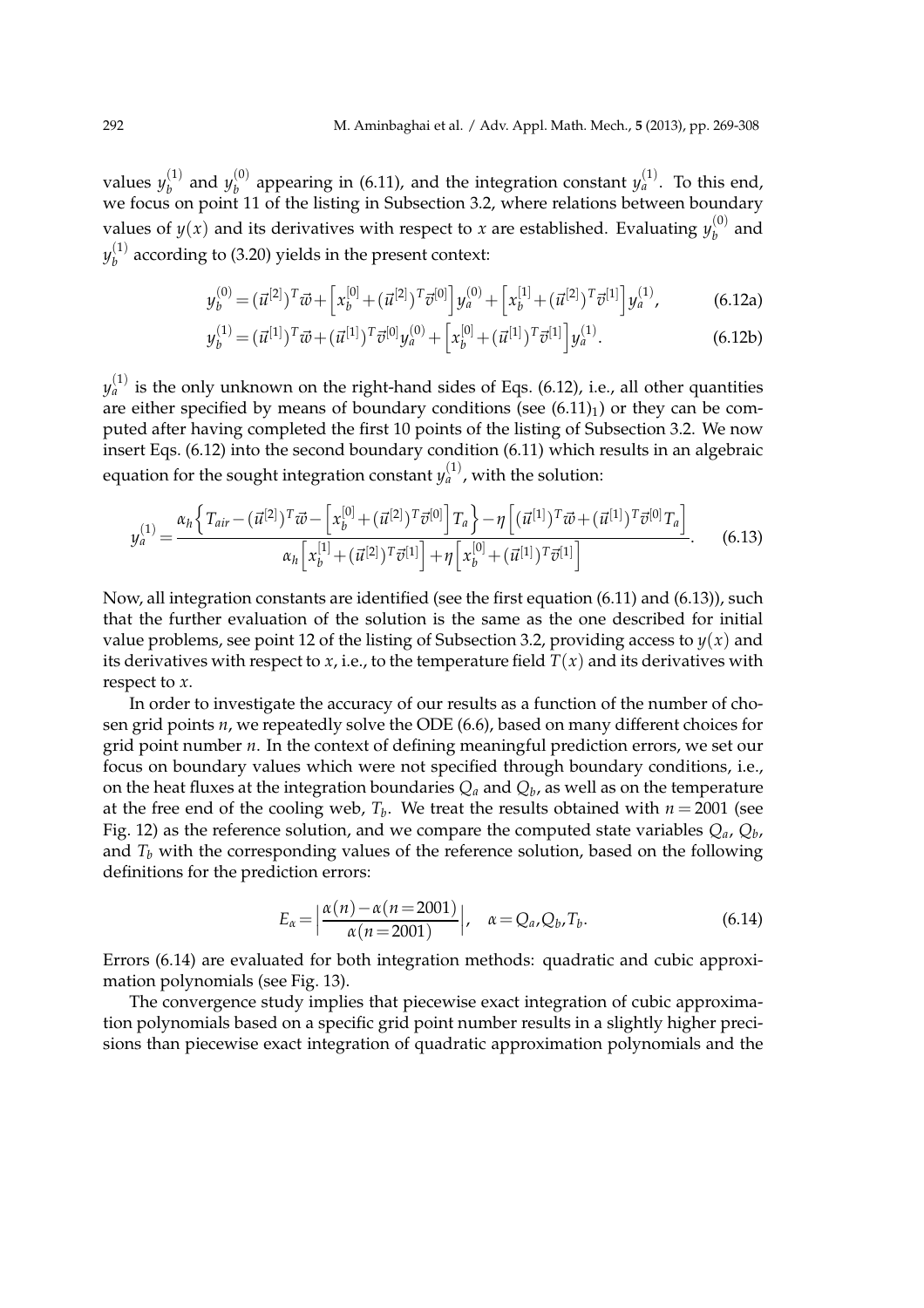

Figure 12: Solution for the cooling web problem (6.6) specified for input values (6.9) and (6.10), with boundary conditions (6.7) and (6.8), computed based on the proposed solution method with grid point number  $n=2001$ and piecewise exact integration of quadratic approximation polynomials, see Section 2: (a) solution function  $T(x)$ , (b) heat flow distribution  $Q(x)$  according to (6.1); for details on numerical results see also Table 2.



Figure 13: Convergence study for cooling web problem: errors (6.14) as a function of the number of used grid points *n*: (a) for piecewise exact integration of quadratic approximation polynomials, and (b) for piecewise exact integration of cubic approximation polynomials.

same grid point number. With the former integration method, 5, 10, and 20 grid point deliver results with errors (6.14) smaller than  $1.12\times10^{-3}$ ,  $5.08\times10^{-5}$ , and  $2.70\times10^{-6}$ , respectively.

Table 2: Numerical results for cooling web problem obtained with grid point number *n* = 2001 and piecewise exact integration of quadratic approximation polynomials, see also Fig. 12.

| $x$ [mm] | [°C]<br>T(x) | $Q(x)$ [W/m <sup>2</sup> ] |
|----------|--------------|----------------------------|
|          | 50.000000    | 14608.945                  |
| 4        | 49.715876    | 13792.518                  |
| 8        | 49.448774    | 12904.759                  |
| 12       | 49.200253    | 11931.795                  |
| 16       | 48.972186    | 10856.156                  |
| 20       | 48.766839    | 9655.5509                  |
| 24       | 48.586987    | 8301.1055                  |
| 28       | 48.436071    | 6754.7769                  |
| 32       | 48.318412    | 4965.4568                  |
| 36       | 48.239535    | 2862.9208                  |
| 40       | 48.206634    | 348.09951                  |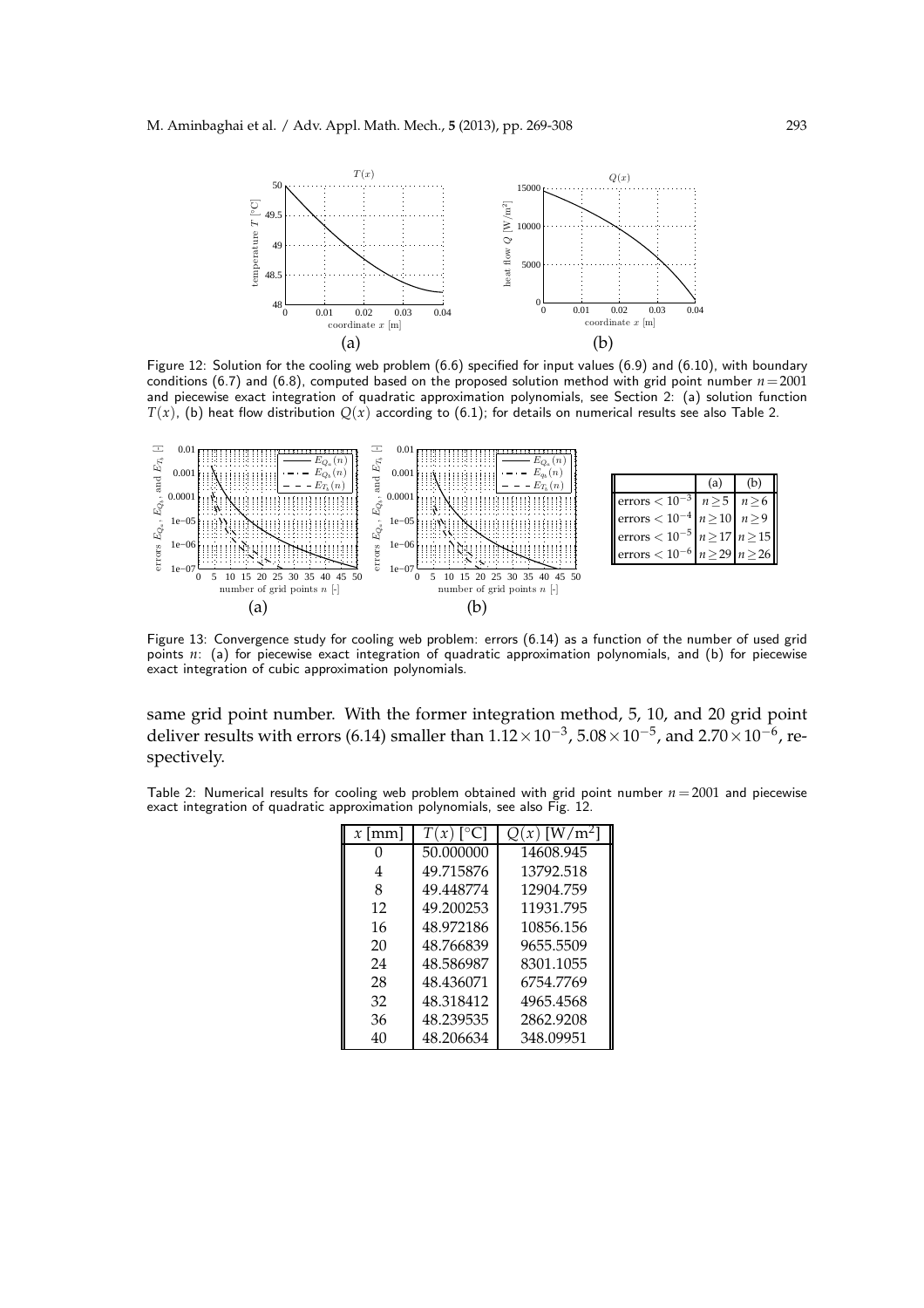## **7 Structural analysis of a slender tower**

## **7.1 Statement of the problem**

Next, the presented solution method is applied to a more complex boundary value problem associated with a fourth-order ODE, namely the determination of the internal forces and of the displacements of a slender tower made up of reinforced concrete. The tower exhibits a height of  $\ell$  = 150 m and an annular cross-section (see Fig. 14), and it is loaded, at the top, by two forces acting in axial and transversal direction, as well as by a distributed transversal loading  $q(x)$  along the entire height, and by dead and life load acting in axial direction (not illustrated in Fig. 14 since force vectors would coincide with the tower axis).

The structural analysis is carried out within the framework of second-order beam theory, by solving the following set of differential equations: two equilibrium conditions

$$
\frac{dR(x)}{dx} = -q(x), \qquad \frac{dM(x)}{dx} = R(x) - N(x) \left[ \frac{dy_{ini}(x)}{dx} + \frac{dy(x)}{dx} \right],\tag{7.1}
$$

as well as the following three equations, comprising one constitutive and the two geometric relations

$$
\kappa(x) = \frac{M(x)}{EI(x)}, \quad \frac{d\varphi(x)}{dx} = -\kappa(x), \quad \frac{dy(x)}{dx} = \varphi(x). \tag{7.2}
$$

In Eqs. (7.1) and (7.2), *x* denotes the axial coordinate, *M* stands for the bending moment, *R* for the transversal force, *N* for the axial force, *yini* for the (initial) deflection in the stress-free configuration, *y* for the (additional) force-induced deflection, *q* the transversal loading per unit length; *κ* is the curvature of the tower's axis, *EI* the bending stiffness, and  $\varphi$  the force-induced angel of cross-sectional rotation. The bending stiffness is a cubic



Figure 14: Benchmark problem for structural analysis within the framework of second-order beam theory: slender tower with annular cross-section analyzed by Rubin [22].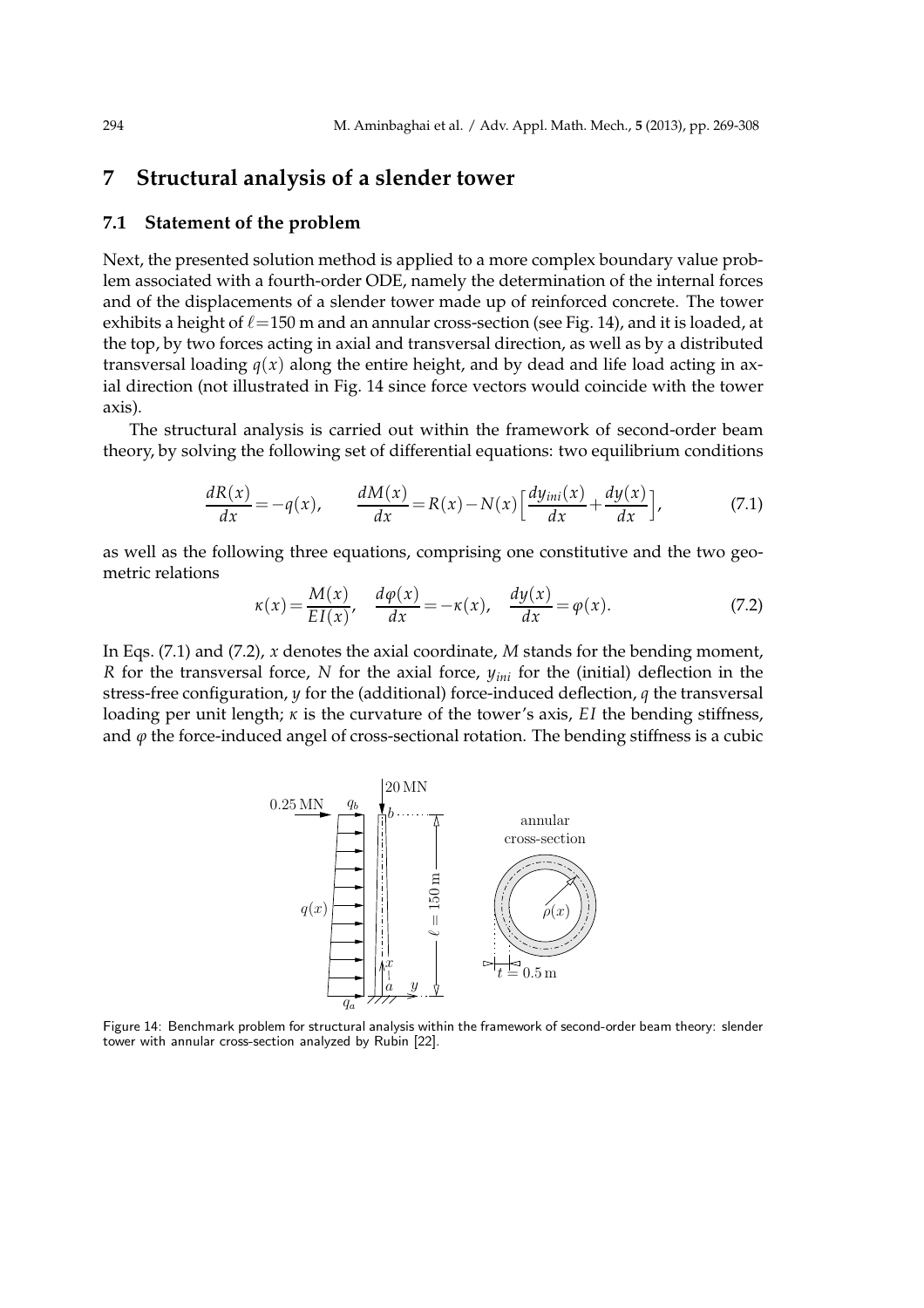#### M. Aminbaghai et al. / Adv. Appl. Math. Mech., **5** (2013), pp. 269-308 295

function of the tower's radius  $\rho(x)$  reading as [22]:

$$
EI(x) = E\pi\rho(x)t\left[\rho^2(x) + \frac{t^2}{4}\right],
$$
\n(7.3)

where *E* and *t* denote Young's modulus of the tower material and the wall-thickness of the tower (see Fig. 14), respectively. At the clamped bottom of the tower, the two forceinduced deformation variables ( $y$  and  $\varphi$ ) vanish; and at the free top of the tower, the internal force variables (*M* and *R*) are *a priori* known, as expressed by the following four boundary conditions

$$
y(x=0) = 0
$$
,  $\varphi(x=0) = 0$ ,  $M(x=\ell) = 0$ ,  $R(x=\ell) = 0.25$ MN. (7.4)

Combining Eqs. (7.1) and (7.2), with the aim to eliminate the state variables  $\varphi(x)$ ,  $\kappa(x)$ ,  $M(x)$ , and  $R(x)$ , delivers the following governing fourth-order differential equation for the force-induced deflection  $y(x)$ 

$$
EI(x)\frac{d^4y(x)}{dx^4} + 2\frac{dEI(x)}{dx}\frac{d^3y(x)}{dx^3} + \left[\frac{d^2EI(x)}{dx^2} - N(x)\right]\frac{d^2y(x)}{dx^2} - \frac{dN(x)}{dx}\frac{dy(x)}{dx} = q(x) + \frac{dN(x)}{dx}\frac{dy_{ini}(x)}{dx} + N(x)\frac{d^2y_{ini}(x)}{dx^2}.
$$
(7.5)

Eq. (7.5) provides the motivation to express the boundary conditions (7.4) through the function  $y(x)$  and its derivatives with respect to *x*. While the first condition (7.4) is already formulated in the governing variable  $y(x)$ , the second condition (7.4) together with the third Eq. (7.2) imply that the first derivative of  $y(x)$  vanishes at the beginning of the integration interval. Hence, we reformulate the first two boundary conditions (7.4) by replacing the label " $(x=0)$ " by index *a*, and by adapting the notation defined in (1.1), resulting in

$$
y_a^{(0)} = 0, \quad y_a^{(1)} = 0.
$$
 (7.6)

We are left with reformulating the boundary conditions at the top of the tower. To this end, we first combine Eqs. (7.2) in order to eliminate the state variables  $\varphi(x)$  and  $\kappa(x)$ , and we solve the resulting expression for  $M(x)$  delivering

$$
M(x) = -EI(x)\frac{d^2y(x)}{dx^2}.
$$
 (7.7)

Specifying (7.7) for the top of the tower, i.e., for  $x = \ell$ , replacing the label " $(x = \ell)$ " by index *b*, considering the notation defined in (1.1), and formulating the third boundary condition (7.4) yields

$$
M_b = -EI_b y_b^{(2)} = 0.
$$
\n(7.8)

Finally, we combine Eqs. (7.2) and the second Eq. (7.1) in order to eliminate the state variables  $\varphi(x)$ ,  $\kappa(x)$ , and  $M(x)$ . Solving the resulting expression for  $R(x)$  delivers:

$$
R(x) = -\frac{dE I(x)}{dx} \frac{d^2 y(x)}{dx^2} - EI(x) \frac{d^3 y(x)}{dx^3} + N(x) \left[ \frac{dy_{ini}(x)}{dx} + \frac{dy(x)}{dx} \right].
$$
 (7.9)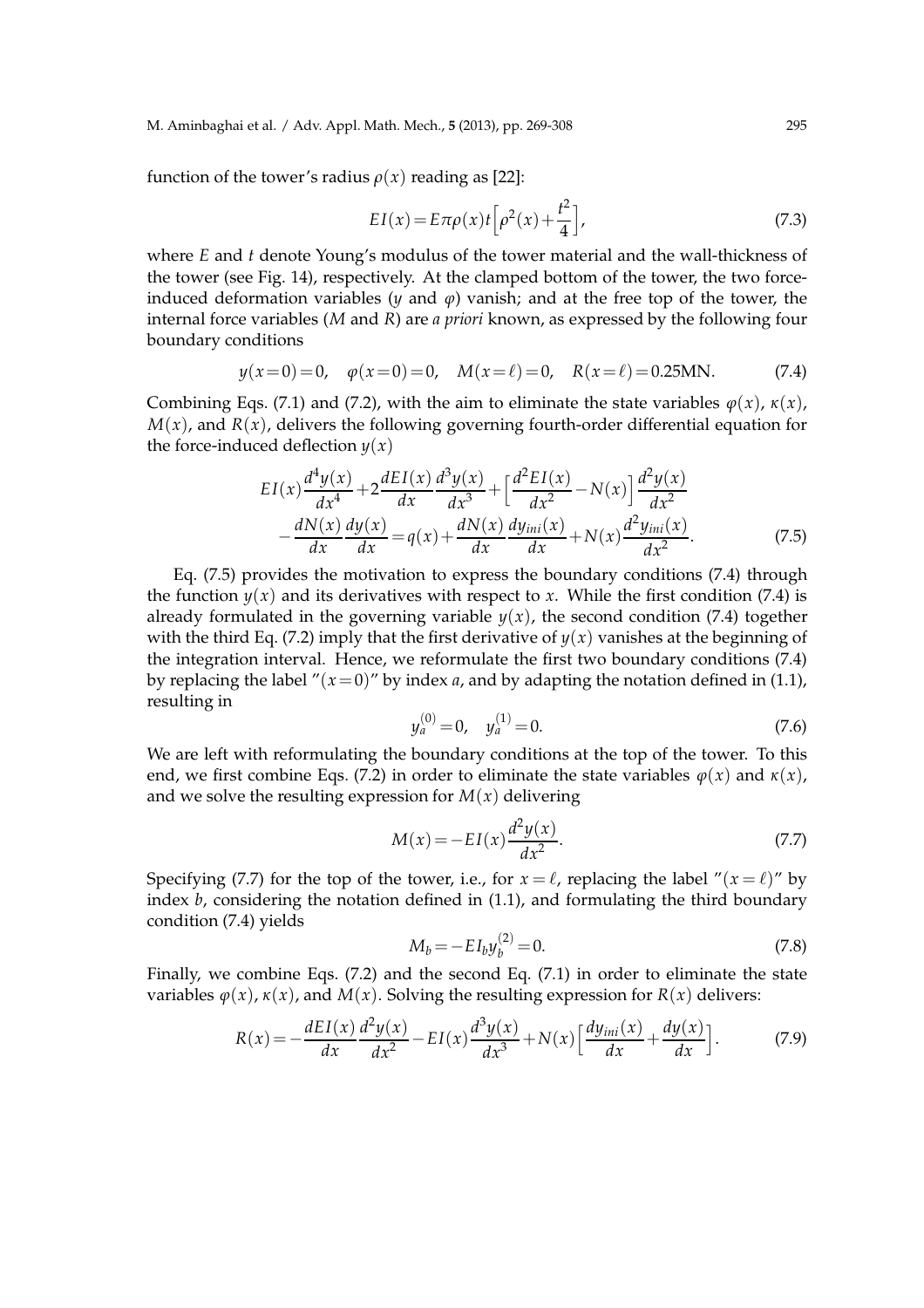Specifying (7.9) for the top of the tower, i.e., for  $x = \ell$ , replacing the label " $(x = \ell)$ " by index *b*, considering the notation defined in (1.1), and formulating the last boundary condition (7.4) yields

$$
R_b = -EI_b^{(1)}y_b^{(2)} - EI_by_b^{(3)} + N_b\left[y_{ini,b}^{(1)} + y_b^{(1)}\right] = 0.25 \text{MN}.
$$
\n(7.10)

### **7.2 Solution by means of the presented method**

The governing differential equation (7.5) together with the boundary conditions (7.6), (7.8), and (7.10) are ready to be solved by the presented solution method, provided that functions  $\rho(x)$ ,  $q(x)$ ,  $y_{ini}(x)$ , and  $N(x)$  as well as constants *E* and *t* are specified numerically. The radius  $\rho(x)$  of the tower and the transversal loading  $q(x)$  are considered to decrease linearly with increasing tower height (see Fig. 14):

$$
\rho(x) = \rho_a + (\rho_b - \rho_a) \frac{x}{\ell} \quad \text{with } \begin{cases} \rho_a = 4.0 \text{m}, \\ \rho_b = 2.5 \text{m}, \end{cases}
$$
\n(7.11a)

$$
q(x) = q_a + (q_b - q_a) \frac{x}{\ell} \quad \text{with} \quad \begin{cases} \quad q_a = 0.017 \text{MN/m}, \\ \quad q_b = 0.011 \text{MN/m}. \end{cases} \tag{7.11b}
$$

Young's modulus *E* of reinforced concrete and the width *t* of the annular cross-section are given as

$$
E = 30000 \text{MNm}^2
$$
 and  $t = 0.5 \text{m}$ . (7.12)

As for the initial (stress-free) deflection of the tower, we consider a linear inclination (angle  $\psi_0$  = 0.001), resulting in the following definition of  $y_{ini}(x)$ 

$$
y_{ini}(x) = 0.001x.\t(7.13)
$$

Considering (i) an axial force amounting to 20 MN at the top of the tower (see Fig. 14) and (ii) a distributed normal force per unit length of the tower, reading as  $n(x) = n_a +$  $(n_b - n_a)x/\ell$  with  $n_a = 0.48MN/m$  and  $n_b = 0.30MN/m$ , results in the following solution for the axial force distribution [22]:

$$
N(x) = -78.5MN + n_a x + (n_b - n_a) \frac{x^2}{2\ell}.
$$
 (7.14)

When solving the problem at hand according to the outline of the presented solution method described in Subsection 3.2, four integration constants are introduced:  $y_a^{(0)}$ ,  $y_{a}^{(1)}$ ,  $y_{a}^{(2)}$ , and  $y_{a}^{(3)}$ . While boundary conditions (7.6) provide direct access to the first two integration constants*,* the remaining two integration constants  $y_a^{(2)}$  and  $y_a^{(3)}$  are to be identified from the boundary conditions at the top of the tower, see  $(7.8)$  and  $(7.10)$ . We are left with establishing relations between the boundary values  $y_h^{(1)}$  $y_b^{(1)}$ ,  $y_b^{(2)}$  $\binom{2}{b}$ , and  $y_{b}^{(3)}$  $b^{(0)}$ , appearing in (7.8) and (7.10), and the two integration constants  $y_a^{(2)}$  and  $y_a^{(3)}$ . To this end, we focus on point 11 of the listing in Subsection 3.2, where relations between boundary values of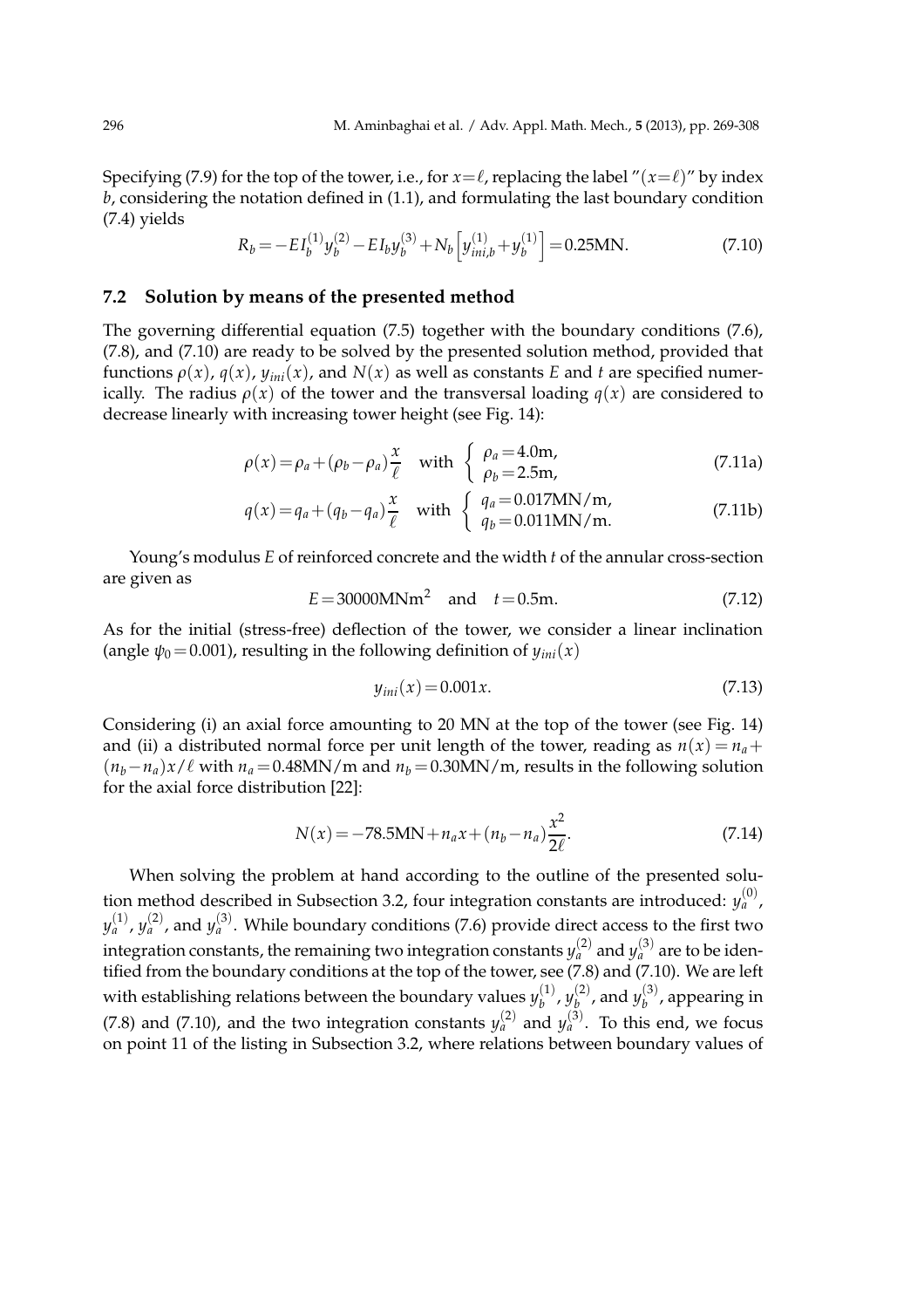$y(x)$  and its derivatives with respect to *x* are established. Evaluating  $y_h^{(1)}$  $y_b^{(1)}$ ,  $y_b^{(2)}$  $\binom{2}{b}$ , and  $y_{b}^{(3)}$ *b* according to (3.20) yields, under consideration of  $y_{a}^{(0)}\!=\!0$  and  $y_{a}^{(1)}\!=\!0$  (see (7.6)),

$$
y_b^{(1)} = (\vec{u}^{[3]})^T \vec{w} + \left[ x_b^{[1]} + (\vec{u}^{[3]})^T \vec{v}^{[2]} \right] y_a^{(2)} + \left[ x_b^{[2]} + (\vec{u}^{[3]})^T \vec{v}^{[3]} \right] y_a^{(3)}, \tag{7.15a}
$$

$$
y_b^{(2)} = (\vec{u}^{[2]})^T \vec{w} + \left[ x_b^{[0]} + (\vec{u}^{[2]})^T \vec{v}^{[2]} \right] y_a^{(2)} + \left[ x_b^{[1]} + (\vec{u}^{[2]})^T \vec{v}^{[3]} \right] y_a^{(3)}, \tag{7.15b}
$$

$$
y_b^{(3)} = (\vec{u}^{[1]})^T \vec{w} + [(\vec{u}^{[1]})^T \vec{v}^{[2]}] y_a^{(2)} + [x_b^{[0]} + (\vec{u}^{[1]})^T \vec{v}^{[3]}] y_a^{(3)}.
$$
 (7.15c)

 $y_{a}^{(2)}$  and  $y_{a}^{(3)}$  are the only unknowns on the right-hand sides of Eqs. (7.15). The coefficients of (7.15), i.e.,

$$
c_c^{[1]} = (\vec{u}^{[3]})^T \vec{w}, \qquad c_2^{[1]} = x_b^{[1]} + (\vec{u}^{[3]})^T \vec{v}^{[2]}, \qquad c_3^{[1]} = x_b^{[2]} + (\vec{u}^{[3]})^T \vec{v}^{[3]}, \qquad (7.16a)
$$

$$
c_c^{[2]} = (\vec{u}^{[2]})^T \vec{w}, \qquad c_c^{[2]} = x_b^{[0]} + (\vec{u}^{[2]})^T \vec{v}^{[2]}, \qquad c_c^{[2]} = x_b^{[1]} + (\vec{u}^{[2]})^T \vec{v}^{[3]}, \qquad (7.16b)
$$

$$
c_c^{[2]} = (\vec{u}^{[2]})^T \vec{w}, \qquad c_2^{[2]} = x_b^{[0]} + (\vec{u}^{[2]})^T \vec{v}^{[2]}, \qquad c_3^{[2]} = x_b^{[1]} + (\vec{u}^{[2]})^T \vec{v}^{[3]}, \qquad (7.16b)
$$
  

$$
c_c^{[3]} = (\vec{u}^{[1]})^T \vec{w}, \qquad c_2^{[3]} = (\vec{u}^{[1]})^T \vec{v}^{[2]}, \qquad c_3^{[3]} = x_b^{[0]} + (\vec{u}^{[1]})^T \vec{v}^{[3]}, \qquad (7.16c)
$$

can be computed after having completed the first 10 points of the listing of Subsection 3.2. We now insert Eqs. (7.15) into the boundary conditions (7.8) and (7.10) which results in two algebraic equations for the two sought integration constants  $y_a^{(2)}$  and  $y_a^{(3)}$ , with the solution:

$$
y_a^{(2)} = \frac{(c_3^{[2]}c_c^{[3]} - c_c^{[2]}c_3^{[3]})E I_b + (c_c^{[2]}c_3^{[1]} - c_3^{[2]}c_c^{[1]} - c_3^{[2]}y_{ini,b}^{(1)})N_b + c_3^{[2]}R_b}{(c_3^{[3]}c_2^{[2]} - c_2^{[3]}c_3^{[2]})E I_b + (c_2^{[1]}c_3^{[2]} - c_3^{[1]}c_2^{[2]})N_b},
$$
(7.17a)

$$
y_a^{(3)} = \frac{(c_2^{[3]}c_c^{[2]} - c_c^{[3]}c_2^{[2]})EI_b + (c_c^{[1]}c_2^{[2]} - c_2^{[1]}c_c^{[2]} + c_2^{[2]}y_{ini,b}^{(1)})N_b - c_2^{[2]}R_b}{(c_3^{[3]}c_2^{[2]} - c_2^{[3]}c_3^{[2]})EI_b + (c_2^{[1]}c_3^{[2]} - c_3^{[1]}c_2^{[2]})N_b}.
$$
(7.17b)

Now, all integration constants are identified (see (7.6) and (7.17)), such that the further evaluation of the solution is the same as the one described for initial value problems, see point 12 of the listing of Subsection 3.2, providing access to  $y(x)$  and to its derivatives with respect to *x*. The beam theory-related state variables  $\varphi(x)$ ,  $M(x)$ , and  $R(x)$  are accessible by means of post-processing based on the second of the Eqs. (7.2), as well as on (7.7) and (7.9).

The numerical solution, obtained with a grid point number *n*=2001 and with the integration method based on piecewise exact integration of quadratic approximation polynomials, satisfactorily reproduces the benchmark solution described in [22], see Fig. 15.

Next, we investigate the accuracy of our results as a function of the number of chosen grid points *n*, i.e., we repeatedly solve the ODE (7.5), based on many different choices for grid point number *n*. In the context of defining meaningful prediction errors, we set our focus on beam theory-related boundary values which were not given by boundary conditions, i.e., on  $y_b$ ,  $\varphi_b$ ,  $M_a$ , and  $R_a$ . In addition, we note that the solution provided in [22]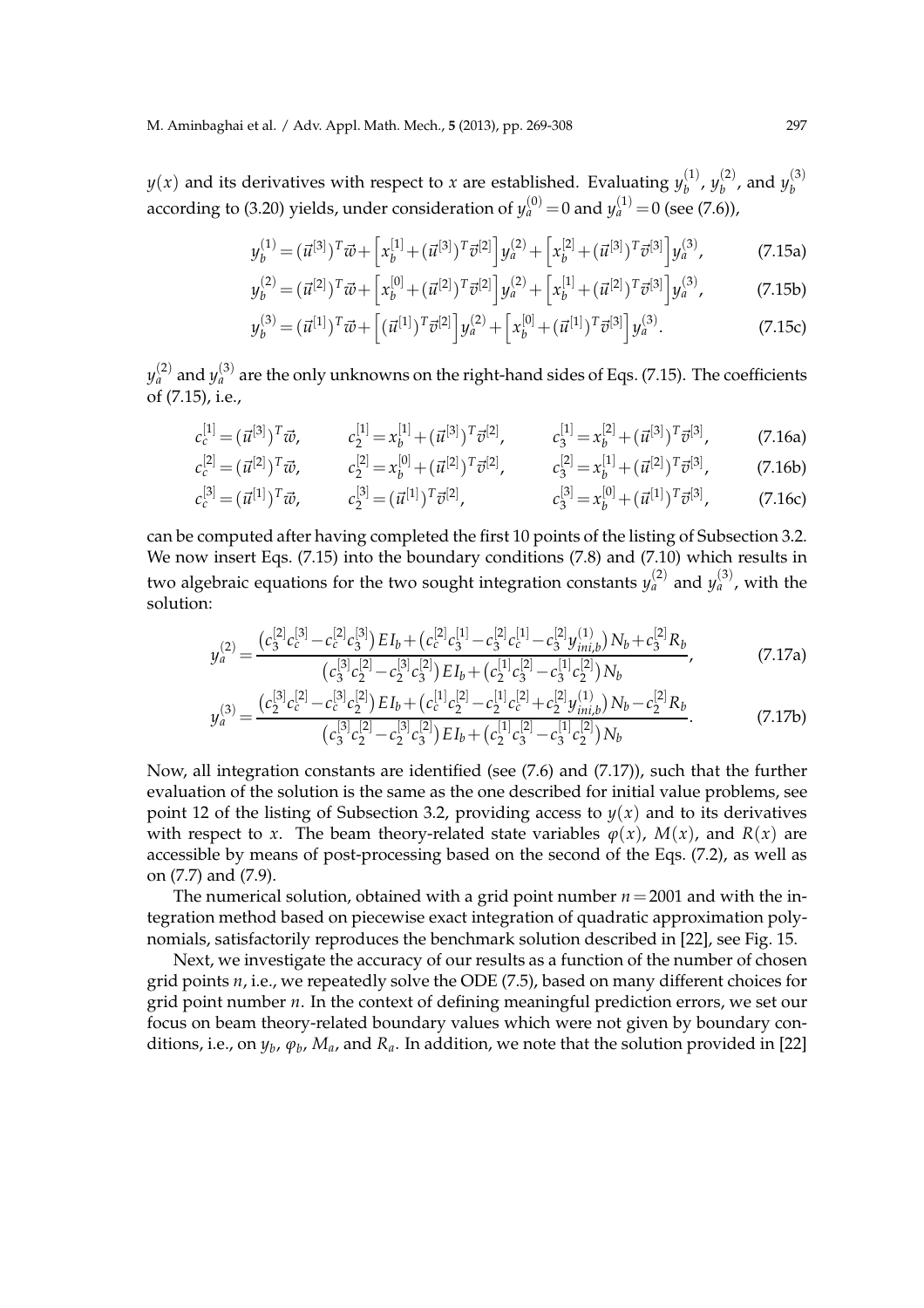

Figure 15: Solution for the slender tower problem (7.5) specified for input values (7.11)-(7.14), and  $t = 0.5$ m, with boundary conditions (7.6), (7.8), and (7.10), computed based on the proposed solution method with grid point number  $n=2001$  and piecewise exact integration of quadratic approximation polynomials, see Section 2: (a) solution function  $y(x)$ , (b) bending moment distribution  $M(x)$  according to (7.7), (c) transversal force distribution  $R(x)$  according to (7.9); for details on numerical results see also Table 3.



Figure 16: Convergence study for tower problem: errors (7.18) as a function of the number of used grid points *n*: (a) for piecewise exact integration of quadratic approximation polynomials, and (b) for piecewise exact integration of cubic approximation polynomials.

is numerically precise up to six significant digits. In order to investigate even higher precisions, we treat the results obtained with  $n=2001$  (see Fig. 15) as the reference solution, and we compare the computed state variables  $y_b$ ,  $\varphi_b$ ,  $M_a$  and  $R_a$  with the corresponding values of the reference solution, based on the following definitions for the prediction errors:

$$
E_{\alpha} = \left| \frac{\alpha(n) - \alpha(n = 2001)}{\alpha(n = 2001)} \right|, \quad \alpha = y_b, \varphi_b, M_a, R_a.
$$
 (7.18)

Errors (7.18) are evaluated for both integration methods: quadratic and cubic approximation polynomials (see Fig. 16).

Given a fixed grid point number, piecewise exact integration of cubic approximation polynomials results again in higher precisions than piecewise exact integration of quadratic approximation polynomials. With the former integration method, 5, 10, and 20 grid point deliver results with errors (7.18) smaller than 1.95 $\times$ 10<sup>-3</sup>, 8.68 $\times$ 10<sup>-5</sup>, and  $4.65\times10^{-6}$ , respectively.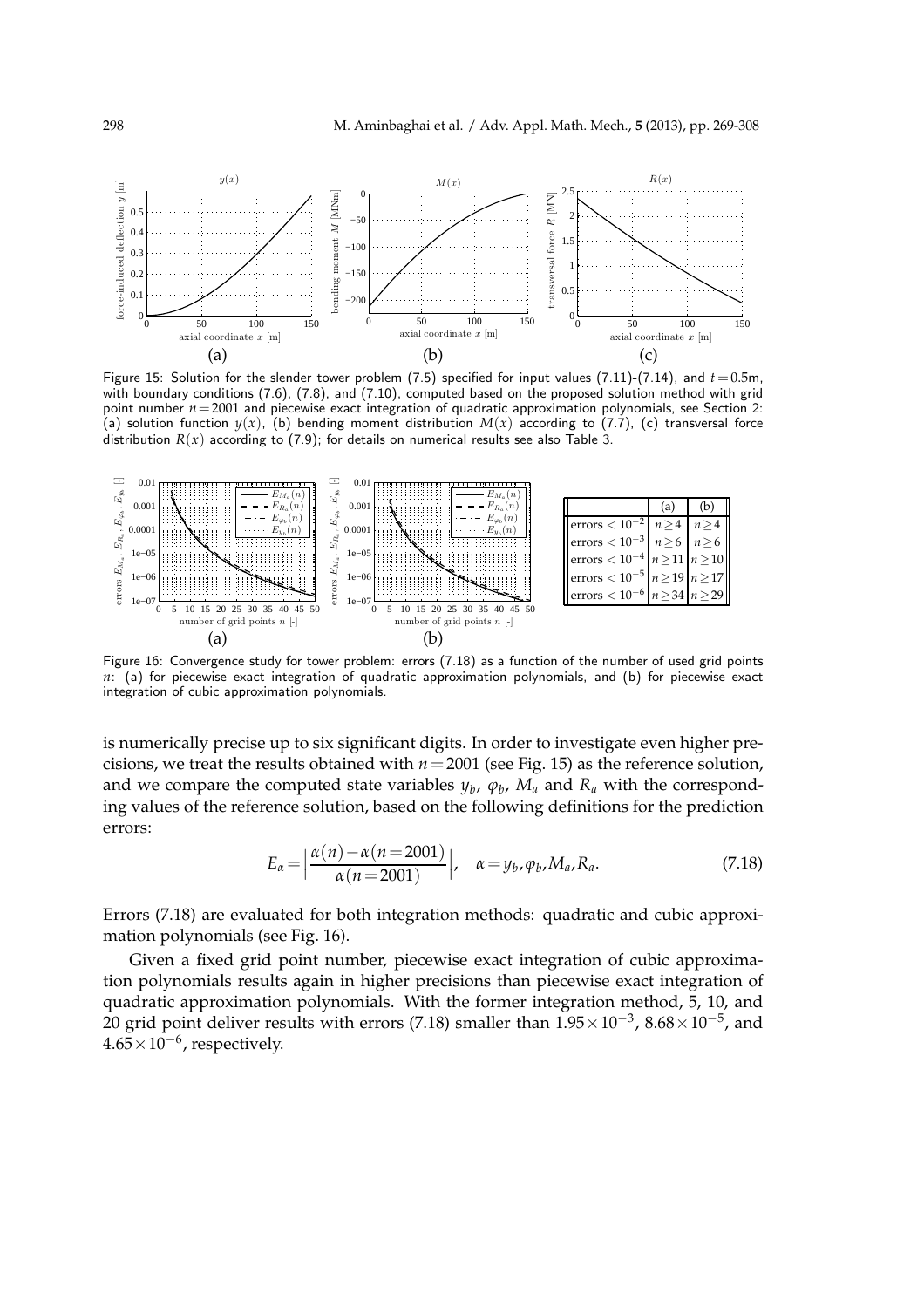| $x \mid m \mid$ | m <br>$\mathcal{U}(\mathcal{X})$ | [mrad]<br>$\mathcal{X}$ )<br>$\varphi$ | $M(x)$ [MNm]   | R۱     |
|-----------------|----------------------------------|----------------------------------------|----------------|--------|
| 0               | 0.00000000                       | 0.0000000                              | $-213.47556$   | 2.3500 |
| 15              | 0.00777161                       | 1.0251168                              | $-178.41800$   | 2.0995 |
| 30              | 0.03039607                       | 1.9787338                              | $-146.19708$   | 1.8580 |
| 45              | 0.06672598                       | 2.8508139                              | $-116.93984$   | 1.6255 |
| 60              | 0.11546156                       | 3.6311097                              | $-90.747720$   | 1.4020 |
| 75              | 0.17514929                       | 4.3094239                              | $-67.694674$   | 1.1875 |
| 90              | 0.24418547                       | 4.8760118                              | $-47.825588$   | 0.9820 |
| 105             | 0.32082731                       | 5.3221969                              | $-31.154847$   | 0.7855 |
| 120             | 0.40321547                       | 5.6413116                              | $-17.665266$   | 0.5980 |
| 135             | 0.48941430                       | 5.8301408                              | $-7.3074773$   | 0.4195 |
| 150             | 0.57747914                       | 5.8911576                              | $\pm 0.000000$ | 0.2500 |

Table 3: Numerical results for tower problem obtained with grid point number  $n = 2001$  and piecewise exact integration of quadratic approximation polynomials, see also Fig. 15.

## **8 Discussions**

We have presented a numerical solution method for linear, inhomogeneous, *m*-th order, ordinary differential equations with variable coefficients. The method is applicable for both initial value problems and boundary value problems, without raising the need to be adapted to specific properties of the underlying differential equation. In addition, the method can be easily implemented into modern software providing environments for numerical matrix-vector operation-based calculus, see Subsection 3.2, and the extension towards higher-order integration schemes is straightforward, see Section 2. Hence, the presented method complies with the requirement profile listed in the introductory section.

The major difference between the proposed solution scheme and other existing methods is that it is not only based on local approximation by means of polynomials and on their exact integration, but also on *averaging* these integrals. In more detail, local approximation by cubic polynomials and their exact integration is carried out within all existing subintervals containing four neighboring grid points, moving from the beginning of the overall integration interval to its end. Since these subintervals are overlapping each other, also the computed integrals refer to overlapping domains and, therefore, they are averaged arithmetically. This averaging is the reason why the proposed method based on *third*-order approximation polynomials could be shown to perform similarly to a *fourth*order Runge-Kutta scheme (Subsection 4.1). When applying the presented method to a second-order boundary value problem (Subsection 4.2), it outperformed significantly the finite difference method.

Although the derivation of the method is non-trivial, the finally obtained solution concept can be simply implemented, see, e.g., Appendix C for the MATLAB solution of the stiff initial value problem (4.1) based on cubic approximation polynomials. In this context, the proposed method turns out to be user-friendly, because the formal mode of implementation is always the same (see, e.g., Appendix C), i.e., it is independent of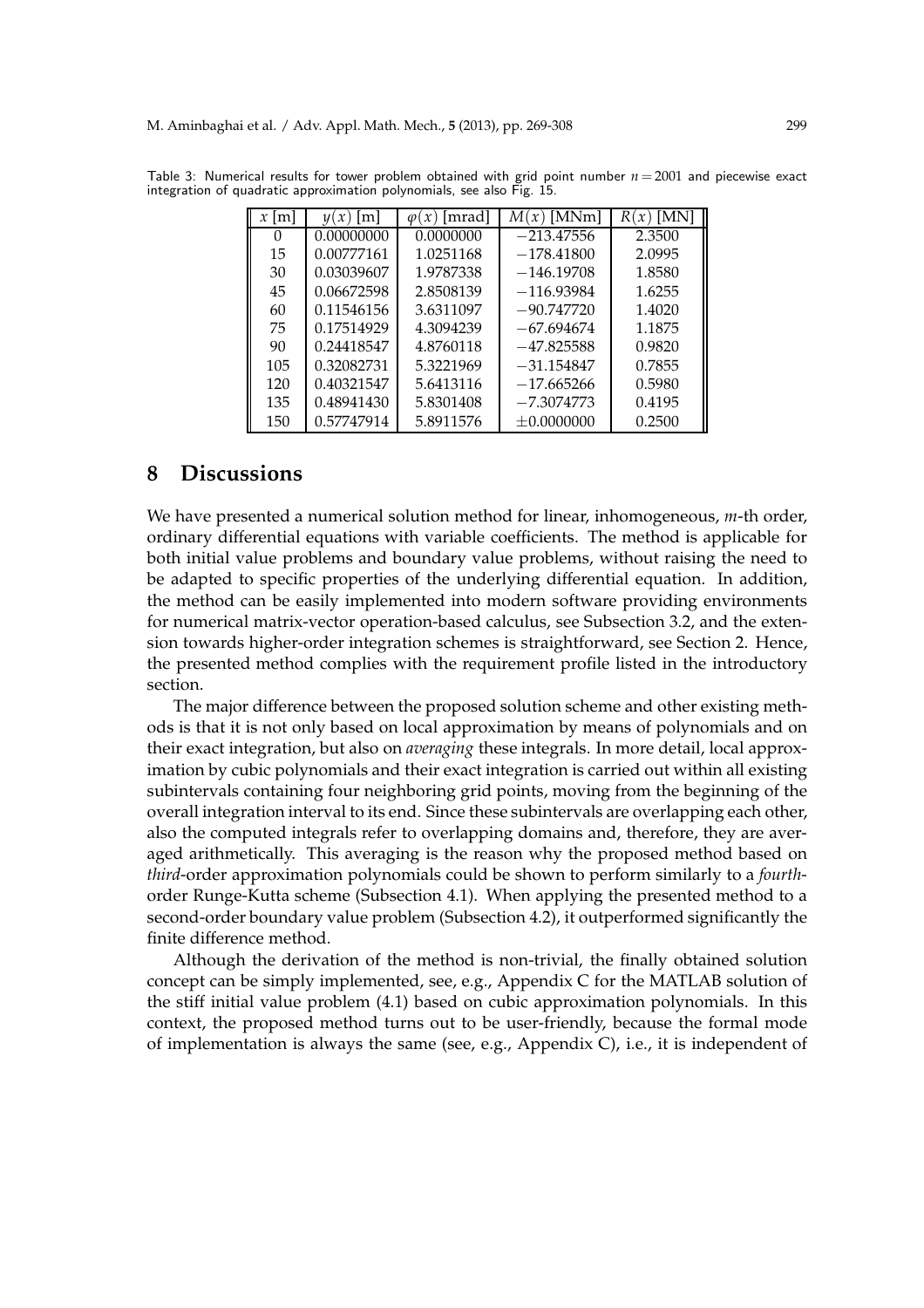the chosen order of the local approximation polynomials. The only difference regarding different approximation orders concerns the integers in the integration matrices  $A^1$ , and they can be computed beforehand, such as described in Section 2.

The stability of the proposed concept, the influence of non-linear coefficient functions on the accuracy of a numerical solution, and numerical efficiency are discussed next.

- Up to the best of the authors' knowledge, the differential equation (4.1) represents a benchmark problem regarding stability of a numerical integration method. Since no stability problem was encountered when applying the proposed method to (4.1), it appears to be suitably robust. We conclude that the proposed method is well-suited for solving so-called stiff differential equations without stability problems.
- When applying the proposed method to a problem involving highly non-linear perturbation functions, see the pendulum problem (5.4) and Fig. 8, we obtain again satisfactory results. We conclude that the proposed method delivers – based on a suitable number of grid points – results which are accurate enough for engineering purposes. In order to find a suitable number of grid points, convergence studies are recommended. In this context, it is noteworthy that numerical results obtained with a monotonously increasing grid point number can be expected to oscillate around the exact solution, whereby the error amplitude decreases and the zero-error crossing-distance increases with increasing grid point number (see, e.g., Fig. 4).
- Regarding computational efficiency, we note that numerical efforts increase overlinearly with the grid point number (Fig. 17) because the inversion of the *D* matrix (see (3.19)) is a more and more demanding task given an increasing grid point number. Still, computation of a solution based on a reasonable number of grid points takes only a few milliseconds on a standard PC, and this is negligible with respect to the time required to choose and implement any solution scheme. We conclude that the proposed method is sufficiently efficient in order to represent an interesting alternative to traditional methods.



Figure 17: Computational efficiency of the proposed method regarding solution of the stiff initial value problem (4.1): average computation time as a function of grid point number (for each grid point number the problem was solved 10000 times on a standard Linux PC, and the required time was averaged).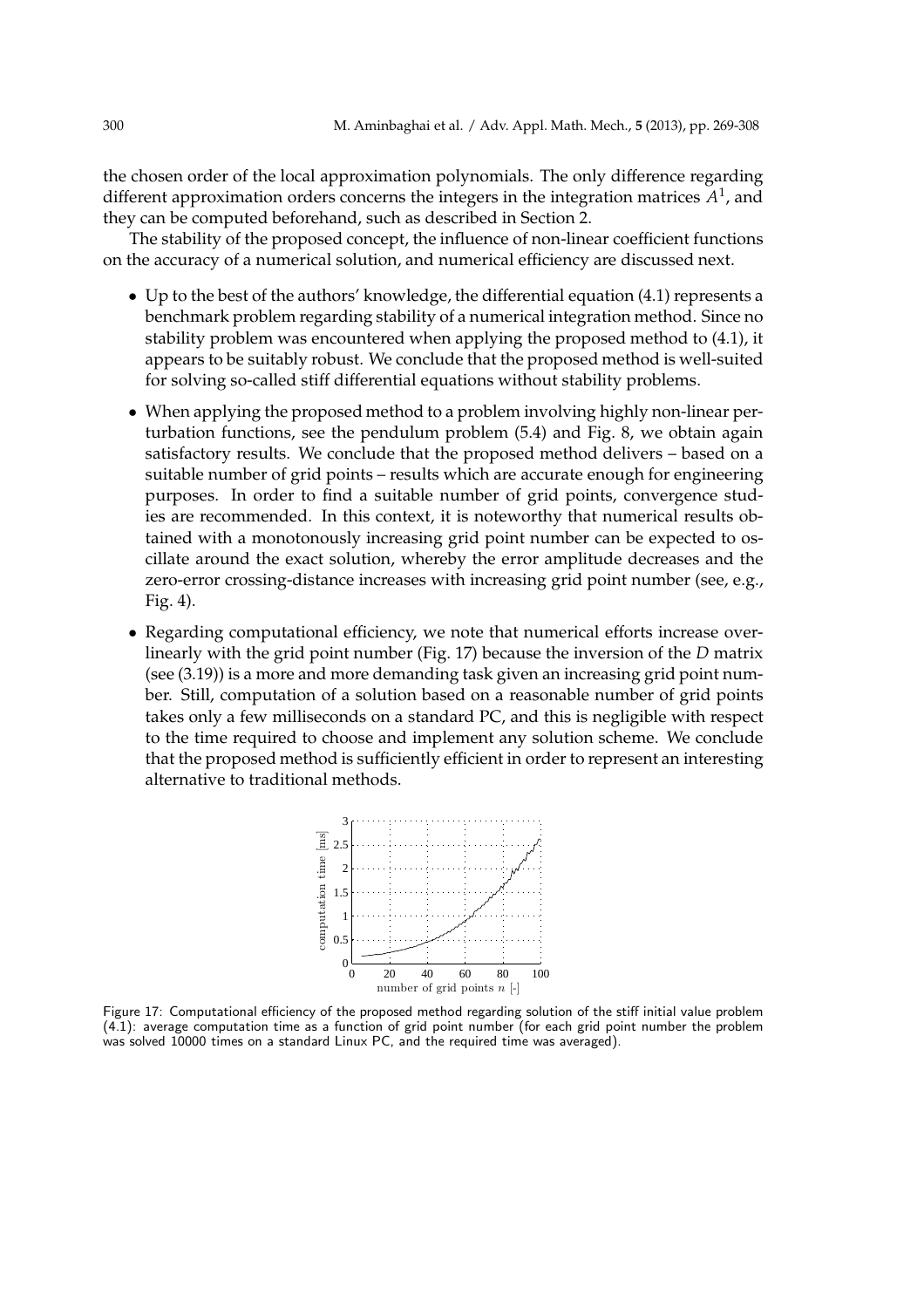Another main advantage of the presented solution concept over the here-discussed competing approaches is that the proposed method is not only applicable to initial value problems, but also to boundary value problems, no matter whether complicated boundary conditions refer to the beginning or to the end of the integration interval. This turned out to be beneficial for studying steady-state heat transfer through a cooling web (Section 6), and the structural analysis of a slender tower based on second-order beam theory (Section 7).

All problems considered herein were characterized by a smooth perturbation function and smooth coefficient functions within the interval of interest, but this is not a restriction of the presented method. Considering that the perturbation function and the coefficient functions are only piecewise continuous, the solution method should be applied within subintervals in which the aforementioned functions are indeed smooth, and the total solution could be composed from these elementary solutions, similar to the procedure described in Subsection 5.3. In such a case, generally speaking, transition conditions (jump conditions) for the state variables will have to be considered at the subinterval boundaries. While we note that the presented method provides a framework for uncomplicated formulation of such transition conditions, further details are beyond the scope of the present paper. The latter statement also holds for potential extensions towards consideration of sets of linear ordinary differential equations, linear partial differential equations, or nonlinear ordinary differential equations. These current limitations represent motivation for future work.

# **Appendix**

# **A List of nomenclature**

| coefficient function multiplied with <i>i</i> -th derivative of $y(x)$    |
|---------------------------------------------------------------------------|
| identical with $a_i(x)$                                                   |
| value of $a^{[i]}(x)$ at $x = x_k$                                        |
| torsional spring stiffness                                                |
| coefficient, see (7.16)                                                   |
| coefficient, see (7.16)                                                   |
| coefficient, see (7.16)                                                   |
| vector of coefficients, see (3.10)                                        |
| <i>k</i> -th component of $\vec{d}^{[j]}$                                 |
| function to be integrated                                                 |
| value of $f(x)$ at position $x = x_s$                                     |
| approximation function for $f(x)$ referring to $\xi$ with origin at $x_k$ |
| height of cooling web                                                     |
| boundary value of $h(x)$ at $x = x_a$                                     |
|                                                                           |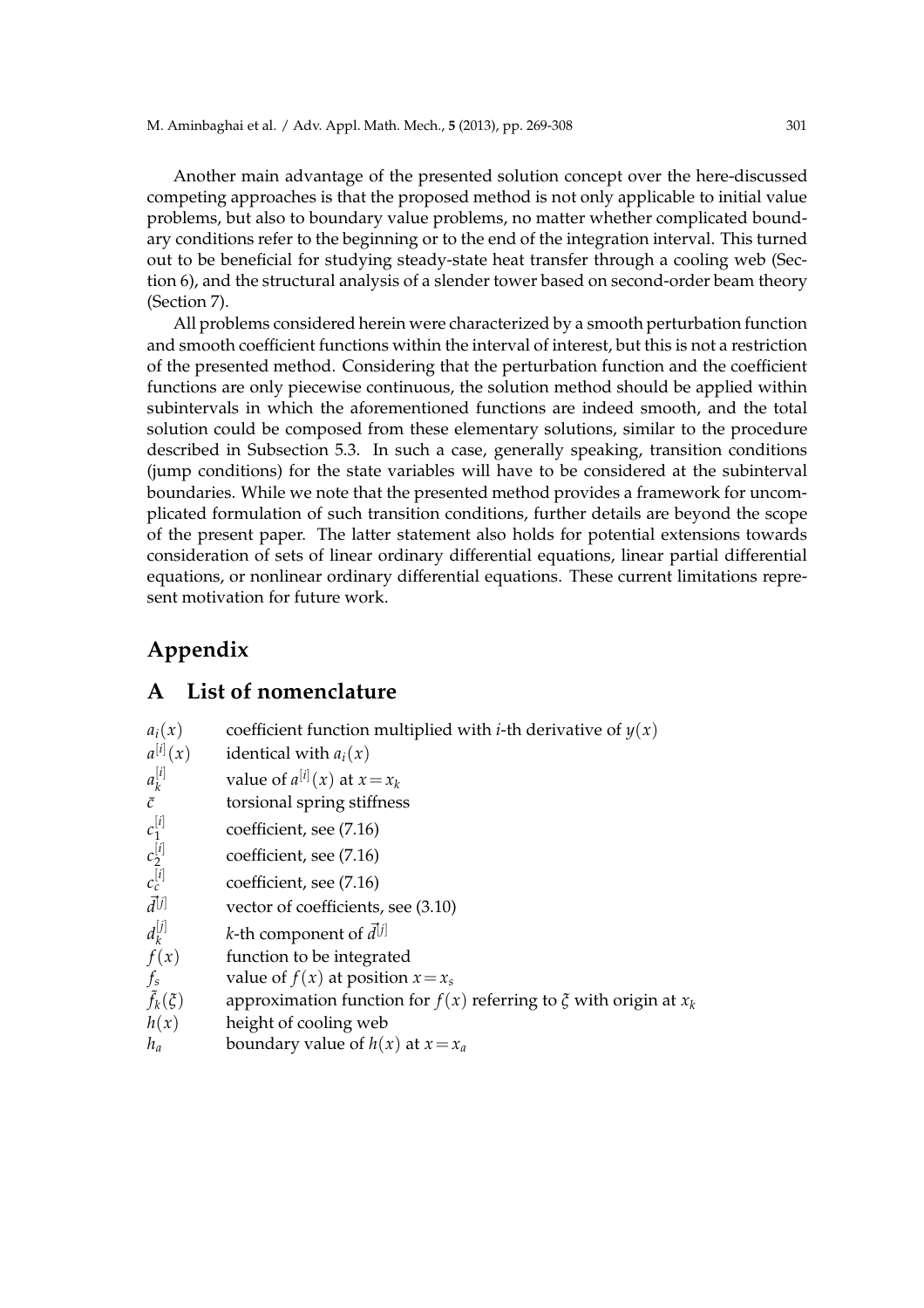| 302                | M. Aminbaghai et al. / Adv. Appl. Math. Mech., 5 (2013), pp. 269-308                        |
|--------------------|---------------------------------------------------------------------------------------------|
| $h_b$              | boundary value of $h(x)$ at $x = x_b$                                                       |
| $\dot{\iota}$      | index related to order of derivation                                                        |
| Ĵ                  | index related to the order of derivation                                                    |
| k                  | index related to positions of $x$ -axis                                                     |
| $\ell$             | distance of point mass from center of rotation (in Section 5), length of cooling            |
|                    | web (in Section 6), and height of tower (in Section 7)                                      |
| $\ell_0$           | mean distance of point mass from center of rotation                                         |
| m                  | order of underlying ordinary differential equation                                          |
| $m_d$              | modulation depth                                                                            |
| п                  | number of equidistant points used to discretize the domain of interest                      |
| n(x)               | distributed normal loading of tower                                                         |
| $n_a$              | boundary value of $n(x)$ at $x = x_a$                                                       |
| $n_b$              | boundary value of $n(x)$ at $x = x_b$                                                       |
| q(x)               | heat flux per unit area (in Section 5) and transversal loading of tower (in Sec-<br>tion 7) |
| $q_a$              | boundary value of $q(x)$ at $x = x_a$                                                       |
| $q_b$              | boundary value of $q(x)$ at $x = x_b$                                                       |
| r(x)               | perturbation function                                                                       |
| $\vec{r}$          | vector with components $r_k$ , $k = 1, 2, \cdots, n$                                        |
| $r_k$              | value of $r(x)$ at position $x = x_k$                                                       |
| S                  | index related to positions of $x$ -axis                                                     |
| t                  | time (in Section 5), width of cooling web (in Section 6), and thickness of annu-            |
|                    | lar cross-section of tower (in Section 7)                                                   |
| $\vec{u}^{[i]}$    | vector containing components of matrix $At$ , see (3.21)                                    |
| $\vec{u}_k^{[i]}$  | <i>k</i> -th component of vector $\vec{u}^{[i]}$                                            |
| $\vec{v}^{[i]}$    | vector of coefficients, see (3.12)                                                          |
| $v_k^{[i]}$        | <i>k</i> -th component of $\vec{v}^{[i]}$                                                   |
| $\vec{w}$          | vector of coefficients, see (3.12)                                                          |
| $w_k$              | <i>k</i> -th component of $\vec{d}$                                                         |
| х                  | variable                                                                                    |
| $x_a$              | value of $x$ at the beginning of the domain of interest                                     |
| $x_b$              | value of $x$ at the end of the domain of interest                                           |
| $x_k$              | value of $x$ at $k$ -th point used to discretize the domain of interest                     |
| $x_k^{[j]}$        | $=(x_k-x_a)^j/j!$ , see (3.8)                                                               |
| y(x)               | sought function (force-induced deflection of tower in Section 7)                            |
|                    | $y^{(i)}(x)$ <i>i</i> -th derivative of $y(x)$ with respect to x                            |
| $\vec{y}^{(m)}(x)$ | vector with components $y_k^{(m)}$ , $k = 1, 2, \cdots, n$                                  |
| $y_k^{(m)}$        | value of $y^{(m)}(x)$ at position $x = x_k$                                                 |
| $y_a^{(i)}$        | boundary value of $y^{(i)}$ at $x = x_a$                                                    |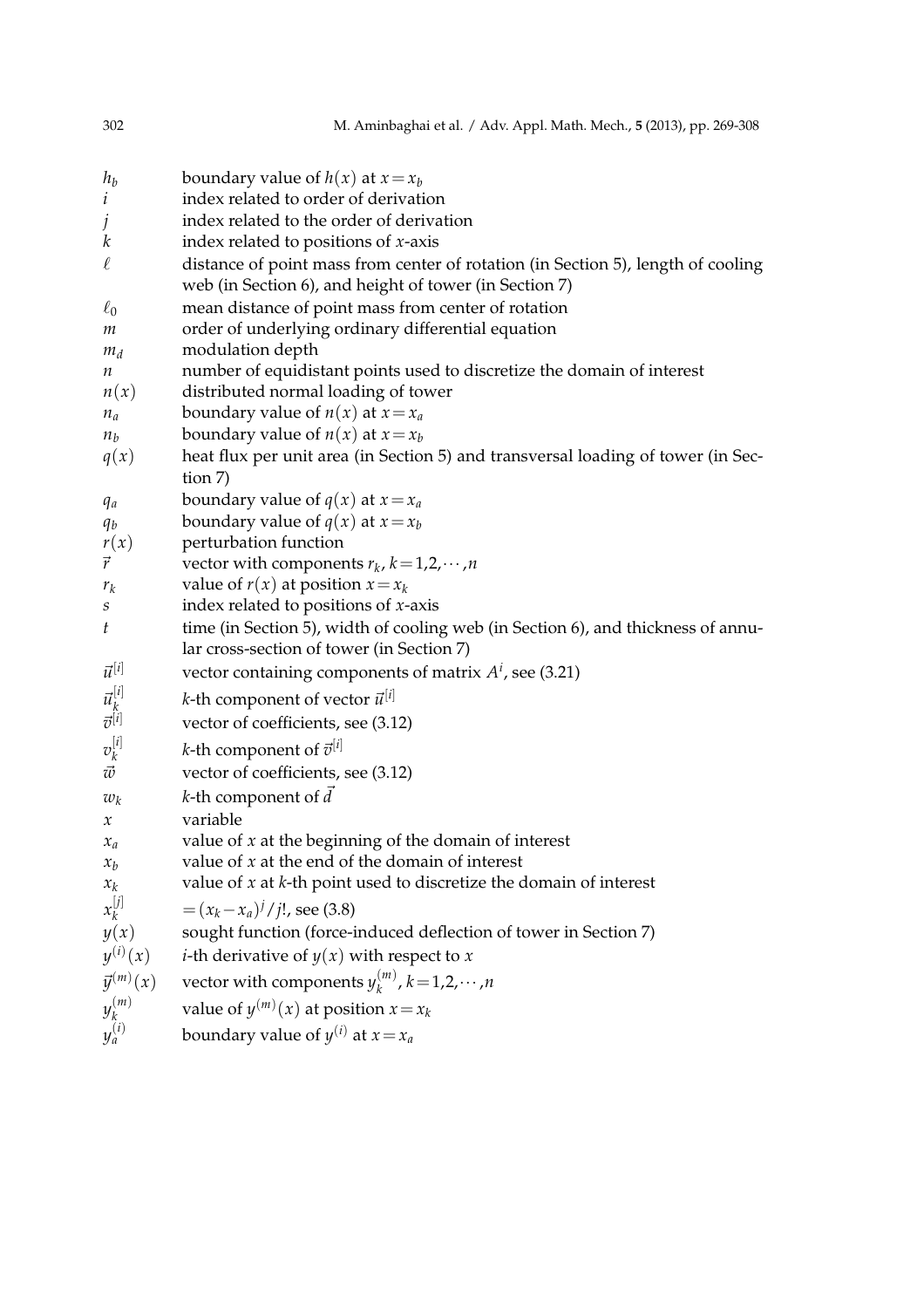| $y_b^{(i)}$             | boundary value of $y^{(i)}$ at $x = x_b$                                                |
|-------------------------|-----------------------------------------------------------------------------------------|
| $y_k^{(i)}$             | value of $y^{(i)}(x)$ at position $x = x_k$                                             |
| $y_s^{(i)}$             | value of $y^{(i)}(x)$ at position $x = x_s$                                             |
| $y_{ini}(x)$            | initial deflection of tower, in the stress-free configuration                           |
| $y_{ini,b}$             | boundary values of $y_{ini}(x)$ at $x = x_b$                                            |
| A                       | integration matrix                                                                      |
| $A^1$                   | integration matrix for single integration                                               |
| $A^i$                   | integration matrix for <i>i</i> -fold integration                                       |
| $A_{ks}$                | $ks$ -th component of $A$                                                               |
|                         | ks-th component of A                                                                    |
| $A_{k,s}\atop A_{ks}^1$ | <i>ks</i> -th component of $A1$                                                         |
| $A_{ks}^i$              | <i>ks</i> -th component of $A^i$                                                        |
| A(x)                    | cross-sectional area of cooling web                                                     |
| D                       | matrix of coefficients, see (3.10)                                                      |
| $D_{ks}$                | ks-th component of D                                                                    |
| $E_b$                   | prediction error at position $x = x_b$                                                  |
| $E_k$                   | prediction error at position $x = x_k$                                                  |
| $E_n$                   | prediction error at position $x = x_n$                                                  |
| $E_{\rm max}$           | maximum prediction error out of $E_k$ evaluated at all grid points                      |
| $E_{mean}$              | prediction error averaged over $E_k$ evaluated at all grid points                       |
| E                       | Young's modulus of the tower material                                                   |
| EI(x)                   | bending stiffness of tower                                                              |
| $EI_b$                  | boundary value of $EI(x)$ at $x = x_b$                                                  |
|                         | moment of inertia                                                                       |
| N(x)                    | axial force of tower                                                                    |
| $M^{[i]}$               | matrix of coefficients, see (3.16)                                                      |
| $M_{k_{s}}^{[i]}$       | <i>ks</i> -th component of matrix $M^{[i]}$                                             |
| $M_p$                   | point mass                                                                              |
| M(x)                    | bending moment of tower                                                                 |
| $M_b$                   | boundary value of $M(x)$ at $x = x_b$                                                   |
| Q(x)                    | heat flux through the cooling web, in $x$ -direction                                    |
| $Q_a$                   | boundary value of $Q(x)$ at $x = x_a$                                                   |
| $Q_b$                   | boundary value of $Q(x)$ at $x = x_b$                                                   |
| $Q_{\ell at}$           | heat loss through the four lateral surfaces of the cooling web                          |
| R(x)<br>T               | transversal force of tower                                                              |
| $T_a$                   | modulation period (Section 5)                                                           |
| $T_{air}$               | boundary value of $T(x)$ at $x = x_a$<br>temperature of air surrounding the cooling web |
| T(x)                    | temperature distribution in cooling web (Section 6)                                     |
| $F_k\vert_k^{k+1}$      | value of integral of $\tilde{f}_k(x)$ from $x_k$ to $x_{k+1}$                           |
|                         |                                                                                         |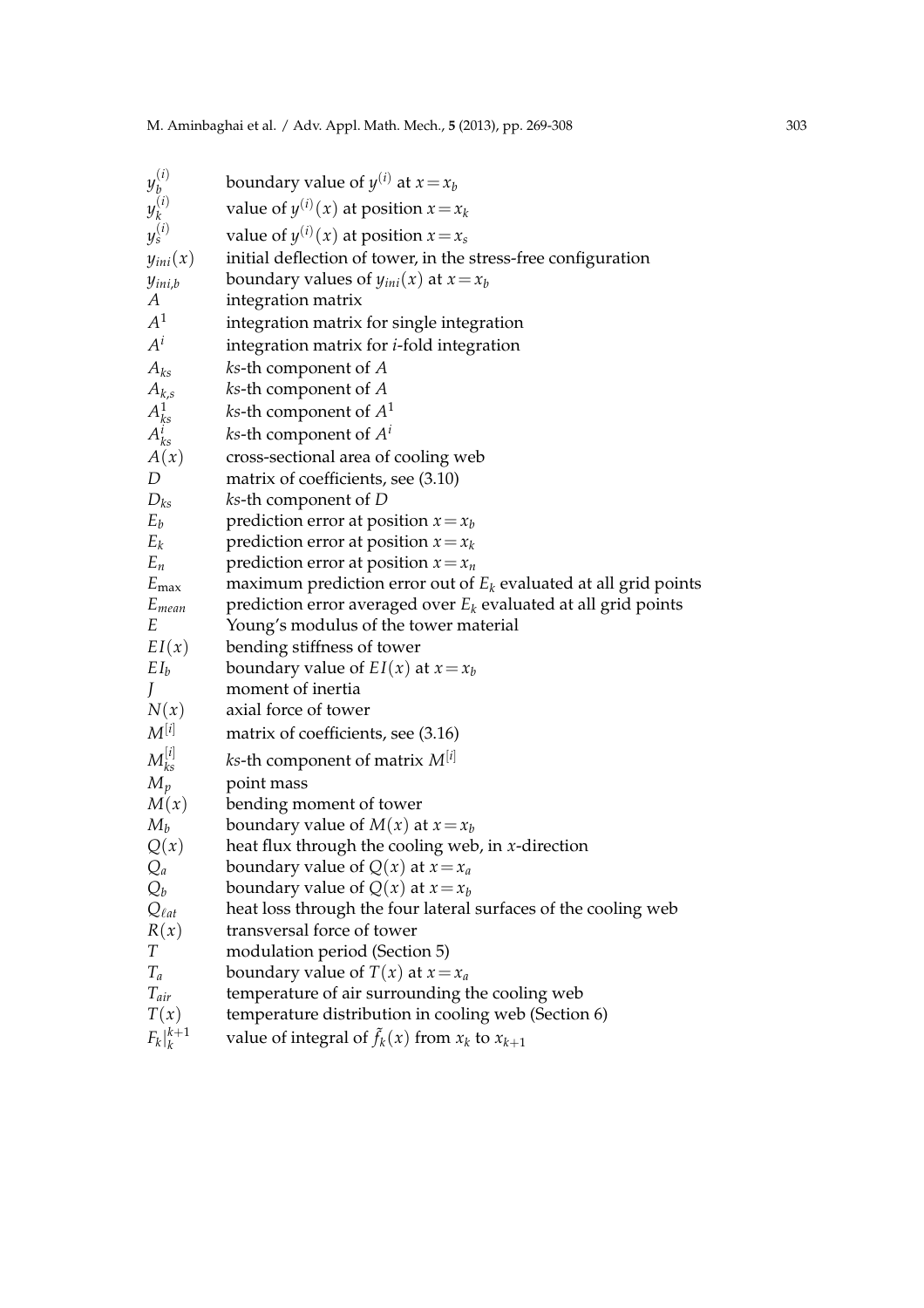| $\alpha$         | index                                                                        |
|------------------|------------------------------------------------------------------------------|
| $\alpha_h$       | heat transfer coefficient                                                    |
| $\beta$          | angle of inclination of cooling web surface with respect to midsurface       |
| $\gamma$         | damping constant                                                             |
| $\Delta x$       | increment of x                                                               |
| $\delta_{ks}$    | Kronecker delta                                                              |
| η                | thermal conductivity                                                         |
| к                | bending-induced curvature of tower axis                                      |
| $\lambda$        | width of intervals used to discretize the domain of interest                 |
| $\zeta$          | local coordinate which is parallel to $x$ , and integration parameter        |
| $\rho(x)$        | radius of cross-section of tower                                             |
| $\rho_a$         | boundary value of $\rho(x)$ at $x = x_a$                                     |
| $\rho_b$         | boundary value of $\rho(x)$ at $x = x_h$                                     |
| $\varphi(t)$     | angular coordinate describing position of the pendulum at time t (Section 5) |
| $\varphi(x)$     | cross-sectional rotation of tower (Section 7)                                |
| $\dot{\varphi}$  | time-derivative of $\varphi(t)$                                              |
| $\ddot{\varphi}$ | time-derivative of $\dot{\varphi}$                                           |
| $\varphi_b$      | boundary value of $y(x)$ at $x = x_a$                                        |
| $\omega$         | angular frequency of the modulation                                          |
| $\omega_0$       | constant being equal to $\sqrt{\bar{c}/(2M_p\ell_0^2)}$                      |

# **B Other numerical solution methods**

## **B.1 Backward Euler method**

Considering first-order initial value problems of the form

$$
y' = f(x, y), \quad y(x_0) = y_0,
$$
 (B.1)

where *y'* stands for the first derivative of *y* with respect to *x*, and introducing the grid point distance  $\lambda$ , such that grid point are located at

$$
x_{k+1} = x_k + \lambda \qquad \forall k = 1, 2, \cdots, (n-1), \tag{B.2}
$$

the backward Euler method approximates, at position *xk*+<sup>1</sup> , the left-hand side of (B.1) by means of the following finite difference quotient

$$
y'(x_{k+1}) \approx \frac{y_{k+1} - y_k}{\lambda},
$$
 (B.3)

such that sought function values  $y(x_{k+1})$  follow from knowledge on  $y(x_k)$  as

$$
y_{k+1} = y_k + \lambda f(x_{k+1}, y_{k+1}).
$$
\n(B.4)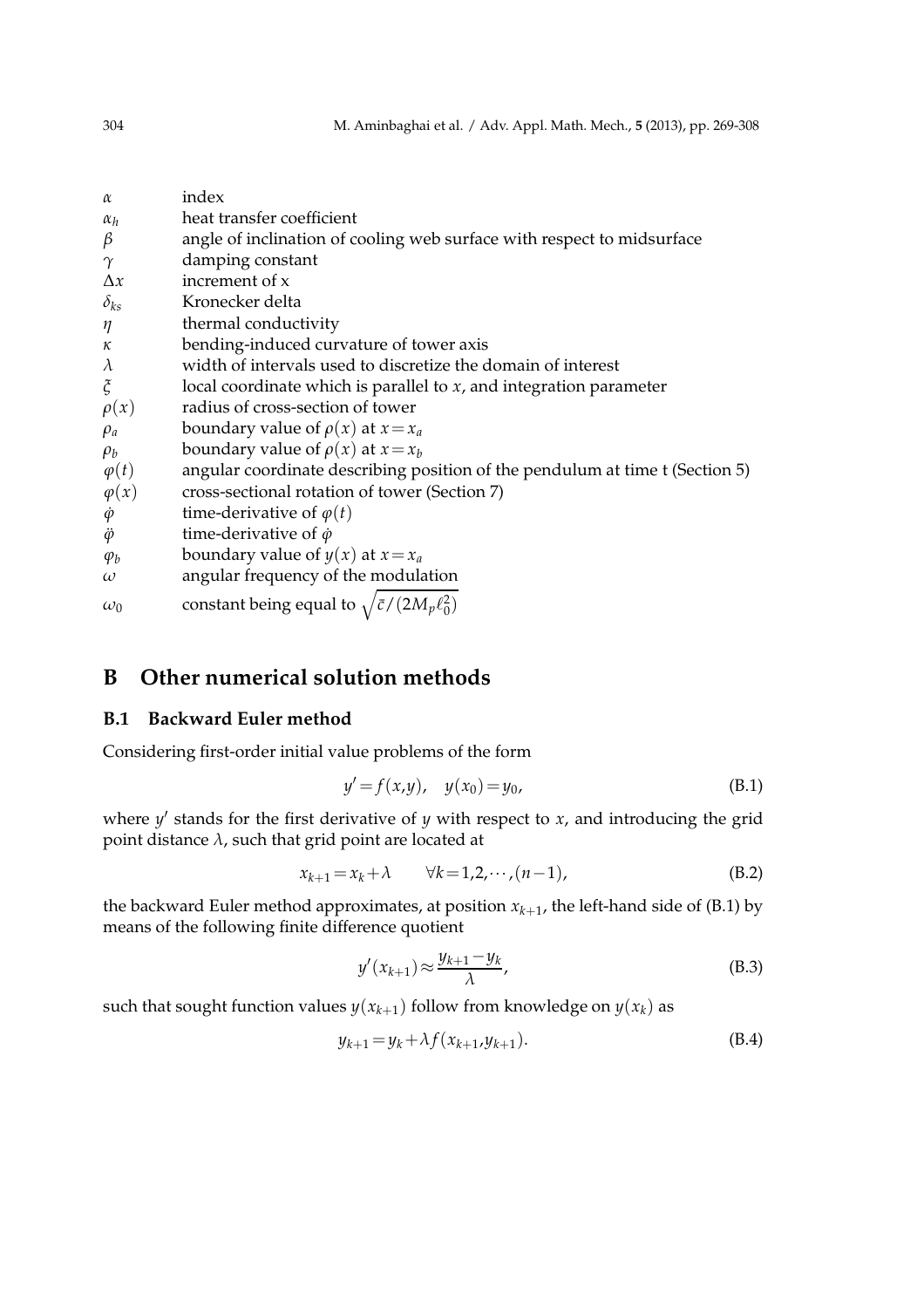### **B.2 Runge-Kutta method "RK4"**

Considering the first-order initial value problem (B.1) and introducing the grid point distance  $\lambda$ , such that nodes are located at positions given in (B.2), the sought function values  $y(x_{k+1})$  follow from knowledge on  $y(x_k)$  as

$$
y_{k+1} = y_k + \frac{\lambda}{6} (\varepsilon_1 + 2\varepsilon_2 + 2\varepsilon_3 + \varepsilon_4), \tag{B.5}
$$

where

$$
\varepsilon_1 = f(x_k, y_k), \qquad \varepsilon_2 = f(x_k + \frac{1}{2}\lambda, y_k + \frac{1}{2}\lambda\varepsilon_1), \qquad (B.6a)
$$

$$
\varepsilon_3 = f(x_k + \frac{1}{2}\lambda, y_k + \frac{1}{2}\lambda \varepsilon_2), \qquad \varepsilon_4 = f(x_k + \lambda, y_k + \lambda \varepsilon_3). \tag{B.6b}
$$

### **B.3 Finite difference method**

Approximating the derivatives in the differential equation

$$
a_2(x)\frac{d^2y(x)}{dx^2} + a_1(x)\frac{dy(x)}{dx} + a_0(x)y(x) = r(x)
$$
 (B.7)

by finite difference expressions, the following discretized version of (B.7) is obtained:

$$
a_2(x_k)\frac{y_{k+1}-2y_k+y_{k-1}}{\lambda^2} + a_1(x_k)\frac{y_{k+1}-y_{k-1}}{2\lambda} + a_0(x_k)y_k = r(x_k),
$$
 (B.8)

∀*k*=2,3,··· ,(*n*−1).

## **C Implementation of proposed solution concept**

#### **C.1 MATLAB Code for stiff initial value problem (4.1)**

```
xa = 0; % lower bound of integration interval
xb = 1; % upper bound of integration interval
ng = 100; % number of grid points
y0a = 1; % initial value y(x=xa)lambda = (xb-xa)/(ng-1); % grid point distance<br>x = (xa:lambda:xb); % coordinates of grid
                            % coordinates of grid points
x0 = x.^0 / factorial (0); % vector x^0 / 0!x1 = x.^{^{\circ}1} factorial (1); % vector x^{\sim}1 / 1!
a1 = ones(size(x)); % evaluation of coefficient function a1
a0 = +15*ones(size(x)); % evaluation of coefficient function a0<br>
r = zeros(size(x)); % evaluation of perturbation function r
                            % evaluation of perturbation function r
M0 = zeros(ng, ng); % initialize M0 matrix
M1 = zeros( ng, ng); % initialize M0 matrix
for k = 1:1:ngM(0(k, k) = a(0k); % fill diagonal of M0 matrix with a0 values
```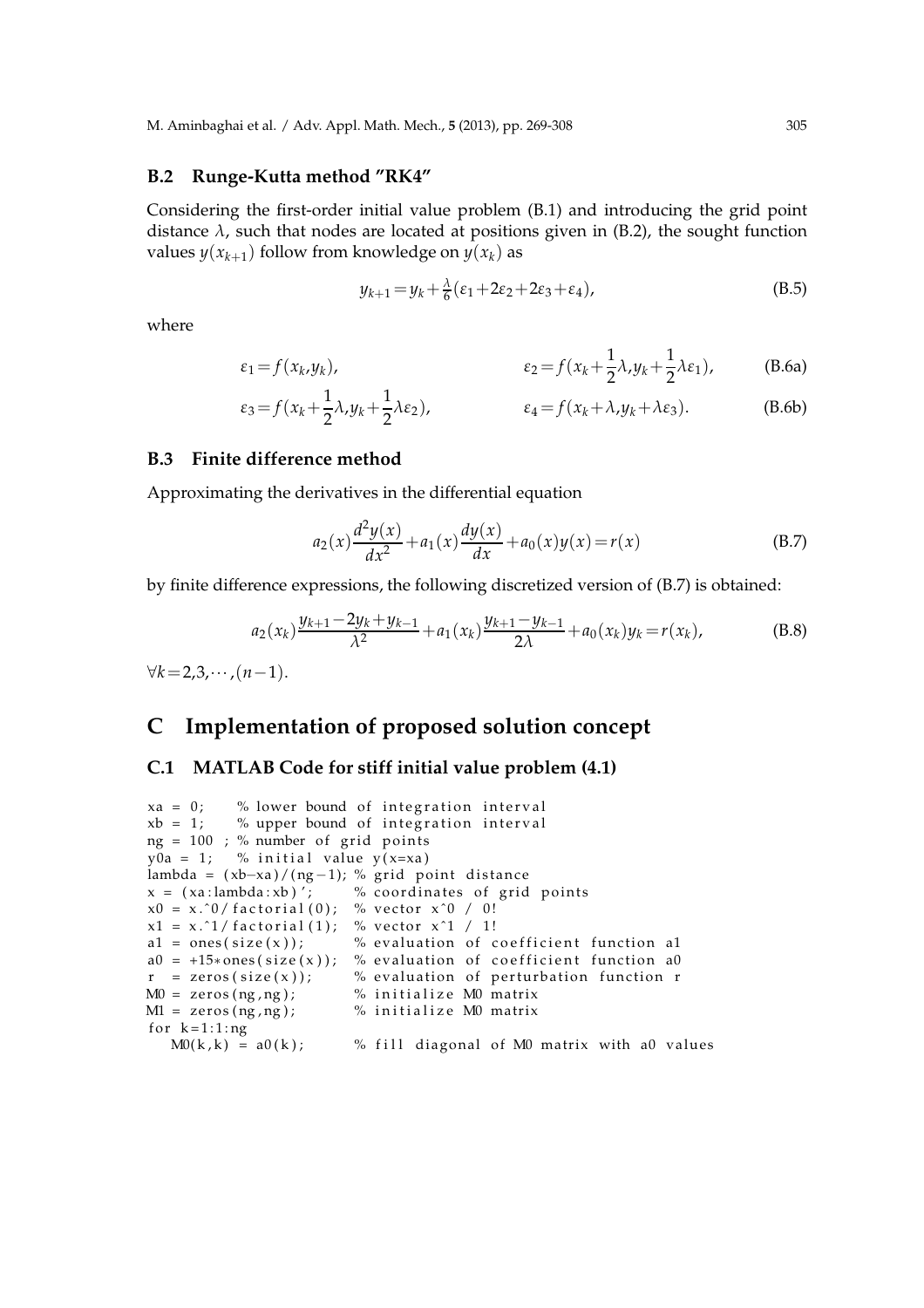$M1(k, k) = a1(k);$  % fill diagonal of M1 matrix with a1 values end  $A0 = eye(ng);$  % A0 matrix  $A1 = get A1_cubic( ng, lambda); % A1 matrix ( cubic approximation)$ Dinv =  $(M1*A0 + M0*A1)^(-1)$ ; % inverse of D matrix<br>d1 =  $M0*x1 + M1*x0$ ; % d1 vector d1 = M0\* $x$ 1 + M1\* $x$ 0;<br>d0 = M0\* $x$ 0; % d0 vector  $v1 = -$  (Dinv\*d1); % v1 vector  $v0 = - (Dinv*d0);$ <br>  $w = (Dinv*r);$ <br>  $\% w vector$  $w = (Dinv*r);$  $y1 = v0*y0a + w ;$  % solution vector for  $y'(x)$  $y0 = x0*y0a + A1*y1;$  % solution vector for  $y(x)$ 

### **C.2 Subroutine: A1 matrix for cubic approximation**

function  $AI = getAI_cubic(ng, lambda)$ Abasic = [ [ 0 0 0 0 0 0 0 0 0 0 0 ] ; . . .  $[54 \t114 \t-30 \t6 \t0 \t0 \t0 \t0 \t0 \t0 \t0]$ ; ...  $[48 \t192 \t48 \t0 \t0 \t0 \t0 \t0 \t0 \t0 \t0 \t0 \t1; ...$ <br>  $[54 \t162 \t162 \t54 \t0 \t0 \t0 \t0 \t0 \t0 \t0 \t1; ...$  $[54 \t162 \t162 \t54 \t0 \t0 \t0 \t0 \t0 \t0 \t0 \t1; ...$ <br> $[54 \t168 \t132 \t168 \t54 \t0 \t0 \t0 \t0 \t0 \t0 \t1; ...$  $\begin{bmatrix} 54 & 168 & 132 & 168 & 54 & 0 & 0 & 0 & 0 & 0 & 0 \end{bmatrix}; \ \ldots$   $\begin{bmatrix} 53 & 171 & 136 & 136 & 171 & 53 & 0 & 0 & 0 & 0 & 0 \end{bmatrix}; \ \ldots$  $[53 \t171 \t136 \t136 \t171 \t53 \t0 \t0 \t0 \t0$  $[53 \t170 \t139 \t140 \t139 \t170 \t53 \t0 \t0 \t0 \t0]; \ldots$  $[53 \t170 \t138 \t143 \t143 \t138 \t170 \t53 \t0 \t0 \t0]; \ldots$  $[53 \t170 \t138 \t142 \t146 \t142 \t138 \t170 \t53 \t0 \t0]; \ldots$  $[53 \t170 \t138 \t142 \t145 \t145 \t142 \t138 \t170 \t53 \t0]; \ldots$  $[53 \t170 \t138 \t142 \t145 \t144 \t145 \t142 \t138 \t170 \t53]]$ ; if  $ng<12$  $A = Abasic(1:ng, 1:ng);$ e l s e  $A = Abasic;$ for  $k = 12:1:ng$  $A(k, 1) = 53;$  $A(k, k) = 53;$  $A(k, 2) = 170;$  $A(k, k-1) = 170;$  $A(k,3) = 138;$  $A(k, k-2) = 138;$  $A(k, 4) = 142;$  $A(k, k-3) = 142;$  $A(k, 5) = 145$ ;  $A(k, k-4) = 145$ ; for  $i = 6:1:k-5$  $A(k, i) = 144$ ; end end end

A1 = lambda/144∗A;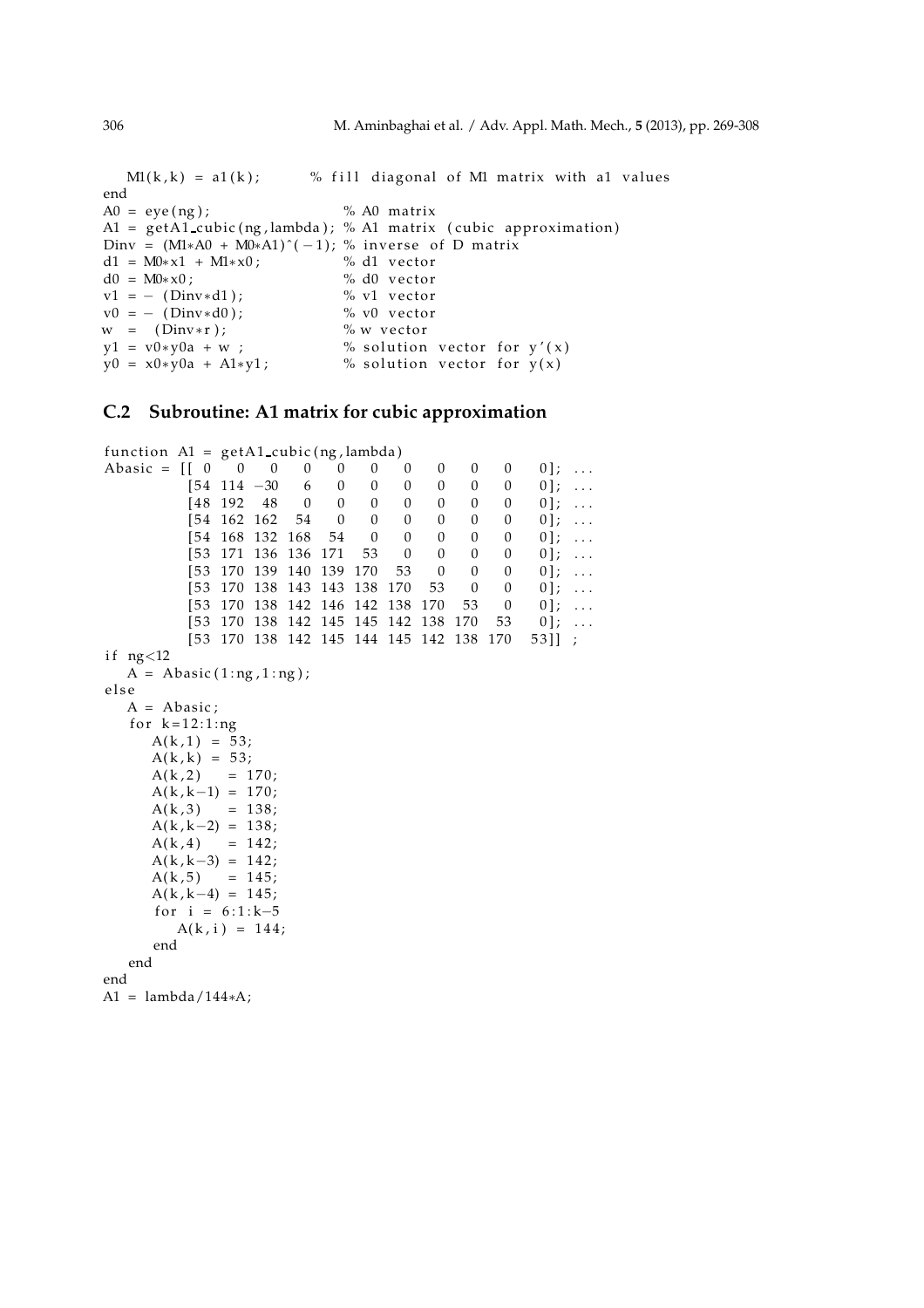## **C.3 Subroutine: A1 matrix for quadratic approximation**

```
function AI = getAI-quadratic (ng, lambda)Abasic = [[ 0 0 0 0 0 0 0]; ...
          [10 \ 16 \ -2 \ 0 \ 0 \ 0]; \ldots[ 8 32 8 0 0 0 ]; ...
          [9 27 27 9 0 0]; ...[9 28 22 28 9 0]; \ldots[ 9 28 23 23 28 9 ] ];
if ng < 7A = \text{Abasic}(1:ng,1:ng);e l s e
  A = Abasic;for k = 7:1:ngA(k, 1) = 9;A(k, k) = 9;A(k, 2) = 28;A(k, k-1) = 28;A(k, 3) = 23;A(k, k-2) = 23;for i = 4:1:k-3A(k, i) = 24;end
   end
end
A1 = lambda/24*A;
```
## **Acknowledgments**

Fruitful discussions with Gerhard Höfinger, from Feb 2007 until Dec 2010 research assistant at the Institute for Mechanics of Materials and Structures, Vienna University of Technology, are gratefully acknowledged.

## **References**

- [1] E. HAIRER, S. NØRSETT AND G. WANNER, Solving Ordinary Differential Equations I: Nonstiff Problems, 2nd edn., Springer Verlag: Berlin, 1993.
- [2] E. HAIRER AND G. WANNER, Solving Ordinary Differential Equations II: Stiff and Differential-Algebraic Problems, 2nd edn., Springer Verlag: Berlin, New York, 1996.
- [3] SD. COHEN AND AC. HINDMARSH, *CVODE, a stiff/nonstiff ODE solver in C*, Comput. Phys., 10(2) (1996), pp. 138–143.
- [4] U. ASCHER AND L. PETZOLD, Computer Methods for Ordinary Differential Equations and Differential-Algebraic Equations, Society for Industrial and Applied Mathematics (SIAM): Philadelphia, 1998.
- [5] H. ROSENBROCK, *Some general implicit processes for the numerical solution of differential equations*, The Computer J., 5(4) (1963), pp. 329–330.